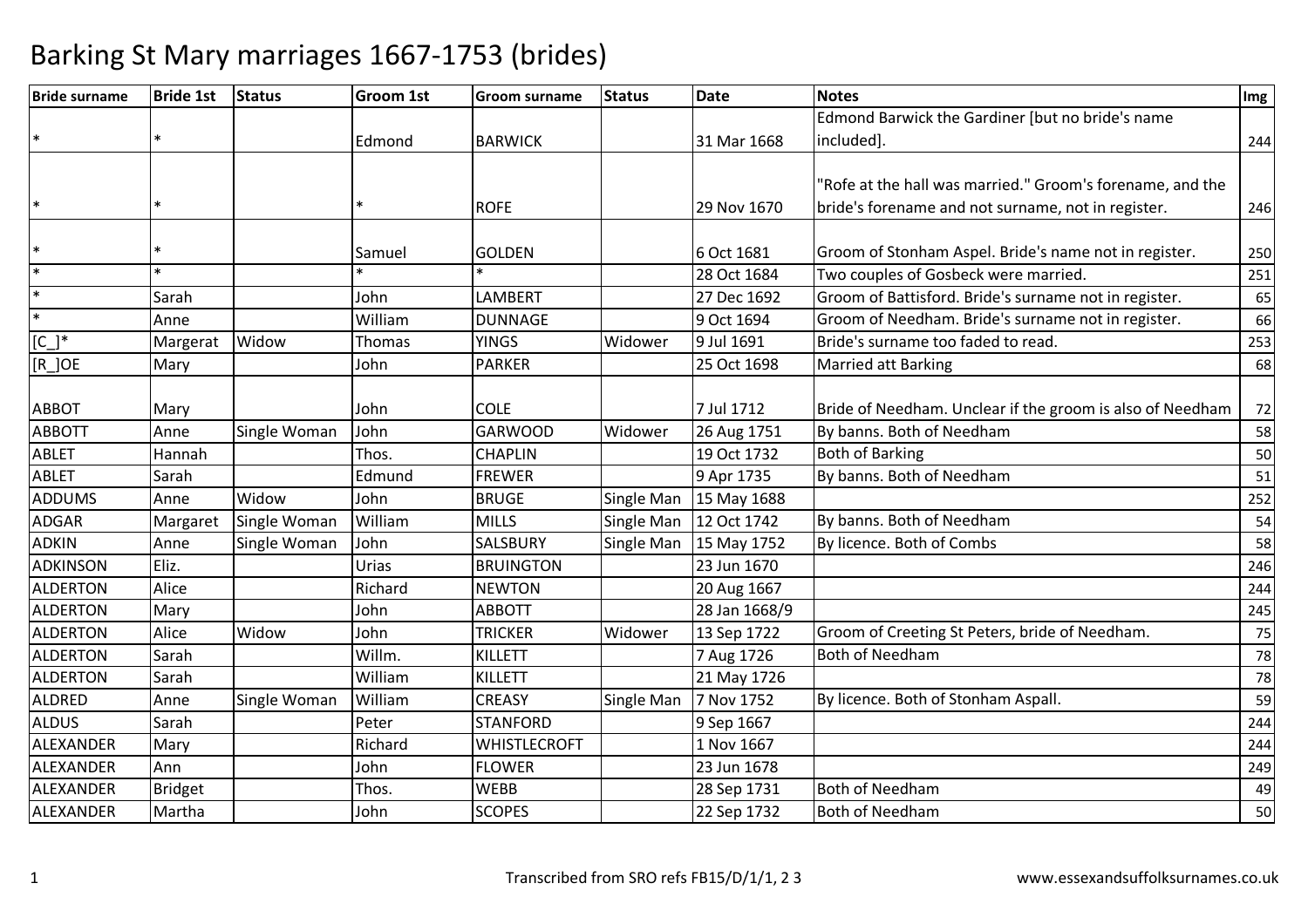| <b>Bride surname</b> | <b>Bride 1st</b> | <b>Status</b> | <b>Groom 1st</b> | <b>Groom surname</b> | <b>Status</b> | <b>Date</b>  | <b>Notes</b>                                        | Img |
|----------------------|------------------|---------------|------------------|----------------------|---------------|--------------|-----------------------------------------------------|-----|
| <b>ARBOURN</b>       | Mary             | Single Woman  | Peter            | <b>ARMSTRONG</b>     | Single Man    | 24 Dec 1751  | By licence. Groom of Badley, bride of Darmsden      | 58  |
| <b>ARCHER</b>        | Sarah            |               | William          | ALEXANDER            |               | 23 Apr 1676  |                                                     | 248 |
|                      |                  |               |                  |                      |               |              | Groom of Needham, bride of West Creeting. Groom's   |     |
| <b>ARGENT</b>        | Mary             |               | Tho.             | GO[UN]DE             |               | 5 Nov 1729   | surname either Goude or Gonde. Unclear.             | 49  |
| <b>ARMSTRONG</b>     | Elizabeth        | Single Woman  | Henry            | <b>PRENTICE</b>      | Single Man    | 9 Nov 1753   | By banns. Both of Needham                           | 59  |
| <b>ARNALD</b>        | Eliz.            | Widow         | William          | <b>SIRE</b>          | Widower       | 17 Jun 1687  |                                                     | 251 |
|                      |                  |               |                  |                      |               |              | By banns. Groom of St Margaret's, Ipswich. Bride of |     |
| <b>ASHFORD</b>       | Anne             | Single Woman  | John             | <b>BRETT</b>         | Single Man    | 21 Oct 1751  | Needham.                                            | 58  |
| <b>BAALHAM</b>       | Elizabeth        | Single Woman  | John             | ARMIGER              | Single Man    | 12 Jun 1749  | By banns. Both of Needham                           | 57  |
| <b>BACON</b>         | Susan            | Widow         | William          | <b>PEPPER</b>        | Widower       | 31 May 1737  | By licence. Groom of Ringshall, bride of Ipswich    | 52  |
| <b>BAGLEY</b>        | Elizabeth        |               | John             | <b>WHISTLE</b>       |               | 28 May 1684  |                                                     | 251 |
| <b>BAGLEY</b>        | Elizabeth        |               | Henry            | <b>ENGLISH</b>       |               | 15 Aug 1704  | Both of Needham.                                    | 71  |
| <b>BAKER</b>         | Sarah            | Single Woman  | William          | <b>ORFORD</b>        | Single Man    | 18 Oct 1748  | By licence. Groom of Akenham, bride of Darmsden     | 56  |
| <b>BALDERY</b>       | Sarah            |               | John             | <b>CROW</b>          |               | 5 Apr 1723   | Groom of Barham, bride of "Darmisden"               | 76  |
| <b>BALDRY</b>        | <b>Bridget</b>   |               | John             | <b>ELLET</b>         |               | 27 Sep 1741  | Both of Darmsden. By banns                          | 54  |
| <b>BALLS</b>         | Elizabeth        |               | Andrew           | <b>GLOZIER</b>       |               | 10 Jun 1680  |                                                     | 250 |
| <b>BALLS</b>         | Elizabeth        |               | James            | <b>SALMON</b>        |               | 29 Jun 1680  |                                                     | 250 |
| <b>BALLS</b>         | Rose             |               | Robert           | <b>BALLS</b>         |               | 10 Nov 1720  | <b>Both of Barking</b>                              | 74  |
| <b>BALLS</b>         | Amey             |               | John             | <b>COOK</b>          |               | 1 Jun 1721   | Both of Needham.                                    | 74  |
| <b>BALLS</b>         | Susan            |               | Luke             | <b>RICE</b>          |               | 26 Dec 1722  | <b>Both of Needham</b>                              | 76  |
| <b>BALLS</b>         | Ann              |               | James            | <b>CROOKS</b>        |               | 22 Oct 1724  | <b>Both of Barking</b>                              | 78  |
| <b>BALLS</b>         | Mary             | Widow         | Robt.            | <b>SMITH</b>         | Widower       | 10 Oct 1742  | By banns. Both of Needham                           | 54  |
| <b>BALLS</b>         | Rose             | Single Woman  | John             | <b>HEARN</b>         | Single Man    | 24 Oct 1751  | Both of Needham. By banns                           | 58  |
| <b>BANTICK</b>       | Judith           |               | William          | <b>CUTTING</b>       |               | 7 Aug 1741   | By banns. Groom of Creeting St Mary's.              | 53  |
|                      |                  |               |                  |                      |               |              | Groom of Watisfield, bride of Dermesden. Marryed in |     |
| <b>BARKER</b>        | Elizabeth        |               | William          | <b>CRISP</b>         |               | 17 Oct 1718  | Dermsden chappl.                                    | 73  |
| <b>BARREL</b>        | Mary             |               | Francis          | <b>MASTERS</b>       |               | 24 Oct 1733  | Both of Barking.                                    | 50  |
| <b>BARRET</b>        | Margaret         |               | John             | <b>FITCH</b>         |               | 13 Oct 1685  |                                                     | 251 |
| <b>BASKET</b>        | Martha           | Single Woman  | John             | <b>SAWYER</b>        | Single Man    | 13 Jun 1743  | By licence. Groom of Ipswich, bride of Darmsden     | 54  |
| <b>BASKET</b>        | Mary             | Single Woman  | Carter           | <b>PARKER</b>        | Single Man    | 10 Jul 1753  | By banns. Both of Barking.                          | 59  |
| <b>BASKET</b>        | Susanna          |               | John             | VARHORSELET          |               | 7 Feb 1730/1 | Groom of Ipswich, bride of Flowton                  | 49  |
| <b>BASKETT</b>       | Sarah            |               | Richard          | <b>SMITH</b>         |               | 10 Apr 1726  |                                                     | 78  |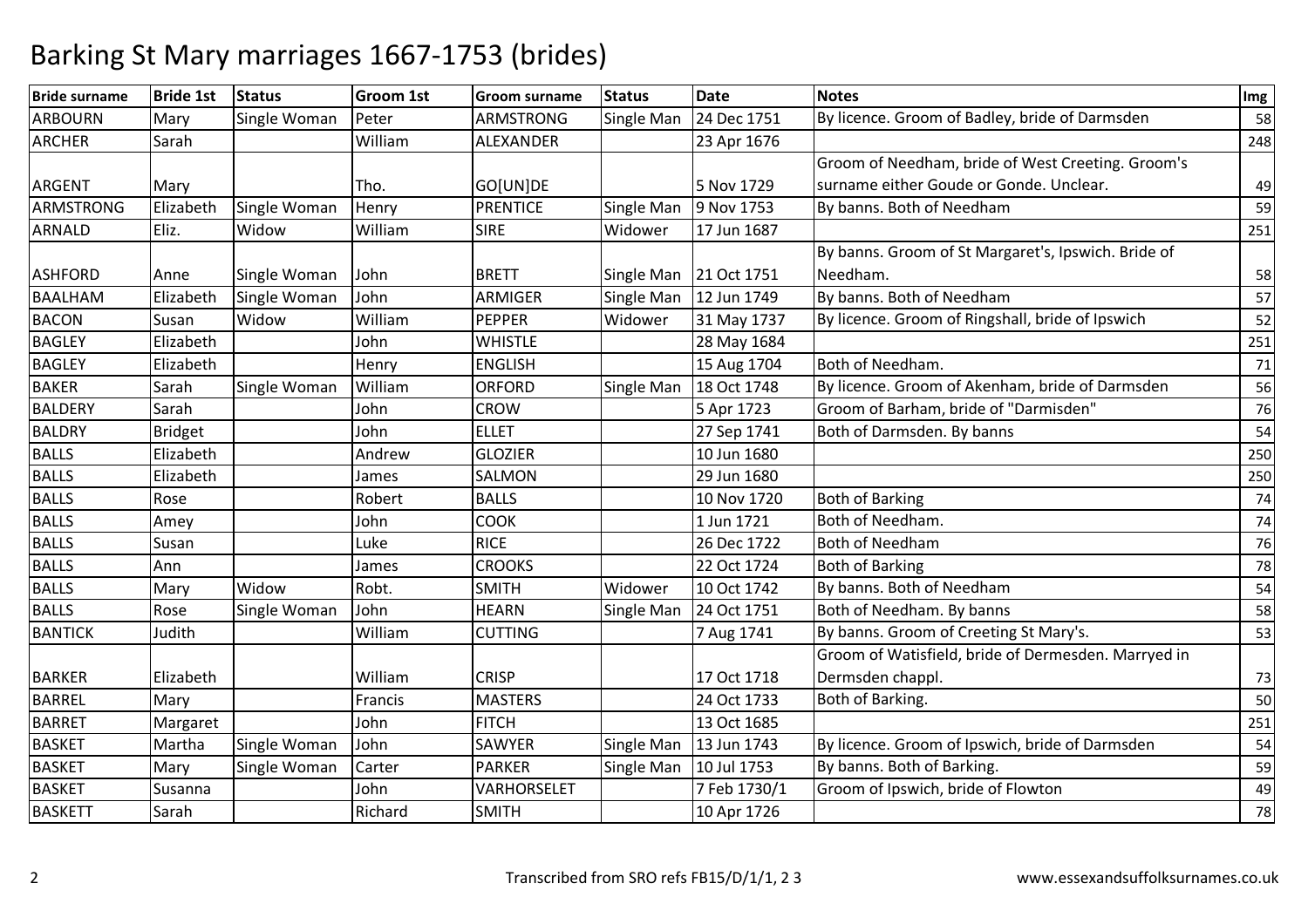| <b>Bride surname</b> | <b>Bride 1st</b> | <b>Status</b> | <b>Groom 1st</b> | Groom surname   | <b>Status</b> | <b>Date</b>   | <b>Notes</b>                                                 | Img |
|----------------------|------------------|---------------|------------------|-----------------|---------------|---------------|--------------------------------------------------------------|-----|
| <b>BASTICK</b>       | Liddia           |               | Tho.             | <b>CLEA</b>     |               | 28 May 1668   |                                                              | 244 |
|                      |                  |               |                  |                 |               |               | By banns. Both of Needham. Bride's marital status not        |     |
| <b>BEDWELL</b>       | Hannah           |               | John             | <b>YOUNGS</b>   | Widower       | 28 Oct 1751   | given.                                                       | 58  |
| <b>BERT</b>          | Mary             |               | Michael          | <b>WOLFE</b>    |               | 30 Oct 1682   |                                                              | 250 |
| <b>BETTS</b>         | Sarah            |               | Tho.             | <b>GARNHAM</b>  |               | 14 Apr 1670   |                                                              | 245 |
| <b>BETTS</b>         | Mary             |               | Nathaniel        | <b>REAVE</b>    |               | 24 May 1708   | Bride of Needham. Unclear if the groom is also of Needham.   | 72  |
| <b>BETTS</b>         | Mary             | Single Woman  | John             | <b>CROOKS</b>   | Single Man    | 7 Oct 1749    | At Dermisden, by licence. Both of Needham                    | 57  |
| <b>BETTS</b>         | Mary             | Widow         | John             | <b>MAYS</b>     | Widower       | 24 Dec 1753   | By banns. Groom of Creeting St Peter's, bride of Needham.    | 59  |
| <b>BIRD</b>          | Mary             |               | Francis          | <b>WOOD</b>     |               | 15 Apr 1683   |                                                              | 250 |
| <b>BIRD</b>          | Susan            |               | Thomas           | <b>SYER</b>     |               | 30 Nov 1701   | Groom of Badwell, bride of Needham.                          | 70  |
| <b>BIRD</b>          | Sarah            |               | John             | <b>GARRARD</b>  |               | 2 Aug 1740    | By banns. Both of Needham                                    | 53  |
| <b>BIRD</b>          | Mary             |               | Thos.            | <b>MOUNT</b>    |               | 28 Oct 1740   | By banns. Both of Needham                                    | 53  |
| <b>BIRD</b>          | Susan            | Single Woman  | Thos.            | <b>BIRD</b>     | Single Man    | 15 Oct 1751   | By banns. Both of Needham.                                   | 58  |
| <b>BITNEY</b>        | Susan            | Single Woman  | James            | <b>WEAVERS</b>  | Single Man    | 23 Nov 1743   | By banns. Groom of Walsham, bride of Needham                 | 54  |
|                      |                  |               |                  |                 |               |               | Groom's forename not in register. His name is given as "Mr   |     |
| <b>BLOMEFEILD</b>    | Katherine        |               |                  | <b>GARY</b>     |               | 9 Jun 1670    | Gary".                                                       | 246 |
| <b>BLOMFIELD</b>     | Frances          |               | William          | <b>TYE</b>      |               | 31 Mar 1673   | The groom is Mr William Tye                                  | 247 |
| <b>BLOMFIELD</b>     | Martha           | Widow         | William          | <b>WOOD</b>     | Widower       | 9 May 1700    | Groom of Needham                                             | 69  |
| <b>BLOMFIELD</b>     | Deborah          | Widow         | Edward           | <b>MANN</b>     |               | 31 Mar 1723   | Groom of Framsden, bride of Barking                          | 76  |
| <b>BLOWERS</b>       | Sarah            |               | William          | <b>BRANSON</b>  |               | 28 Mar 1722   | Both of Needham                                              | 74  |
| <b>BOAR</b>          | Elizabeth        |               | Thomas           | <b>GRIMWADE</b> |               | 4 Aug 1707    | Groom of "Rinkshall", bride of Needham.                      | 71  |
| <b>BOKENHAM</b>      | Mary             |               | Thomas           | <b>HARDIN</b>   |               | 23 Sep 1722   | Both of Needham                                              | 75  |
| <b>BOOTWRIGHT</b>    | Ann              |               | John             | <b>BOOLE</b>    | Widower       | 10 Oct 1686   |                                                              | 251 |
| <b>BORE</b>          | Susanna          |               | William          | <b>DOVE</b>     |               | 14 Jan 1710/1 | Bride of Gosbeck. Not clear if the groom is also of Gosbeck. | 72  |
| <b>BOWELL</b>        | Sarah            |               | William          | <b>GRAY</b>     |               | 10 Jan 1742/3 | <b>Both of Needham</b>                                       | 54  |
| <b>BOWL</b>          | Sarah            |               | Robert           | <b>CHITTOCK</b> |               | 17 Sep 1736   | By licence. Groom of Mendlesham, bride of Needham            | 51  |
| <b>BOWLE</b>         | Mary             |               | Philip           | <b>GRIMWOOD</b> |               | 18 Nov 1708   | Groom of Barking, bride of Needham.                          | 72  |
| <b>BOWLE</b>         | Margaret         |               | James            | <b>FARTHING</b> |               | 2 Oct 1711    | Bride of Needham. Unclear if the groom is also of Needham.   | 72  |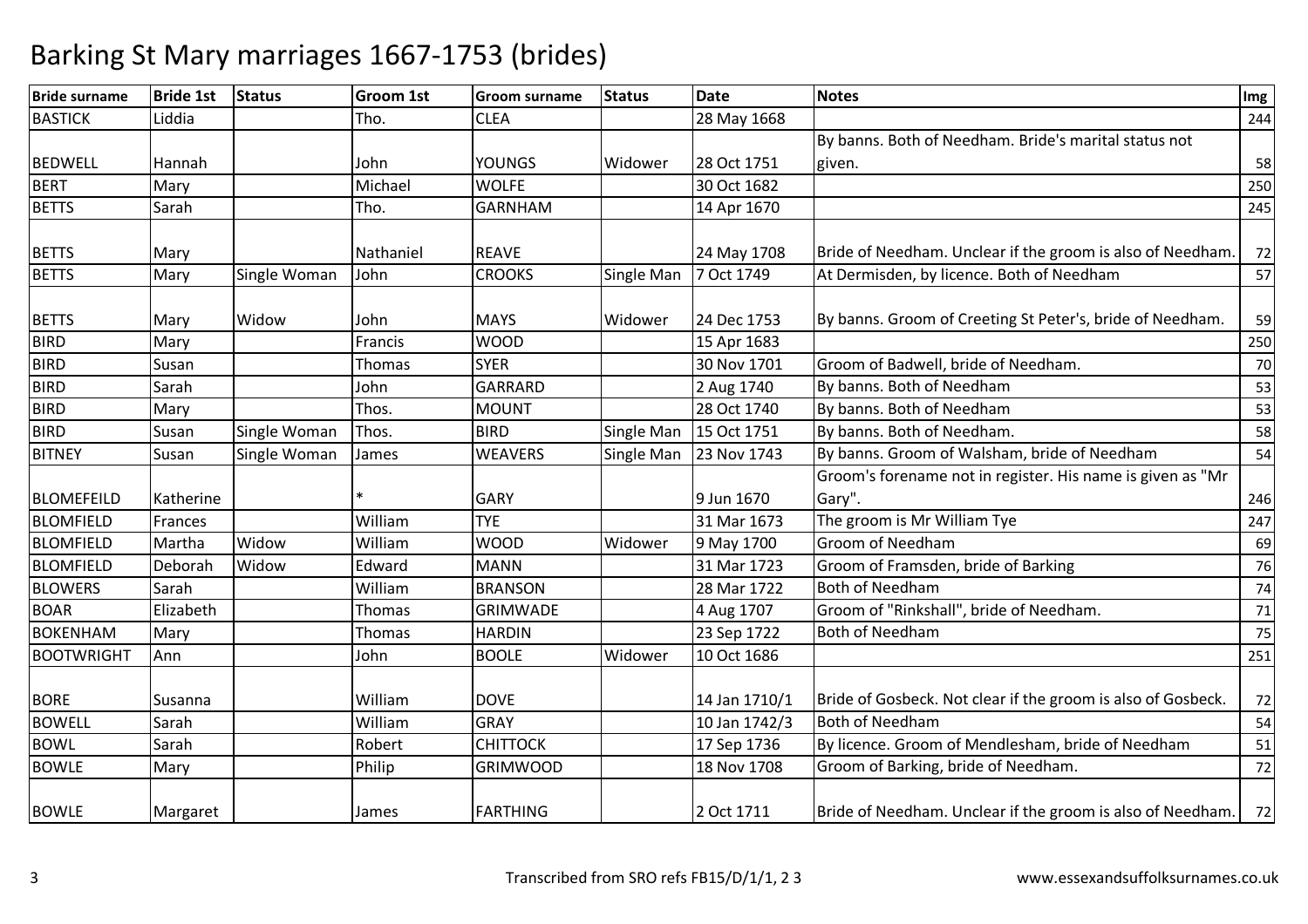| <b>Bride surname</b> | <b>Bride 1st</b> | <b>Status</b> | <b>Groom 1st</b> | Groom surname       | <b>Status</b> | <b>Date</b>    | <b>Notes</b>                                      | Img |
|----------------------|------------------|---------------|------------------|---------------------|---------------|----------------|---------------------------------------------------|-----|
| <b>BRAIN</b>         | Mary             | Widow         | Thos.            | <b>ROWE</b>         | Widower       | 27 Sep 1737    | By banns. Groom of Earl Stonham, bride of Barking | 52  |
| <b>BRAME</b>         | Marey            | Widow         | Robart           | <b>COPPINE</b>      | Widower       | 17 Oct 1687    |                                                   | 251 |
| <b>BRAWLERD</b>      | Eliz.            |               | John             | <b>TURNER</b>       |               | 7 Oct 1735     | By licence. Both of Needham.                      | 51  |
| <b>BREWSE</b>        | Mary             |               | John             | <b>BLOSS</b>        |               | 20 Apr 1680    |                                                   | 250 |
| <b>BRIDGE</b>        | Susanna          |               | Gilbert          | <b>MALKIN</b>       |               | 1 May 1712     |                                                   | 72  |
| <b>BRIGGS</b>        | Alice            |               | John             | <b>MORTON</b>       |               | 25 Jan 1683/4  |                                                   | 250 |
| <b>BRIRD</b>         | Marthew          |               | Edmond           | LOW                 |               | 26 Feb 1698/9  | Groom of Stoce [Stoke?]. Maried att Barking       | 68  |
| <b>BRITAIN</b>       | Mary             |               | Thos.            | SALMON              |               | 3 Nov 1732     | <b>Both of Needham</b>                            | 50  |
| <b>BROOK</b>         | Prissilla        |               | Charles          | <b>CLYHORNE</b>     | Single Man    | 14 Apr 1691    |                                                   | 253 |
| <b>BROOKE</b>        | Sarah            |               | John             | <b>CRABB</b>        |               | 21 Feb 1679/80 |                                                   | 249 |
| <b>BROOSE</b>        | Anne             | Single Woman  | Robart           | <b>BALLS</b>        | Single Man    | 3 Nov 1690     |                                                   | 253 |
| <b>BROWN</b>         | Prudence         |               | John             | <b>WOOLLARD</b>     |               | 8 Jun 1707     | Groom of Barking, bride of Needham.               | 71  |
| <b>BROWN</b>         | Mary             |               | John             | <b>MILLS</b>        |               | 7 Oct 1740     | By banns. Both of Needham                         | 53  |
| <b>BROWN</b>         | Elizabeth        | Single Woman  | David            | <b>BAGGLY</b>       | Single Man    | 27 Oct 1742    | By banns. Both of Needham                         | 54  |
| <b>BROWN</b>         | Mary             | Single Woman  | William          | <b>HAMMOND</b>      | Single Man    | 1 Oct 1745     | By banns. Both of Needham                         | 55  |
| <b>BROWN</b>         | Anne             | Single Woman  | John             | <b>POOLEY</b>       | Single Man    | 18 Sep 1746    | By banns. Both of Needham                         | 55  |
| <b>BROWN</b>         | Eliz.            | Single Woman  | Robert           | <b>HALLS</b>        | Single Man    | 5 Nov 1753     | By banns. Groom of Haughley, bride of Needham     | 59  |
| <b>BROWN</b>         | Eliza.           |               | Willm.           | <b>BENNIFIELD</b>   |               | 1 Oct 1696     |                                                   | 66  |
| <b>BROWN</b>         | Mary             |               | John             | SAGE                |               | 3 Oct 1704     | Groom of Creeting, bride of Needham.              | 71  |
| <b>BROWNSMITH</b>    | Martha           |               | John             | <b>BROWN</b>        |               | 16 Jul 1667    |                                                   | 244 |
| <b>BRUICE</b>        | Sarah            | Single Woman  | John             | <b>BROWN</b>        | Single Man    | 12 Oct 1742    | By banns. Both of Needham                         | 54  |
| <b>BRUNDISH</b>      | Eliz.            |               | Will.            | ALEXANDER           |               | 25 Apr 1669    |                                                   | 245 |
| <b>BRUNDISH</b>      | Susan            |               | John             | <b>RICE</b>         |               | 1 May 1670     |                                                   | 245 |
| <b>BRUSE</b>         | Ann              | Widow         | Philip           | <b>NUNN</b>         | Widower       | 29 Oct 1695    | Groom of "Brisett", bride of Barking.             | 66  |
| <b>BUCKNUM</b>       | Elizabeth        | Widow         | Joseph           | <b>FAIREWEATHER</b> | Widower       | 6 Jul 1690     |                                                   | 253 |
| <b>BUGG</b>          | Susan            |               | John             | <b>PARPHY</b>       |               | 24 Jan 1677/8  |                                                   | 249 |
| <b>BUGG</b>          | Susan            | Single Woman  | John             | <b>BLOSS</b>        | Widower       | Jun 1690       | Day of month faded.                               | 253 |
| <b>BUGG</b>          | Ely              | Single Woman  | Tho.             | <b>RAMSE</b>        |               | 28 Oct 1697    | Married att Barking                               | 67  |
| <b>BUGG</b>          | Mary             |               | <b>Thomas</b>    | <b>BALLS</b>        |               | 26 Apr 1701    | Groom of Needham, bride of Barking.               | 70  |
| <b>BUGG</b>          | Ann              |               | John             | <b>STANNARD</b>     |               | 30 Oct 1722    | <b>Both of Barking</b>                            | 75  |
| <b>BUGGE</b>         | Ann              |               | Simond           | <b>COATES</b>       |               | 10 Jul 1684    |                                                   | 251 |
| <b>BULL</b>          | Sary             |               | Joseph           | <b>FAIRWEATHER</b>  |               | 15 Aug 1698    | <b>Maried att Barking</b>                         | 68  |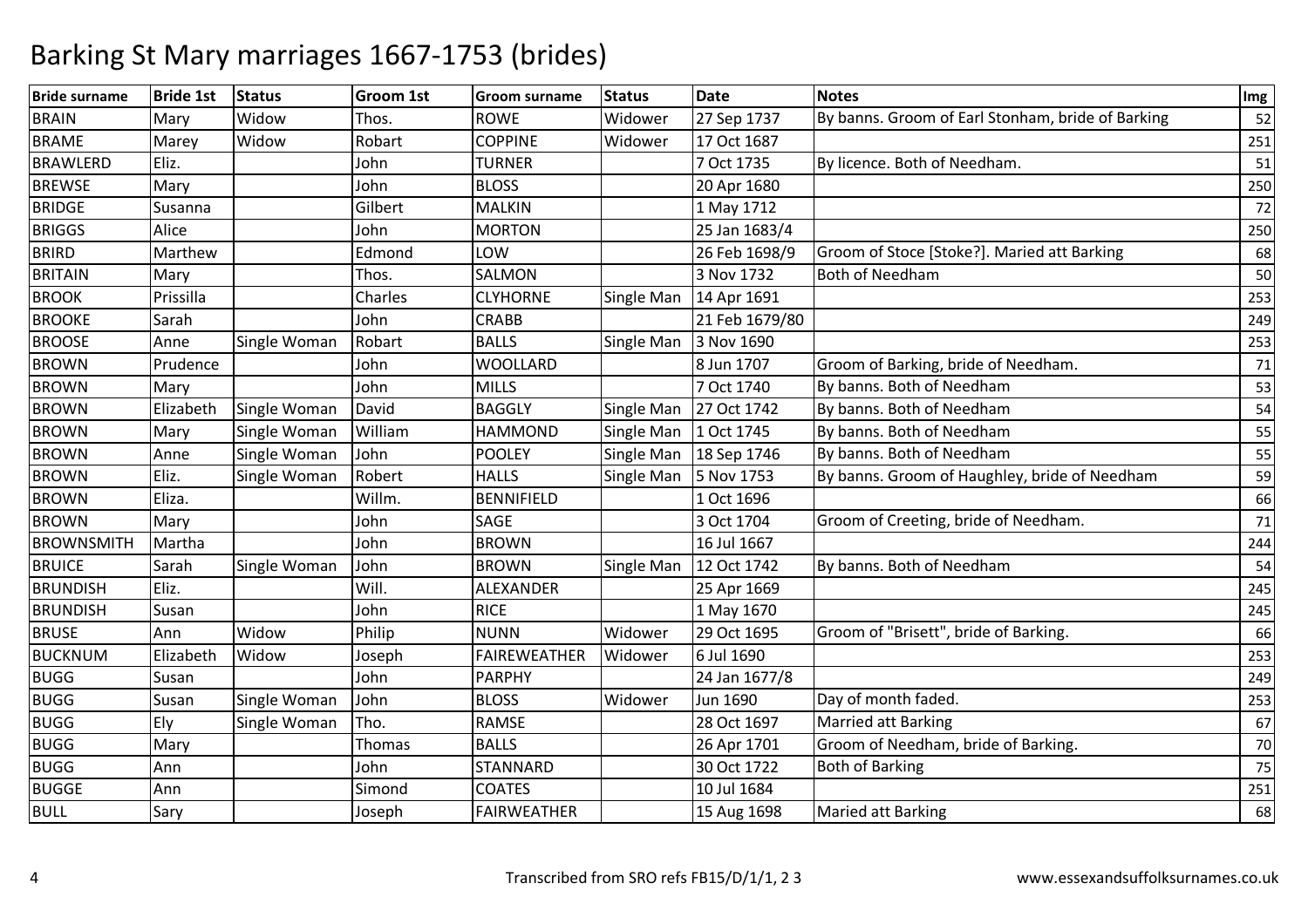| 27 May 1718<br><b>Both of Barking</b><br>Francese<br>Edward<br><b>ROBERSON</b><br>GARNHAM<br>Elizabeth<br>Jonathan<br>7 Jan 1685/6<br><b>Both of Barking</b><br>1 Oct 1731<br>Mary<br>Thos.<br><b>TWITCHET</b><br>By licence. Groom of Harleston, bride of Barking.<br>Single Woman<br><b>REEVE</b><br>Single Man<br>8 Oct 1752<br>Amy<br>John<br>Elizabeth<br>Single Woman<br>John<br><b>NUNN</b><br>Widower<br>26 Nov 1689<br>Mary<br>Single Woman<br>John<br>WELHAM<br>Single Man<br>23 Jul 1752<br>By banns. Both of Barking.<br>Eliz.<br><b>WOOD</b><br>John<br>22 May 1726<br>Tho. Wott & Ellen Butcher at the hall<br>Ellen<br><b>WOTT</b><br>22 Oct 1668<br>Tho.<br>Ann<br>Daniell<br><b>MOUNT</b><br>5 Oct 1671<br>Both of Needham.<br>Elizabeth<br><b>MUNT</b><br>24 Nov 1701<br>John<br><b>ROE</b><br>Elizabeth<br>John<br>11 May 1674<br><b>STANTON</b><br>28 Apr 1674<br>Elizabeth<br>Thomas<br>By banns. Both of Needham<br>Thomas<br><b>NEEVE</b><br>Single Man<br>4 Aug 1747<br>Susanna<br>Single Woman<br>56<br>John<br><b>SOLLY</b><br>Widower<br>18 Sep 1739<br>By licence. Both of Watton<br>Single Woman<br>Margaret<br>Both of Needham.<br>WHITECAKE<br>20 Sep 1702<br>Sarah<br>Thomas<br><b>Both of Needham</b><br>Sarah<br>Will.<br>WELLHAM<br>9 Apr 1722<br>By banns. Both of Needham<br><b>CROOKS</b><br>27 Jan 1748/9<br>Susanna<br>Single Woman<br>John<br>Single Man<br>24 Oct 1695<br>Bride of Needham.<br>Single Woman<br>John<br>ARMIGER<br>Mary<br>Single Man<br>Groom of "Creeting Allsaints", bride of Needham.<br>Edward<br>Elizabeth<br>SAGE<br>22 Jun 1718<br>Groom of Barking, bride of Needham.<br>John<br><b>PARDEN</b><br>13 Nov 1722<br>Mary<br>Bride of Needham. Unclear if the groom is also of Needham.<br><b>YINGS</b><br>11 Jun 1706<br>Elizabeth<br>John<br><b>CARTER</b><br>Robt.<br>18 Nov 1730<br>Groom of Kersey, bride of Needham.<br>Mary<br>49<br>Eliz.<br>30 Nov 1669<br>Tho.<br><b>NEAVE</b><br>By banns. Both of Needham<br>Sarah<br>Single Woman<br><b>CARTER</b><br>Thos.<br>Single Man<br>4 May 1738<br>Groom of Battisford, bride of Needham.<br><b>WRIGHT</b><br>30 Oct 1729<br>Mary<br>Ambrose<br>Widower<br>Groom of "Creeting St Olives", bride of Needham.<br>Eliz.<br>William<br><b>CARTER</b><br>19 Apr 1731<br>Robert<br>By banns. Both of Barking.<br>Hannah<br>Widow<br><b>MOORE</b><br>Single Man<br>29 Mar 1749<br>Groom of Ringshall, bride of Barking<br><b>BULL</b><br>3 Oct 1723<br>Sarah<br>Edmund<br>By licence. Both of Ipswich.<br><b>BATLY</b><br>27 Jan 1735/6<br>Anne<br>51<br>Henry<br>The groom is Mr Robert Stephenson, "De Gippo" - of<br>Ipswich. The bride is Mrs Susan Chinery.<br>21 Jun 1681<br>Robert<br><b>STEPHENSON</b><br>Susan | <b>Bride surname</b> | <b>Bride 1st</b> | <b>Status</b> | <b>Groom 1st</b> | <b>Groom surname</b> | <b>Status</b> | <b>Date</b> | <b>Notes</b> | Img |
|-------------------------------------------------------------------------------------------------------------------------------------------------------------------------------------------------------------------------------------------------------------------------------------------------------------------------------------------------------------------------------------------------------------------------------------------------------------------------------------------------------------------------------------------------------------------------------------------------------------------------------------------------------------------------------------------------------------------------------------------------------------------------------------------------------------------------------------------------------------------------------------------------------------------------------------------------------------------------------------------------------------------------------------------------------------------------------------------------------------------------------------------------------------------------------------------------------------------------------------------------------------------------------------------------------------------------------------------------------------------------------------------------------------------------------------------------------------------------------------------------------------------------------------------------------------------------------------------------------------------------------------------------------------------------------------------------------------------------------------------------------------------------------------------------------------------------------------------------------------------------------------------------------------------------------------------------------------------------------------------------------------------------------------------------------------------------------------------------------------------------------------------------------------------------------------------------------------------------------------------------------------------------------------------------------------------------------------------------------------------------------------------------------------------------------------------------------------------------------------------------------------------------------------------------------------------------------------------------------------------------------------------------------------------------------------------------------------------------------------|----------------------|------------------|---------------|------------------|----------------------|---------------|-------------|--------------|-----|
|                                                                                                                                                                                                                                                                                                                                                                                                                                                                                                                                                                                                                                                                                                                                                                                                                                                                                                                                                                                                                                                                                                                                                                                                                                                                                                                                                                                                                                                                                                                                                                                                                                                                                                                                                                                                                                                                                                                                                                                                                                                                                                                                                                                                                                                                                                                                                                                                                                                                                                                                                                                                                                                                                                                                     | <b>BULLYTOUT</b>     |                  |               |                  |                      |               |             |              | 73  |
|                                                                                                                                                                                                                                                                                                                                                                                                                                                                                                                                                                                                                                                                                                                                                                                                                                                                                                                                                                                                                                                                                                                                                                                                                                                                                                                                                                                                                                                                                                                                                                                                                                                                                                                                                                                                                                                                                                                                                                                                                                                                                                                                                                                                                                                                                                                                                                                                                                                                                                                                                                                                                                                                                                                                     | <b>BUMSTEAD</b>      |                  |               |                  |                      |               |             |              | 251 |
|                                                                                                                                                                                                                                                                                                                                                                                                                                                                                                                                                                                                                                                                                                                                                                                                                                                                                                                                                                                                                                                                                                                                                                                                                                                                                                                                                                                                                                                                                                                                                                                                                                                                                                                                                                                                                                                                                                                                                                                                                                                                                                                                                                                                                                                                                                                                                                                                                                                                                                                                                                                                                                                                                                                                     | <b>BUMSTEAD</b>      |                  |               |                  |                      |               |             |              | 49  |
|                                                                                                                                                                                                                                                                                                                                                                                                                                                                                                                                                                                                                                                                                                                                                                                                                                                                                                                                                                                                                                                                                                                                                                                                                                                                                                                                                                                                                                                                                                                                                                                                                                                                                                                                                                                                                                                                                                                                                                                                                                                                                                                                                                                                                                                                                                                                                                                                                                                                                                                                                                                                                                                                                                                                     | <b>BURCH</b>         |                  |               |                  |                      |               |             |              | 58  |
|                                                                                                                                                                                                                                                                                                                                                                                                                                                                                                                                                                                                                                                                                                                                                                                                                                                                                                                                                                                                                                                                                                                                                                                                                                                                                                                                                                                                                                                                                                                                                                                                                                                                                                                                                                                                                                                                                                                                                                                                                                                                                                                                                                                                                                                                                                                                                                                                                                                                                                                                                                                                                                                                                                                                     | <b>BURGISS</b>       |                  |               |                  |                      |               |             |              | 252 |
|                                                                                                                                                                                                                                                                                                                                                                                                                                                                                                                                                                                                                                                                                                                                                                                                                                                                                                                                                                                                                                                                                                                                                                                                                                                                                                                                                                                                                                                                                                                                                                                                                                                                                                                                                                                                                                                                                                                                                                                                                                                                                                                                                                                                                                                                                                                                                                                                                                                                                                                                                                                                                                                                                                                                     | <b>BURROUGHS</b>     |                  |               |                  |                      |               |             |              | 58  |
|                                                                                                                                                                                                                                                                                                                                                                                                                                                                                                                                                                                                                                                                                                                                                                                                                                                                                                                                                                                                                                                                                                                                                                                                                                                                                                                                                                                                                                                                                                                                                                                                                                                                                                                                                                                                                                                                                                                                                                                                                                                                                                                                                                                                                                                                                                                                                                                                                                                                                                                                                                                                                                                                                                                                     | <b>BUSTON</b>        |                  |               |                  |                      |               |             |              | 78  |
|                                                                                                                                                                                                                                                                                                                                                                                                                                                                                                                                                                                                                                                                                                                                                                                                                                                                                                                                                                                                                                                                                                                                                                                                                                                                                                                                                                                                                                                                                                                                                                                                                                                                                                                                                                                                                                                                                                                                                                                                                                                                                                                                                                                                                                                                                                                                                                                                                                                                                                                                                                                                                                                                                                                                     | <b>BUTCHER</b>       |                  |               |                  |                      |               |             |              | 245 |
|                                                                                                                                                                                                                                                                                                                                                                                                                                                                                                                                                                                                                                                                                                                                                                                                                                                                                                                                                                                                                                                                                                                                                                                                                                                                                                                                                                                                                                                                                                                                                                                                                                                                                                                                                                                                                                                                                                                                                                                                                                                                                                                                                                                                                                                                                                                                                                                                                                                                                                                                                                                                                                                                                                                                     | <b>BUTLER</b>        |                  |               |                  |                      |               |             |              | 246 |
|                                                                                                                                                                                                                                                                                                                                                                                                                                                                                                                                                                                                                                                                                                                                                                                                                                                                                                                                                                                                                                                                                                                                                                                                                                                                                                                                                                                                                                                                                                                                                                                                                                                                                                                                                                                                                                                                                                                                                                                                                                                                                                                                                                                                                                                                                                                                                                                                                                                                                                                                                                                                                                                                                                                                     | <b>BUTLER</b>        |                  |               |                  |                      |               |             |              | 70  |
|                                                                                                                                                                                                                                                                                                                                                                                                                                                                                                                                                                                                                                                                                                                                                                                                                                                                                                                                                                                                                                                                                                                                                                                                                                                                                                                                                                                                                                                                                                                                                                                                                                                                                                                                                                                                                                                                                                                                                                                                                                                                                                                                                                                                                                                                                                                                                                                                                                                                                                                                                                                                                                                                                                                                     | <b>BUTTEN</b>        |                  |               |                  |                      |               |             |              | 247 |
|                                                                                                                                                                                                                                                                                                                                                                                                                                                                                                                                                                                                                                                                                                                                                                                                                                                                                                                                                                                                                                                                                                                                                                                                                                                                                                                                                                                                                                                                                                                                                                                                                                                                                                                                                                                                                                                                                                                                                                                                                                                                                                                                                                                                                                                                                                                                                                                                                                                                                                                                                                                                                                                                                                                                     | <b>BUTTLER</b>       |                  |               |                  |                      |               |             |              | 247 |
|                                                                                                                                                                                                                                                                                                                                                                                                                                                                                                                                                                                                                                                                                                                                                                                                                                                                                                                                                                                                                                                                                                                                                                                                                                                                                                                                                                                                                                                                                                                                                                                                                                                                                                                                                                                                                                                                                                                                                                                                                                                                                                                                                                                                                                                                                                                                                                                                                                                                                                                                                                                                                                                                                                                                     | <b>BUXTON</b>        |                  |               |                  |                      |               |             |              |     |
|                                                                                                                                                                                                                                                                                                                                                                                                                                                                                                                                                                                                                                                                                                                                                                                                                                                                                                                                                                                                                                                                                                                                                                                                                                                                                                                                                                                                                                                                                                                                                                                                                                                                                                                                                                                                                                                                                                                                                                                                                                                                                                                                                                                                                                                                                                                                                                                                                                                                                                                                                                                                                                                                                                                                     | <b>BYE</b>           |                  |               |                  |                      |               |             |              | 53  |
|                                                                                                                                                                                                                                                                                                                                                                                                                                                                                                                                                                                                                                                                                                                                                                                                                                                                                                                                                                                                                                                                                                                                                                                                                                                                                                                                                                                                                                                                                                                                                                                                                                                                                                                                                                                                                                                                                                                                                                                                                                                                                                                                                                                                                                                                                                                                                                                                                                                                                                                                                                                                                                                                                                                                     | <b>CALEY</b>         |                  |               |                  |                      |               |             |              | 70  |
|                                                                                                                                                                                                                                                                                                                                                                                                                                                                                                                                                                                                                                                                                                                                                                                                                                                                                                                                                                                                                                                                                                                                                                                                                                                                                                                                                                                                                                                                                                                                                                                                                                                                                                                                                                                                                                                                                                                                                                                                                                                                                                                                                                                                                                                                                                                                                                                                                                                                                                                                                                                                                                                                                                                                     | <b>CALY</b>          |                  |               |                  |                      |               |             |              | 75  |
|                                                                                                                                                                                                                                                                                                                                                                                                                                                                                                                                                                                                                                                                                                                                                                                                                                                                                                                                                                                                                                                                                                                                                                                                                                                                                                                                                                                                                                                                                                                                                                                                                                                                                                                                                                                                                                                                                                                                                                                                                                                                                                                                                                                                                                                                                                                                                                                                                                                                                                                                                                                                                                                                                                                                     | <b>CAMPLING</b>      |                  |               |                  |                      |               |             |              | 56  |
|                                                                                                                                                                                                                                                                                                                                                                                                                                                                                                                                                                                                                                                                                                                                                                                                                                                                                                                                                                                                                                                                                                                                                                                                                                                                                                                                                                                                                                                                                                                                                                                                                                                                                                                                                                                                                                                                                                                                                                                                                                                                                                                                                                                                                                                                                                                                                                                                                                                                                                                                                                                                                                                                                                                                     | <b>CARTER</b>        |                  |               |                  |                      |               |             |              | 66  |
|                                                                                                                                                                                                                                                                                                                                                                                                                                                                                                                                                                                                                                                                                                                                                                                                                                                                                                                                                                                                                                                                                                                                                                                                                                                                                                                                                                                                                                                                                                                                                                                                                                                                                                                                                                                                                                                                                                                                                                                                                                                                                                                                                                                                                                                                                                                                                                                                                                                                                                                                                                                                                                                                                                                                     | <b>CARTER</b>        |                  |               |                  |                      |               |             |              | 73  |
|                                                                                                                                                                                                                                                                                                                                                                                                                                                                                                                                                                                                                                                                                                                                                                                                                                                                                                                                                                                                                                                                                                                                                                                                                                                                                                                                                                                                                                                                                                                                                                                                                                                                                                                                                                                                                                                                                                                                                                                                                                                                                                                                                                                                                                                                                                                                                                                                                                                                                                                                                                                                                                                                                                                                     | <b>CARTER</b>        |                  |               |                  |                      |               |             |              | 75  |
|                                                                                                                                                                                                                                                                                                                                                                                                                                                                                                                                                                                                                                                                                                                                                                                                                                                                                                                                                                                                                                                                                                                                                                                                                                                                                                                                                                                                                                                                                                                                                                                                                                                                                                                                                                                                                                                                                                                                                                                                                                                                                                                                                                                                                                                                                                                                                                                                                                                                                                                                                                                                                                                                                                                                     | <b>CASON</b>         |                  |               |                  |                      |               |             |              | 71  |
|                                                                                                                                                                                                                                                                                                                                                                                                                                                                                                                                                                                                                                                                                                                                                                                                                                                                                                                                                                                                                                                                                                                                                                                                                                                                                                                                                                                                                                                                                                                                                                                                                                                                                                                                                                                                                                                                                                                                                                                                                                                                                                                                                                                                                                                                                                                                                                                                                                                                                                                                                                                                                                                                                                                                     | <b>CASON</b>         |                  |               |                  |                      |               |             |              |     |
|                                                                                                                                                                                                                                                                                                                                                                                                                                                                                                                                                                                                                                                                                                                                                                                                                                                                                                                                                                                                                                                                                                                                                                                                                                                                                                                                                                                                                                                                                                                                                                                                                                                                                                                                                                                                                                                                                                                                                                                                                                                                                                                                                                                                                                                                                                                                                                                                                                                                                                                                                                                                                                                                                                                                     | <b>CATCHPOLE</b>     |                  |               |                  |                      |               |             |              | 245 |
|                                                                                                                                                                                                                                                                                                                                                                                                                                                                                                                                                                                                                                                                                                                                                                                                                                                                                                                                                                                                                                                                                                                                                                                                                                                                                                                                                                                                                                                                                                                                                                                                                                                                                                                                                                                                                                                                                                                                                                                                                                                                                                                                                                                                                                                                                                                                                                                                                                                                                                                                                                                                                                                                                                                                     | <b>CHANDLER</b>      |                  |               |                  |                      |               |             |              | 52  |
|                                                                                                                                                                                                                                                                                                                                                                                                                                                                                                                                                                                                                                                                                                                                                                                                                                                                                                                                                                                                                                                                                                                                                                                                                                                                                                                                                                                                                                                                                                                                                                                                                                                                                                                                                                                                                                                                                                                                                                                                                                                                                                                                                                                                                                                                                                                                                                                                                                                                                                                                                                                                                                                                                                                                     | <b>CHAPLIN</b>       |                  |               |                  |                      |               |             |              | 49  |
|                                                                                                                                                                                                                                                                                                                                                                                                                                                                                                                                                                                                                                                                                                                                                                                                                                                                                                                                                                                                                                                                                                                                                                                                                                                                                                                                                                                                                                                                                                                                                                                                                                                                                                                                                                                                                                                                                                                                                                                                                                                                                                                                                                                                                                                                                                                                                                                                                                                                                                                                                                                                                                                                                                                                     | <b>CHAPLIN</b>       |                  |               |                  |                      |               |             |              | 49  |
|                                                                                                                                                                                                                                                                                                                                                                                                                                                                                                                                                                                                                                                                                                                                                                                                                                                                                                                                                                                                                                                                                                                                                                                                                                                                                                                                                                                                                                                                                                                                                                                                                                                                                                                                                                                                                                                                                                                                                                                                                                                                                                                                                                                                                                                                                                                                                                                                                                                                                                                                                                                                                                                                                                                                     | <b>CHAPLING</b>      |                  |               |                  |                      |               |             |              | 57  |
|                                                                                                                                                                                                                                                                                                                                                                                                                                                                                                                                                                                                                                                                                                                                                                                                                                                                                                                                                                                                                                                                                                                                                                                                                                                                                                                                                                                                                                                                                                                                                                                                                                                                                                                                                                                                                                                                                                                                                                                                                                                                                                                                                                                                                                                                                                                                                                                                                                                                                                                                                                                                                                                                                                                                     | <b>CHAPMAN</b>       |                  |               |                  |                      |               |             |              | 77  |
|                                                                                                                                                                                                                                                                                                                                                                                                                                                                                                                                                                                                                                                                                                                                                                                                                                                                                                                                                                                                                                                                                                                                                                                                                                                                                                                                                                                                                                                                                                                                                                                                                                                                                                                                                                                                                                                                                                                                                                                                                                                                                                                                                                                                                                                                                                                                                                                                                                                                                                                                                                                                                                                                                                                                     | <b>CHENERY</b>       |                  |               |                  |                      |               |             |              |     |
|                                                                                                                                                                                                                                                                                                                                                                                                                                                                                                                                                                                                                                                                                                                                                                                                                                                                                                                                                                                                                                                                                                                                                                                                                                                                                                                                                                                                                                                                                                                                                                                                                                                                                                                                                                                                                                                                                                                                                                                                                                                                                                                                                                                                                                                                                                                                                                                                                                                                                                                                                                                                                                                                                                                                     |                      |                  |               |                  |                      |               |             |              |     |
|                                                                                                                                                                                                                                                                                                                                                                                                                                                                                                                                                                                                                                                                                                                                                                                                                                                                                                                                                                                                                                                                                                                                                                                                                                                                                                                                                                                                                                                                                                                                                                                                                                                                                                                                                                                                                                                                                                                                                                                                                                                                                                                                                                                                                                                                                                                                                                                                                                                                                                                                                                                                                                                                                                                                     | <b>CHINERY</b>       |                  |               |                  |                      |               |             |              | 250 |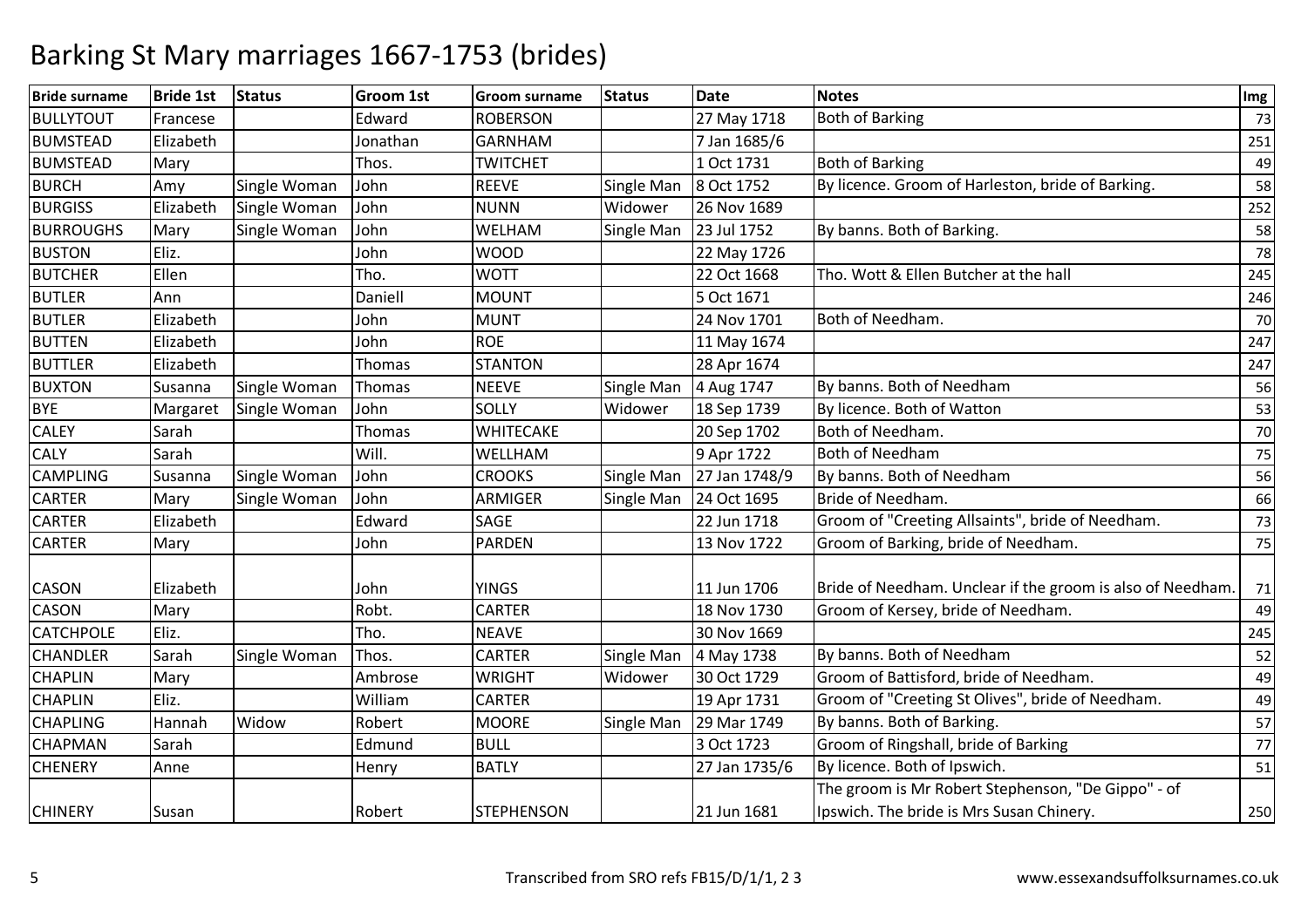| <b>Bride surname</b> | <b>Bride 1st</b> | <b>Status</b> | <b>Groom 1st</b> | <b>Groom surname</b> | <b>Status</b> | <b>Date</b>              | <b>Notes</b>                                                                                                          | $\lfloor \mathsf{Img} \rfloor$ |
|----------------------|------------------|---------------|------------------|----------------------|---------------|--------------------------|-----------------------------------------------------------------------------------------------------------------------|--------------------------------|
| <b>CHISNEL</b>       | Eliz.            | Single Woman  | John             | <b>THOROUGHGOOD</b>  | Widower       | 3 May 1738               | By licence. Both of Barking                                                                                           | 52                             |
| <b>CHOAT</b>         | Mary             |               | Samuell          | <b>ROE</b>           | Widower       | 23 Jan 1676/7            |                                                                                                                       | 248                            |
| <b>CHOYCE</b>        | Sarah            | Single Woman  | Samuel Sparowe   | <b>LORKIN</b>        | Widower       | 6 Aug 1743               | By licence. Groom of Ipswich, bride of Stowmarket                                                                     | 54                             |
| <b>CLARK</b>         | Alice            | Widow         | Garner           | <b>HUNTT</b>         | Widower       | 10 Jun 1688              |                                                                                                                       | 252                            |
| <b>CLARK</b>         | Pheebe           |               | Thomas           | <b>HOLDEN</b>        |               | 5 Feb 1722/3             | <b>Both of Barking</b>                                                                                                | 76                             |
| <b>CLARKE</b>        | <b>Bridget</b>   |               | Joseph           | SOUTHGATE            |               | 2 Nov 1733               | Groom of Creeting St Maries, bride of Needham.                                                                        | 50                             |
| <b>CLAXON</b>        | Mary             | Widow         | John             | <b>BOYDON</b>        | Widower       | 18 Feb 1750/1            | Both of St Clement's, Ipswich.                                                                                        | 57                             |
| <b>CLAYBEY</b>       | Susan            |               | John             | <b>BRONN</b>         |               | 21 Oct 1688              | The groom's father is William Bronn.                                                                                  | 252                            |
| <b>CLEA</b>          |                  |               | Will.            | <b>MISTLEBROOK</b>   |               | 2 Apr 1668               | Bride's forename not in register.                                                                                     | 244                            |
| <b>COATS</b>         | Elizabeth        |               | <b>Thomas</b>    | SERJANT              |               | 1 Jul 1673               |                                                                                                                       | 247                            |
| <b>COATS</b>         | Ann              |               | <b>Thomas</b>    | <b>BENNIFIELD</b>    |               | 25 Dec 1695              |                                                                                                                       | 66                             |
| <b>COATS</b>         | Mary             |               | William          | <b>TURNER</b>        |               | 8 Oct 1704               | Groom of "Toddenham", bride of Needham.                                                                               | 71                             |
| <b>COATS</b>         | Mary             |               | John             | <b>POWEL</b>         |               | 28 Oct 1725              |                                                                                                                       | 78                             |
| <b>COCK</b>          | Mary             | Widow         | Richard          | <b>MARTIN</b>        | Widower       | 12 Aug 1683              | Groom of "Creting Saint Mary"                                                                                         | 250                            |
| <b>CODD</b>          | Sarah            |               | Robt.            | <b>COTES</b>         |               | 12 Nov 1726              |                                                                                                                       | 78                             |
| <b>COLCHESTER</b>    | Mary             |               | John             | <b>KING</b>          |               | 20 Oct 1667              |                                                                                                                       | 244                            |
| <b>COLCHESTER</b>    | Mary             |               | Henery           | <b>CUTTBERT</b>      |               | 13 Aug 1674              |                                                                                                                       | 247                            |
| <b>COLCHESTER</b>    | Elisabeth        |               | Joseph           | <b>BRUCE</b>         |               | 2 Feb 1693/4             | Marryed at Barking church.                                                                                            | 65                             |
| <b>COLCHESTER</b>    | Christian        |               | Robert           | <b>COCKERELL</b>     |               | 27 Jan 1707/8            | Bride of Needham. Unclear if the groom is also of Needham.                                                            | 72                             |
| <b>COLCHESTER</b>    | Anne             | Single Woman  | William          | <b>GRAY</b>          | Single Man    | 24 Jun 1748              | By banns. Both of Needham                                                                                             | 56                             |
| <b>COLEMAN</b>       | Sarah            |               | William          | LOWEN                |               | 29 Oct 1700              | Groom of "Dallum", bride of Needham.                                                                                  | 70                             |
| <b>COLEMAN</b>       | Elizabeth        |               | Thomas           | <b>OAKELY</b>        |               | 7 Oct 1707               | Groom of Blissingham, Norfolk.                                                                                        | 71                             |
|                      |                  |               |                  |                      |               |                          | Both of Needham. Bride's full forename presumably                                                                     |                                |
| <b>COLEMAN</b>       | Temp.            |               | Robt.            | <b>TURNER</b>        |               | 29 Jun 1725              | 'Temperance".                                                                                                         | 78                             |
| <b>COLMAN</b>        | Sarah            |               | Tho.             | <b>WELTON</b>        |               | 24 Oct 1668              |                                                                                                                       | 245                            |
| <b>COLMAN</b>        | Sarah            | Widow         | John             | <b>WARD</b>          |               | 12 Apr 1678              |                                                                                                                       | 249                            |
| <b>COLMAN</b>        | Christian        | Single Woman  | Thomas           | <b>GOODE</b>         | Single Man    | 5 Dec 1751               | By banns. Both of Needham                                                                                             | 58                             |
|                      |                  |               |                  |                      |               |                          | Groom of Bramford, bride of Needham. Bride's forename<br>too faded to read clearly. Could be "Eliz." but not entirely |                                |
| <b>COLMAN</b>        | Eliz.?           | Single Woman  | Thomas           | <b>CALLOW</b>        |               | Single Man   12 Jun 1753 | certain.                                                                                                              | 59                             |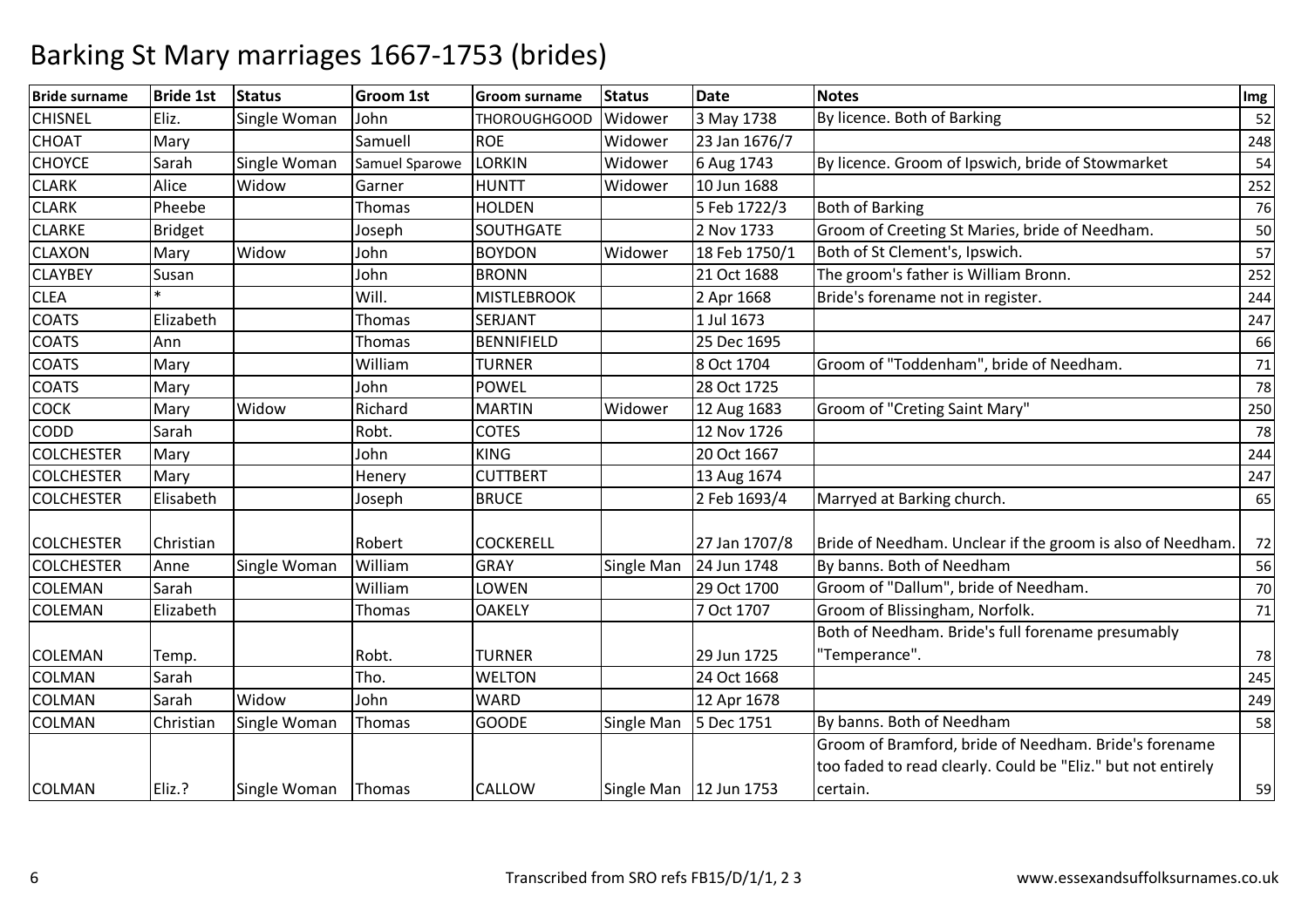| <b>Bride surname</b> | <b>Bride 1st</b> | <b>Status</b> | <b>Groom 1st</b> | <b>Groom surname</b> | <b>Status</b> | <b>Date</b>   | <b>Notes</b>                                                                                       | Img |
|----------------------|------------------|---------------|------------------|----------------------|---------------|---------------|----------------------------------------------------------------------------------------------------|-----|
|                      |                  |               |                  |                      |               |               | Bu licence. Groom of Little Clapham, Essex [Little Clacton?],                                      |     |
| <b>COLSON</b>        | Anne             |               | John             | <b>SMYE</b>          |               | 12 Jan 1743/4 | bride of Needham.                                                                                  | 55  |
| <b>CONSTABLE</b>     | Mary             |               | Robert           | <b>LOCKWOOD</b>      |               | 17 Oct 1678   |                                                                                                    | 249 |
| COO                  | Ann              |               | Samuel           | <b>COLCHESTER</b>    |               | 30 Dec 1723   | Both of Needham                                                                                    | 77  |
| <b>COOK</b>          | Eliz.            | Single Woman  | Samuel           | ALEXANDER            | Single Man    | 24 Nov 1745   | By licence. Groom of Creeting All Sts, bride of Needham.                                           | 55  |
|                      |                  |               |                  |                      |               |               | Bride of Darmsden. Unclear if the groom is also of                                                 |     |
| <b>COOKE</b>         | Sarah            |               | Edmund           | <b>HASLETON</b>      |               | 14 Nov 1708   | Darmsden.                                                                                          | 72  |
| <b>COOKE</b>         | Mary             | Single Woman  | Edward           | <b>RUSH</b>          | Single Man    | 28 Sep 1748   | At Dermisden, by licence. Both of Flowton                                                          | 56  |
| <b>COOPER</b>        | Susannah         |               | John             | <b>GOODWIN</b>       |               | 3 Aug 1725    | Bride of Barking. Unclear if the groom is also of Barking.                                         | 78  |
| <b>COOPER</b>        | Anne             |               | John             | <b>BULL</b>          |               | 3 Oct 1740    | By licence. Both of Needham.                                                                       | 53  |
| COPE[R_]             | Mary             | Single Woman  | Daniel           | <b>AGER</b>          | Single Man    | 12 Oct 1697   | Marryed att Barking                                                                                | 67  |
| <b>CORBALL</b>       | Margaret         |               | Thomas           | <b>HAMMANT</b>       |               | 5 Jan 1674/5  |                                                                                                    | 248 |
| <b>COTES</b>         | Sarah            |               | Peter            | <b>HORN</b>          |               | 5 Jun 1677    |                                                                                                    | 248 |
| COY                  | Eliz.            | Widow         | Henry            | WELHAM               | Single Man    | 22 Jan 1737/8 | By banns. Both of Needham                                                                          | 52  |
| <b>CRANMER</b>       | Ann              |               | John             | <b>ADAMS</b>         |               | 14 May 1672   |                                                                                                    | 246 |
| <b>CRANMER</b>       | Grace            |               | James            | <b>FISHER</b>        |               | 3 Jun 1740    | By banns. Groom of Little Stonham, bride of Barking                                                | 53  |
| <b>CREAK</b>         | Abigail          |               | John             | <b>PONDER</b>        |               | 18 Sep 1721   | <b>Both of Barking</b>                                                                             | 74  |
| <b>CRICK</b>         | Sarah            | Single Woman  | Henry            | <b>SYMES</b>         | Single Man    | 3 Oct 1751    | By banns. Both of Needham                                                                          | 58  |
| <b>CROOKS</b>        | Martha           |               | Stephen          | <b>SCOPES</b>        |               | 3 Jun 1717    | <b>Both of Needham</b>                                                                             | 73  |
| <b>CULLEN</b>        | Sarah            |               | James            | <b>RICE</b>          |               | 4 Aug 1706    | Bride of Needham. Unclear if the groom is also of Needham.                                         | 71  |
| <b>CUTBERT</b>       | Sarah            | Single Woman  | William          | <b>CUTTING</b>       | Single Man    | 31 Oct 1739   | By banns. Both of Needham                                                                          | 53  |
| <b>CUTBERT</b>       | Mary             | Single Woman  | William          | SNELL                | Widower       | 23 Jan 1750/1 | By licence. Both of Needham.                                                                       | 57  |
| <b>CUTBERT</b>       | Rachel           | Single Woman  | John             | <b>ORFORD</b>        | Single Man    | 4 Oct 1752    | By licence. Groom of Creeting St Peter's, bride of Needham.                                        | 58  |
|                      |                  |               |                  |                      |               |               | Groom of "Dermesden", bride of Needham. Bride's                                                    |     |
| <b>CUTTING</b>       |                  |               | John             | <b>BALDERY</b>       |               |               | forename and date not in register. Entered between<br>1717 marriages in June and December in 1717. | 73  |
| <b>CUTTING</b>       | Sarah            | Single Woman  | John             | <b>SMITH</b>         | Single Man    | 6 Dec 1743    | By banns. Both of Needham                                                                          | 55  |
| <b>CUTTING</b>       | Anne             | Single Woman  | Jonathan         | <b>ABBOTT</b>        | Single Man    | 24 Dec 1744   | By licence. Both of Needham.                                                                       | 55  |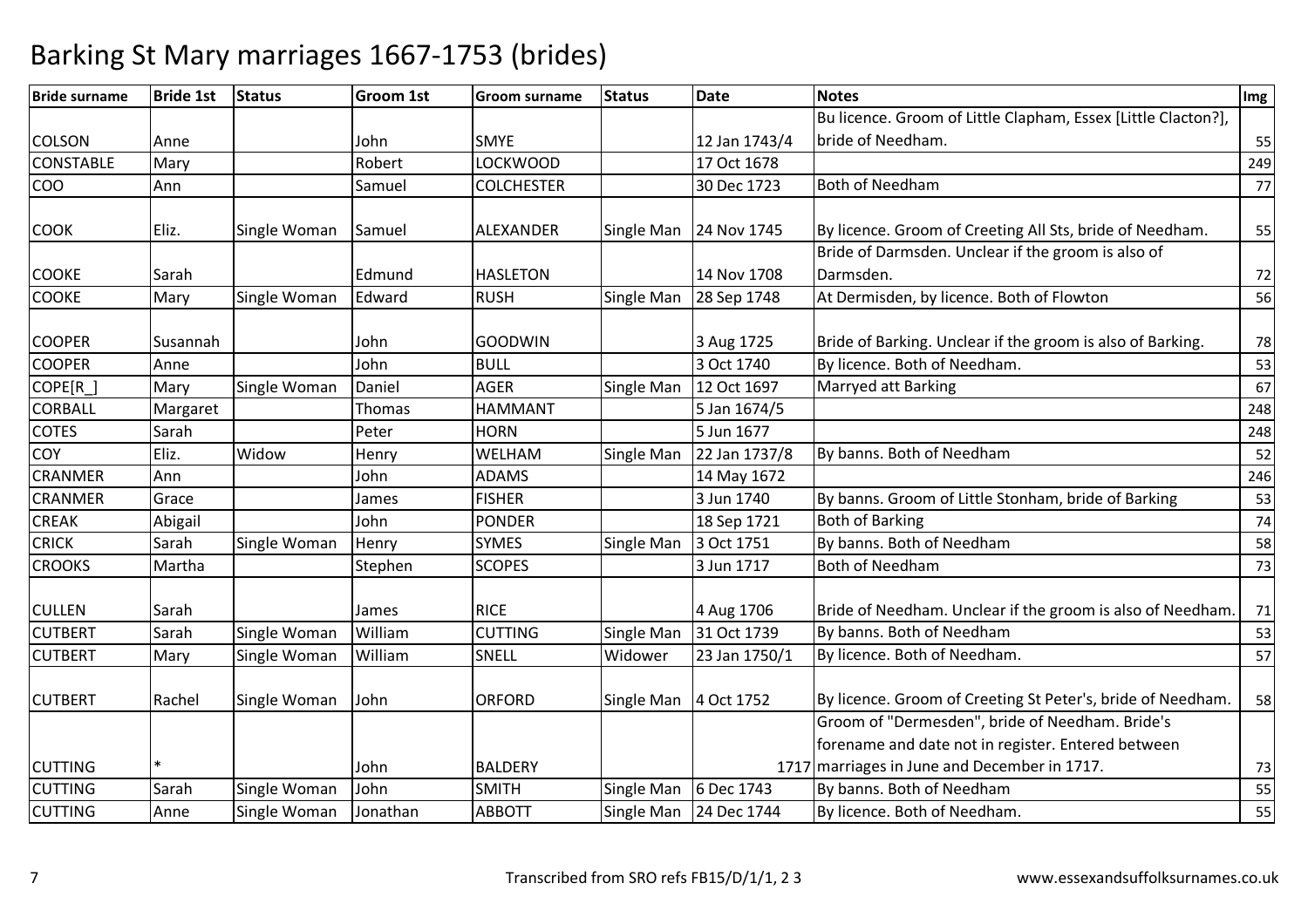| <b>Bride surname</b> | <b>Bride 1st</b> | <b>Status</b> | <b>Groom 1st</b> | <b>Groom surname</b> | <b>Status</b> | <b>Date</b>   | <b>Notes</b>                                                                                                             | Img |
|----------------------|------------------|---------------|------------------|----------------------|---------------|---------------|--------------------------------------------------------------------------------------------------------------------------|-----|
| <b>DAMMON</b>        | Sarah            |               | Richard          | <b>GOLDING</b>       |               | 29 Jul 1701   | Both of Barking.                                                                                                         | 70  |
| <b>DARCY</b>         | Rebecca          |               | Robert           | <b>BEALES</b>        |               | 18 Oct 1722   | <b>Both of Needham</b>                                                                                                   | 75  |
| <b>DARCY</b>         | Susannah         | Single Woman  | Thos.            | <b>HAGGAR</b>        | Widower       | 18 Mar 1744/5 | By licence. Both of Needham.                                                                                             | 55  |
| <b>DARKIN</b>        | Ellin            | Single Woman  | John             | <b>WOLFF</b>         | Single Man    | 21 Nov 1689   |                                                                                                                          | 252 |
| <b>DARNY</b>         | Mary             |               | William          | <b>SMY</b>           |               | 25 Dec 1716   | Bride of Needham. Unclear if the groom is also of Needham                                                                | 73  |
| <b>DAVIE</b>         | Abigail          | Single Woman  | James            | WELHAM               | Single Man    | 28 May 1751   | By banns. Both of Barking.                                                                                               | 58  |
| <b>DAWES</b>         | Margaret         |               | John             | <b>BRANSON</b>       |               | 16 Jan 1667/8 |                                                                                                                          | 244 |
| <b>DAY</b>           | Anne             |               | <b>Thomas</b>    | <b>COLCHESTER</b>    |               | 23 May 1704   | Groom of Needham, bride of Creeting St Mary                                                                              | 71  |
| DE[XP]ELEAF          | Susan            |               | Richard          | <b>TURNER</b>        |               | 3 Oct 1709    | Bride's surname appears to be either Dexeleaf or Depeleaf.<br>Bride of Barking. Unclear of the groom is also of Barking. | 72  |
| <b>DIAPER</b>        | Sarah            | Single Woman  | Richard          | <b>BLOMFIELD</b>     | Single Man    | 6 Feb 1753    | By banns. Both of Needham                                                                                                | 59  |
| <b>DICKINSON</b>     | Olave            |               | George           | <b>FIELDING</b>      |               | 12 Mar 1733/4 | Groom of Woodbridge, bride of St Peter's, Ipswich                                                                        | 51  |
| <b>DURHAM</b>        | Elizabeth        |               | William          | <b>GIBBINS</b>       |               | 20 Jun 1673   | Groom of Swilland, bride of "Nedham Market".                                                                             | 247 |
| <b>DYAPIER</b>       | Mary             | Single Woman  | Thomas           | <b>YOUNGS</b>        | Single Man    | 10 Nov 1751   | By licence. Both of Needham.                                                                                             | 58  |
| <b>EDGAR</b>         | Anne             |               | John             | <b>ELLIS</b>         |               | 1 Jul 1707    | Groom of Needham, bride of Darmsden.                                                                                     | 71  |
| <b>ELLETT</b>        | Rebekah          |               | John             | <b>MUTTET</b>        |               | 28 Oct 1678   |                                                                                                                          | 249 |
| <b>EMSDEN</b>        | Susan            |               | Samuel           | <b>WARNER</b>        |               | 26 Jan 1715/6 | Bride of Needham. Unclear if the groom is also of Needham                                                                | 73  |
| <b>ENGLISH</b>       | Sarah            |               | Robert           | <b>BAGLEY</b>        |               | 1 Apr 1711    | Bride of Needham. Unclear if the groom is also of Needham.                                                               | 72  |
| <b>ENGLISH</b>       | Sarah            |               | Thos.            | <b>POTTER</b>        |               | 2 Feb 1733/4  | Groom of Harley, bride of Needham                                                                                        | 51  |
| <b>ENGLISH</b>       | Martha           |               | John             | <b>COCKERIL</b>      |               | 25 Aug 1735   | By banns. Both of Needham                                                                                                | 51  |
| <b>ENGLISH</b>       | Ann              | Single Woman  | Tho.             | <b>HART</b>          | Widower       | 15 Aug 1737   | By banns. Both of Needham                                                                                                | 52  |
| <b>ENGLISH</b>       | Susanna          | Single Woman  | Joseph           | <b>GORDON</b>        | Single Man    | 18 Oct 1746   | By banns. Both of Barking.                                                                                               | 55  |
| <b>FARROW</b>        | Sarah            | Single Woman  | James            | <b>WYTHE</b>         | Single Man    | 2 Feb 1737/8  | By licence. Both of Debenham                                                                                             | 52  |
| <b>FARTHING</b>      | Ann              |               | George           | <b>BRAWLER</b>       |               | 16 Dec 1684   |                                                                                                                          | 251 |
| <b>FARTHING</b>      | Eliza.           |               | Isack            | <b>DARSY</b>         | Single Man    | 1 Apr 1689    |                                                                                                                          | 252 |
| <b>FARTHING</b>      | Mary             |               | Samuel           | <b>MUDD</b>          |               | 26 Dec 1710   | Groom of Barking, bride of Needham.                                                                                      | 72  |
| <b>FARTHING</b>      | Elizabeth        |               | Edward           | <b>BREAM</b>         |               | 13 Oct 1721   | Groom of Gipping, bride of Needham.                                                                                      | 74  |
| <b>FARTHING</b>      | Mary             | Single Woman  | Peter            | <b>PAGE</b>          | Single Man    | 6 Feb 1753    | By banns. Both of Needham                                                                                                | 59  |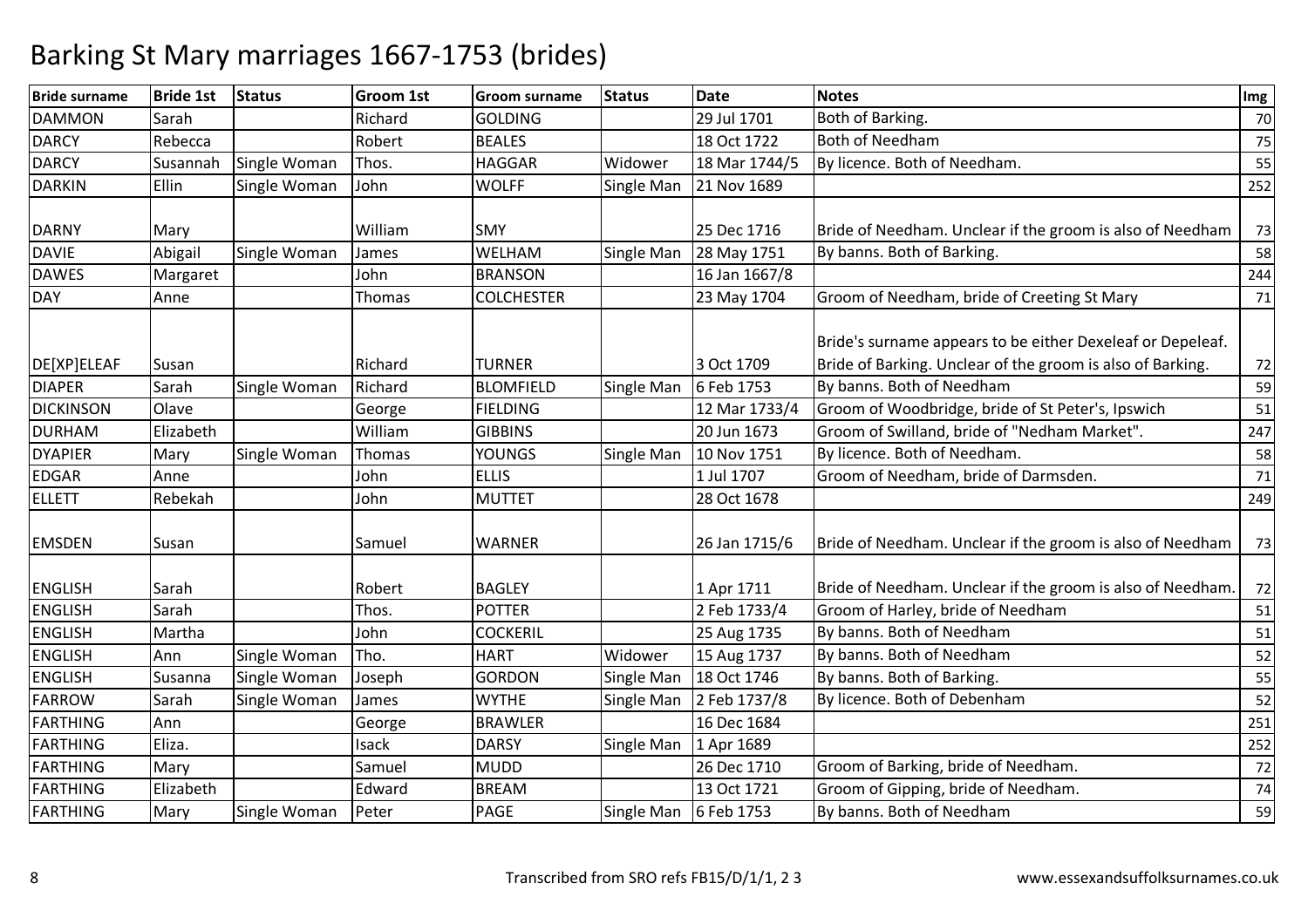| <b>Bride surname</b> | <b>Bride 1st</b> | <b>Status</b> | <b>Groom 1st</b> | <b>Groom surname</b> | <b>Status</b> | <b>Date</b>            | <b>Notes</b>                                                    | Img |
|----------------------|------------------|---------------|------------------|----------------------|---------------|------------------------|-----------------------------------------------------------------|-----|
| <b>FAULKNER</b>      | Mary             | Single Woman  | George           | <b>BEESON</b>        | Single Man    | 31 Oct 1748            | By licence. Both of Preston                                     | 56  |
| <b>FENING</b>        | Alice            |               | Thomas           | <b>PAGE</b>          |               | 30 Sep 1675            |                                                                 | 248 |
| FENNING              | Ann              |               | John             | <b>LOCKWOOD</b>      |               | 12 Apr 1675            |                                                                 | 248 |
| FERMANN              | Elizabeth        |               | Edmond           | <b>MULLITT</b>       |               | 13 Oct 1687            |                                                                 | 251 |
| <b>FISHER</b>        | Martha           |               | Samuel           | <b>CANNON</b>        |               | 28 Jan 1732/3          | Groom of Stowmarket, bride of Needham                           | 50  |
|                      |                  |               |                  |                      |               |                        | By licence. Groom of Grundisburg, bride of Needham              |     |
| <b>FISHER</b>        | Wye              | Single Woman  | John             | <b>RAY</b>           |               | Single Man 28 Jun 1742 | Market                                                          | 54  |
| <b>FISHER</b>        | Susan            | Single Woman  | Thomas           | <b>KERRISON</b>      | Single Man    | 7 May 1746             | By licence. Groom of Claydon, bride of Needham                  | 55  |
| <b>FISHER</b>        | Hannah           | Single Woman  | Edward           | <b>JOHNSON</b>       | Single Man    | 7 Nov 1749             | By banns. Both of Needham                                       | 57  |
| <b>FITCH</b>         | Mary             |               | John             | <b>THORN</b>         |               | 29 Mar 1741            | By banns. Both of Needham                                       | 53  |
| <b>FOLGER</b>        | Mary             | Single Woman  | Simon            | <b>FENN</b>          | Single Man    | 15 Mar 1740/1          | By licence. Groom of "Often", bride of "Batisford"              | 53  |
| <b>FORMAN</b>        | Mary             |               | John             | <b>CUNSTABLE</b>     |               | 29 Aug 1714            | Bride of Needham. Unclear if the groom is also of Needham       | 72  |
| <b>FRENCH</b>        | Phoebe           |               | James            | <b>CLARKE</b>        |               | 3 Nov 1706             | Bride of Darmsden. Unclear if the groom is also of<br>Darmsden. | 71  |
| <b>FRENCH</b>        | Catherine        |               | Samuel           | <b>WOOD</b>          |               | 20 Jan 1707/8          | Groom of Chevington, bride of Darmsden.                         | 72  |
| FRENCH               | Mary             |               | William          | <b>TAYLOR</b>        |               | 12 Jun 1711            | Bride of Needham. Unclear if the groom is also of Needham.      | 72  |
| <b>FREWER</b>        | Elizabeth        |               | John             | <b>PAGE</b>          |               | 26 Oct 1682            |                                                                 | 250 |
| FREWER               | Sarah            |               | William          | <b>BAKER</b>         |               | 25 Dec 1716            |                                                                 | 73  |
| <b>FREWER</b>        | Anne             |               | James            | <b>SPERE</b>         |               | 26 Dec 1720            | <b>Both of Needham</b>                                          | 74  |
| <b>FROST</b>         | Margaret         | Single Woman  | Thomas           | <b>HUGHES</b>        | Single Man    | 30 Sep 1748            | By banns. Groom of Creeting St Maries, bride of Needham.        | 56  |
| FRUAR                | Elizabeth        | Widow         | Edward           | <b>COATES</b>        | Widower       | 21 Nov 1689            |                                                                 | 252 |
| <b>FRUER</b>         | Anne             | Single Woman  | John             | <b>SAYER</b>         | Single Man    | 19 Jul 1688            | Bride of Barking.                                               | 252 |
| <b>FRYER</b>         | Susanna          |               | John             | <b>RIVERS</b>        |               | 21 Apr 1703            | Both of "Whittelsham".                                          | 70  |
| <b>FULCHER</b>       | Susan            |               | Robt.            | <b>GAINER</b>        |               | 18 Nov 1734            | Both of St Clement's, Ipswich.                                  | 51  |
| <b>FULLER</b>        | Sarah            |               | John             | <b>LING</b>          |               | 5 Oct 1736             | By banns. Groom of Pettaugh, bride of Needham                   | 51  |
| <b>GARARD</b>        | Elizabeth        |               | William          | <b>PARSE</b>         |               | 22 Oct 1690            |                                                                 | 253 |
| <b>GARDINER</b>      | Elizabeth        |               | Bateman          | <b>MOUNSEY</b>       |               | 23 May 1736            | By licence. Both of Needham.                                    | 51  |
| <b>GARNER</b>        | Rachaell         |               | John             | <b>ORAMS</b>         |               | 11 Apr 1670            |                                                                 | 245 |
| <b>GARNER</b>        | Sarah            | Widow         | Thomas           | <b>GOODALL</b>       | Widower       | 14 Aug 1687            |                                                                 | 251 |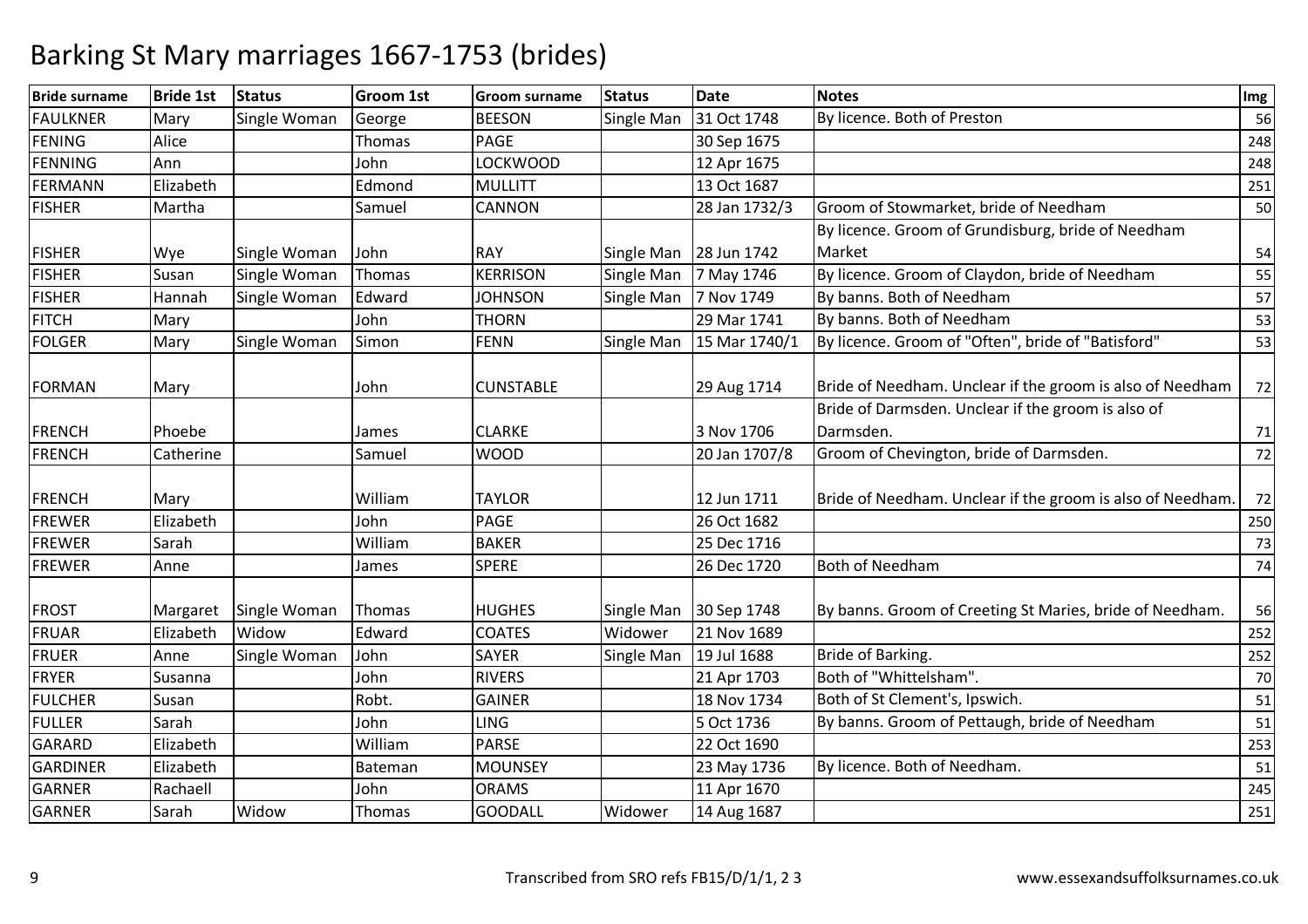| <b>Bride surname</b> | <b>Bride 1st</b> | Status       | <b>Groom 1st</b> | <b>Groom surname</b> | <b>Status</b> | <b>Date</b>   | <b>Notes</b>                                               | Img |
|----------------------|------------------|--------------|------------------|----------------------|---------------|---------------|------------------------------------------------------------|-----|
| <b>GARNHAM</b>       | Jone             |              | Steevn           | <b>FINCH</b>         |               | 11 Apr 1678   |                                                            | 249 |
| <b>GARNONS</b>       | Elizabeth        |              | Henry            | <b>LILLISTON</b>     |               | 21 Jun 1681   |                                                            | 250 |
| GARRARD              | Katherine        |              | Willm.           | <b>SWANTON</b>       |               | 30 Oct 1684   |                                                            | 251 |
| <b>GARWOOD</b>       | Elizabeth        |              | Thos.            | <b>COLE</b>          |               | 31 May 1731   | Groom of "Sproton", bride of Needham                       | 49  |
| <b>GARWOOD</b>       | Mary             | Single Woman | Robt.            | <b>SMY</b>           | Single Man    | 1 Oct 1742    | By banns. Groom of Darmsden, bride of Needham              | 54  |
| <b>GARWOOD</b>       | Elizabeth        | Single Woman | Robt.            | <b>STANNARD</b>      | Single Man    | 2 Oct 1743    | By banns. Both of Needham                                  | 54  |
| <b>GILES</b>         | Mary             |              | John             | SPINLOVE             |               | 10 Oct 1682   |                                                            | 250 |
| GILES                | Susan            |              | Robt.            | <b>PLANTEN</b>       |               | 2 May 1718    | Groom of "Henly", bride of "Dermesden".                    | 73  |
| <b>GILES</b>         | Ann              |              | John             | <b>BARKER</b>        |               | 22 Oct 1724   | Both of "Darmesden"                                        | 78  |
| <b>GLAMFELL</b>      | Elizabeth        |              | Willm.           | <b>MARREL</b>        |               | 30 Oct 1718   | Groom of Creeting St Marys, bride of Needham.              | 73  |
| <b>GOATY</b>         | Susan            |              | John             | <b>PULFORD</b>       |               | 11 Oct 1670   |                                                            | 246 |
| <b>GODDARD</b>       | Mary             |              | Robert           | <b>PARKER</b>        |               | 20 Jan 1703/4 | Both of Barking.                                           | 71  |
|                      |                  |              |                  |                      |               |               | By licence. Groom of Hadleigh, bride of St Mary Tower,     |     |
| <b>GOLDING</b>       | Martha           | Single Woman | Robert           | <b>OSBOURN</b>       | Single Man    | 13 Oct 1751   | Ipswich.                                                   | 58  |
| GOLDSBURY            | Anne             |              | Francis          | <b>BOWLE</b>         |               | 18 Jan 1707/8 | Groom of Needham, bride of Barking.                        | 72  |
| <b>GONN</b>          | Susan            |              | Edmund           | <b>MULLET</b>        |               | 13 Dec 1713   | Bride of Barking. Unclear if the groom is also of Barking. | 72  |
| <b>GOOCH</b>         | Susan            |              | John             | <b>NUNN</b>          |               | 7 Nov 1732    | <b>Both of Needham</b>                                     | 50  |
| GOOD                 | Eliz.            |              | Peter            | <b>WARDEN</b>        |               | 28 Jan 1667/8 |                                                            | 244 |
| <b>GOOD</b>          | Eliz.            |              | John             | <b>DAVID</b>         |               | 31 Mar 1668   |                                                            | 244 |
| <b>GOODCHILD</b>     | Susan            |              | Thomas           | <b>COLE</b>          |               | 30 May 1678   |                                                            | 249 |
| <b>GOODE</b>         | Eliz.            |              | Henry            | <b>COOK</b>          |               | 20 May 1732   | <b>Both of Needham</b>                                     | 50  |
| <b>GOODING</b>       | Matthew          | Widow        | Henery           | <b>CUTBERT</b>       |               | 28 Jun 1686   | "Matthew" for a woman is a version of Martha.              | 251 |
| GOODWIN              | Elizabeth        |              | John             | <b>SMITH</b>         |               | 23 May 1716   | Bride of Needham. Unclear if the groom is also of Needham  | 73  |
| <b>GORRAD</b>        | Frances          |              | John             | <b>ARCHER</b>        |               | 1 Jan 1672/3  |                                                            | 246 |
| <b>GOSS</b>          | Phoebe           |              | Thomas           | <b>BALLS</b>         |               | 28 Aug 1719   |                                                            | 74  |
| <b>GOULSBURY</b>     | Anne             | Single Woman | Thomas           | <b>NEAVE</b>         | Single Man    | 25 Dec 1749   | By banns. Both of Needham                                  | 57  |
| <b>GREEN</b>         | Ann              |              | Willm.           | <b>UDDRUM</b>        |               | 28 Sep 1696   |                                                            | 66  |
| GREENLEAF            | Mary             |              | Richard          | <b>SCOPES</b>        |               | 26 Apr 1677   |                                                            | 248 |
| <b>GRIDLY</b>        | Rachel           |              | John             | <b>SCOPES</b>        |               | 19 May 1706   | Bride of Needham. Unclear if the groom is also of Needham. | 71  |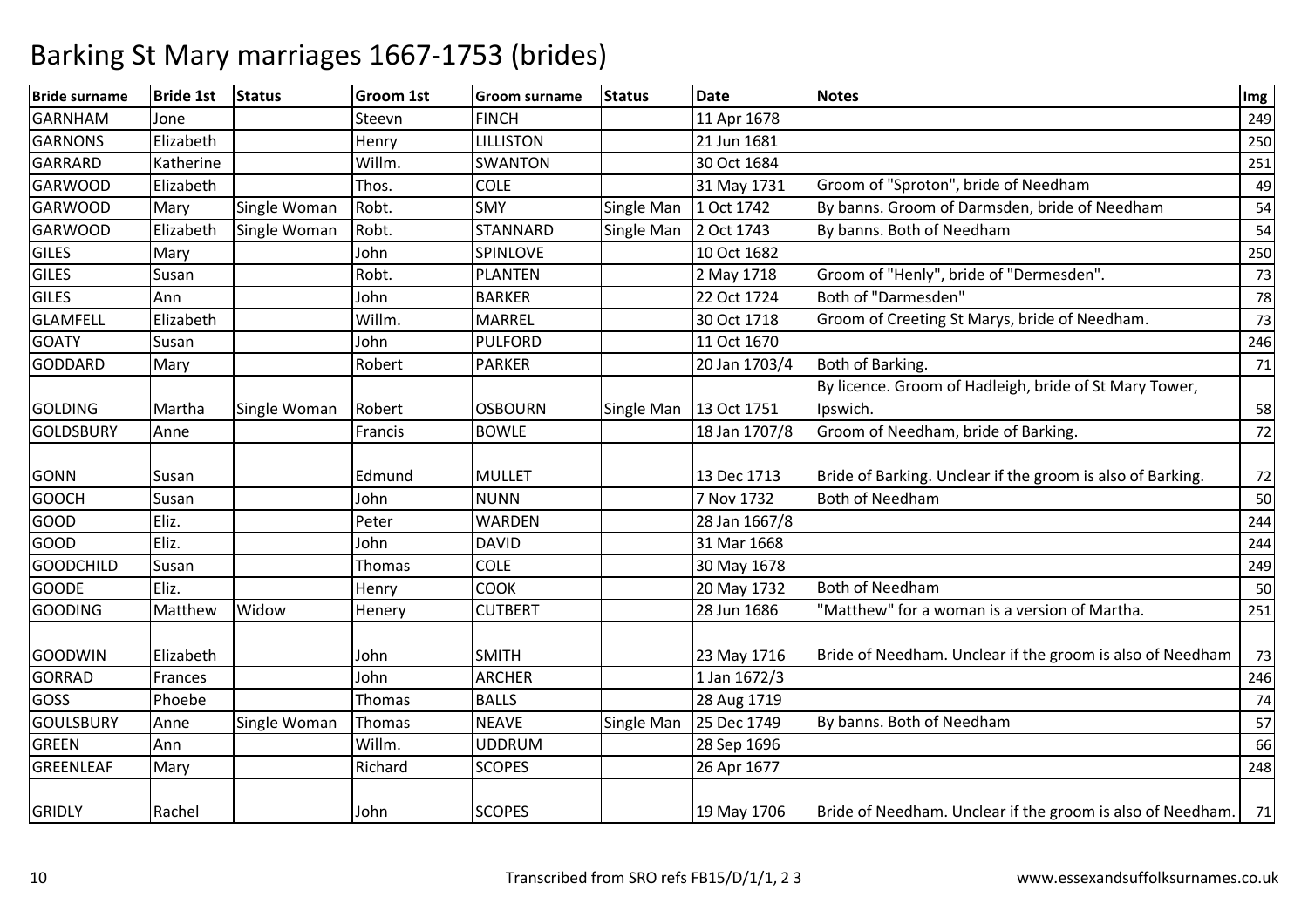| <b>Bride surname</b> | <b>Bride 1st</b> | <b>Status</b> | <b>Groom 1st</b> | <b>Groom surname</b> | <b>Status</b> | <b>Date</b>                | <b>Notes</b>                                                                                                                                                           | Img    |
|----------------------|------------------|---------------|------------------|----------------------|---------------|----------------------------|------------------------------------------------------------------------------------------------------------------------------------------------------------------------|--------|
|                      |                  |               |                  |                      |               |                            | Groom of Tuddenham, bride of Barking. Marryed at                                                                                                                       |        |
| <b>GRIMWADE</b>      | <b>Dorcas</b>    |               | William          | <b>TURNER</b>        |               | 11 Jun 1717                | Darmden.                                                                                                                                                               | 73     |
| <b>GRIMWADE</b>      | Mary             |               | John             | <b>MORGAN</b>        |               | 28 Sep 1718                | Groom of "Dermesden", bride of Needham.                                                                                                                                | 73     |
| <b>GRIMWADE</b>      | Martha           |               | Robert           | <b>MULLETT</b>       |               | 18 Feb 1723/4              | <b>Both of Barking</b>                                                                                                                                                 | 77     |
| <b>GRIMWADE</b>      | Mary             |               | Simon            | <b>PAYN</b>          |               | 7 Apr 1724                 | <b>Both of Barking</b>                                                                                                                                                 | 77     |
| <b>GRIMWOOD</b>      | Mary             |               | John             | <b>SWEETING</b>      |               | 6 Feb 1711/2               | Bride of Barking. Unclear if the groom is also of Barking.                                                                                                             | 72     |
| <b>GRIMWOOD</b>      | Margaret         | Single Woman  | John             | <b>RICE</b>          | Single Man    | 17 Oct 1745                | By banns. Both of Needham                                                                                                                                              | 55     |
| <b>GRIMWOOD</b>      | Mary             | Single Woman  | Henry            | <b>CROW</b>          | Single Man    | 29 Jan 1746/7              | By licence. Groom of Wetheringset, bride of Stonham Aspal                                                                                                              | 56     |
| <b>GRIMWOOD</b>      | Susanna          | Single Woman  | Charles          | <b>CALEY</b>         | Single Man    | 20 Apr 1747                | By banns. Both of Needham                                                                                                                                              | 56     |
| <b>GRIMWOOD</b>      | Leah             | Single Woman  | James            | <b>WILDEN</b>        | Single Man    | 20 Jun 1748                | By banns. Both of Needham                                                                                                                                              | 56     |
| <b>GRIMWOOD</b>      | <b>Dorcas</b>    | Single Woman  | John             | <b>HEARN</b>         | Single Man    | 25 Oct 1748                | By banns. Both of Needham                                                                                                                                              | 56     |
| <b>GROOM</b>         | Mary             |               | Thomas           | <b>BAGLY</b>         |               | 24 Dec 1722                | <b>Both of Needham</b>                                                                                                                                                 | 76     |
| <b>GUILE</b>         | Ellen            |               | Richard          | <b>CUTTBERT</b>      |               | 28 Sep 1669                |                                                                                                                                                                        | 245    |
| <b>GWYN</b>          | Sarah            | Single Woman  | Henry            | <b>JESSUP</b>        | Single Man    | 11 Oct 1753                | By banns. Both of Needham                                                                                                                                              | 59     |
| <b>GYLES</b>         | Elizabeth        | Single Woman  | John             | <b>PLANTIN</b>       | Single Man    | 27 Jul 1723                | Groom of Bramford, bride of "Dermisden"                                                                                                                                | $77\,$ |
| <b>HARLWIN</b>       | Ann              |               | John             | <b>FREWER</b>        |               | 10 May 1670                |                                                                                                                                                                        | 245    |
| <b>HARLWING</b>      | Sarah            |               | John             | <b>SHELDRAKE</b>     |               | 9 Oct 1733                 | Groom of Creeting St Maries, bride of Needham.                                                                                                                         | 50     |
| <b>HART</b>          | Rachel           | Single Woman  | William          | PEARL                |               | Single Man   11 Jan 1741/2 | By licence. Both of Felshenham. "Felshenham" appears to<br>be "Felsham", as there are burials in that parish for William<br>Pearl and Rachel Pearl later in the 1700s. | 54     |
| <b>HARVEY</b>        | Jane             |               | Isaac            | <b>GREEN</b>         |               | 1 Oct 1728                 | Both of Barking.                                                                                                                                                       | 49     |
| <b>HARVY</b>         | Rebeckah         |               | Robert           | <b>PARKER</b>        |               | 7 Oct 1676                 |                                                                                                                                                                        | 248    |
| <b>HAYWARD</b>       | Ann              |               | John             | <b>GARDINER</b>      |               | 20 Jun 1667                |                                                                                                                                                                        | 244    |
| <b>HAZELTON</b>      | Mary             | Widow         | John             | SALLMON              |               | 19 Jun 1687                |                                                                                                                                                                        | 251    |
| <b>HERSOM</b>        | Mary             |               | Samuel           | SALMON               |               | 10 Jun 1680                |                                                                                                                                                                        | 250    |
| <b>HEWIT</b>         | Elizabeth        | Single Woman  | Robert           | <b>BEALES</b>        | Single Man    | 11 Nov 1751                | By banns. Both of Needham                                                                                                                                              | 58     |
| <b>HODIE</b>         | Ann              |               | Thomas           | <b>FULCHER</b>       |               | 28 Apr 1684                |                                                                                                                                                                        | 251    |
| <b>HOGGAR</b>        | Susan            |               | John             | <b>GRIMWOOD</b>      |               | 13 Oct 1678                |                                                                                                                                                                        | 249    |
| <b>HOLDING</b>       | Mary             | Single Woman  | Samuel           | <b>ROBERTS</b>       | Single Man    | 5 Oct 1745                 | By banns. Both of Barking.                                                                                                                                             | 55     |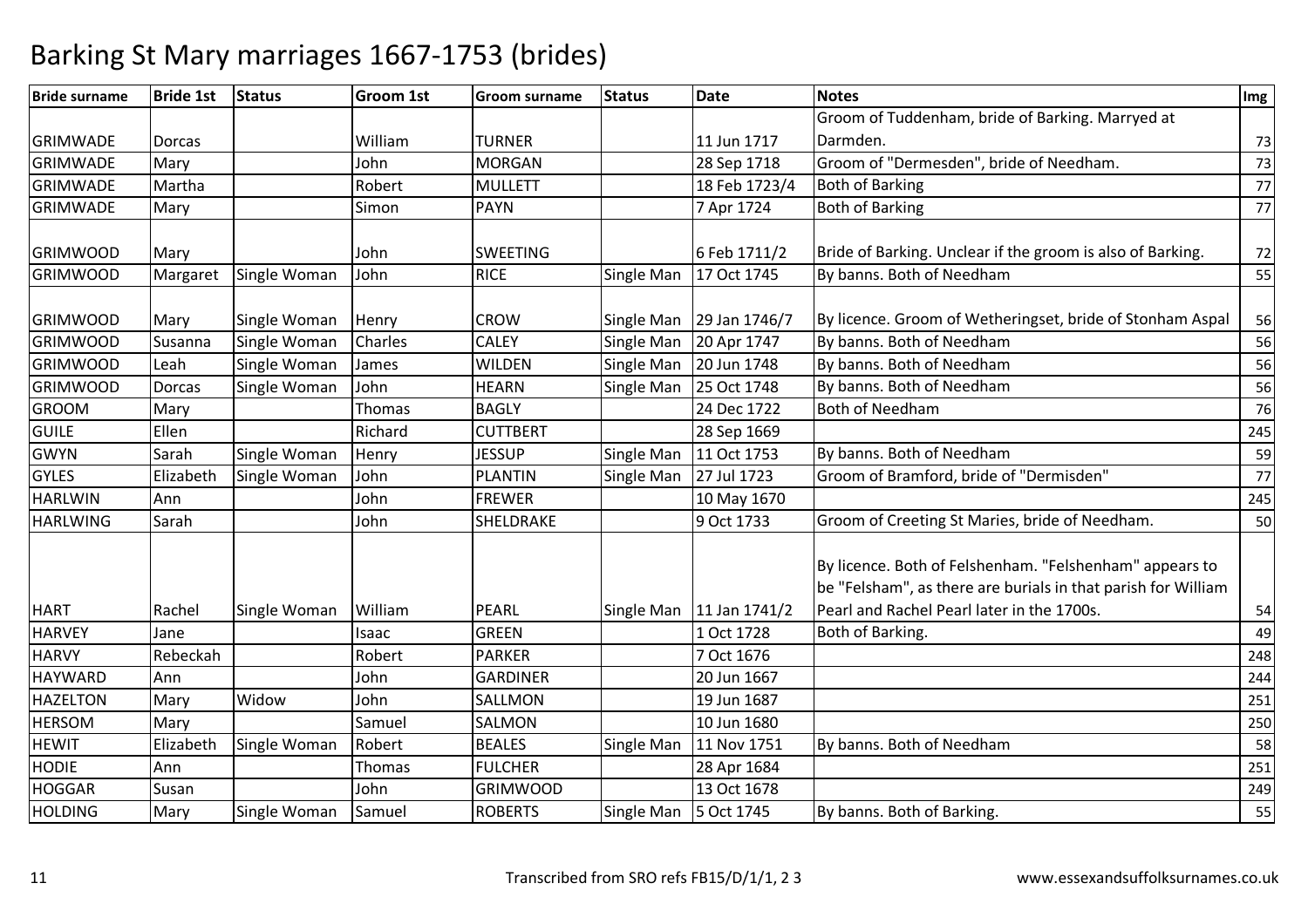| <b>Bride surname</b> | <b>Bride 1st</b> | <b>Status</b> | <b>Groom 1st</b> | <b>Groom surname</b> | <b>Status</b> | <b>Date</b>   | <b>Notes</b>                                               | Img |
|----------------------|------------------|---------------|------------------|----------------------|---------------|---------------|------------------------------------------------------------|-----|
| <b>HOLLAND</b>       | Hanna            |               | Samuel           | <b>GOODWIN</b>       |               | 8 Aug 1719    | Groom of "Codenham", bride of Needham                      | 74  |
|                      |                  |               |                  |                      |               |               | No date. Entered under 1696 marriages, before a marriage   |     |
| <b>HOLYDAY</b>       | Mary             |               | Robt.            | <b>TURNER</b>        |               |               | 1696 on 30 May.                                            | 66  |
|                      |                  |               |                  |                      |               |               |                                                            |     |
| <b>HOULDEN</b>       | Sarah            |               | Thomas           | WELHAM               |               | 16 Nov 1716   | Bride of Barking. Unclear if the groom is also of Barking  | 73  |
| <b>HOWARD</b>        | Anne             |               | Robt.            | HILL                 |               | 30 Oct 1732   | <b>Both of Needham</b>                                     | 50  |
| <b>HUES</b>          | Elizab.          |               | John             | <b>RAMPLING</b>      |               | 9 Apr 1717    | <b>Both of Barking</b>                                     | 73  |
| <b>HUMPHREY</b>      | Susanna          |               | Thomas           | <b>CUTTING</b>       |               | 26 Dec 1717   | Groom of Needham, bride of "Dermesden".                    | 73  |
| <b>HUNT</b>          | Eliz.            |               | Robt.            | <b>WALLAS</b>        |               | 22 May 1726   |                                                            | 78  |
| <b>HUNT</b>          | Elizabeth        | Single Woman  | William          | <b>LAMBERT</b>       | Widower       | 18 Apr 1746   | By banns. Both of Needham                                  | 55  |
| <b>INGLISH</b>       | Dorothe          |               | John             | <b>WOOLWARD</b>      |               | 18 Nov 1673   |                                                            | 247 |
| <b>JACKAMAN</b>      | Sarah            |               | John             | <b>HARVY</b>         |               | 11 Oct 1668   |                                                            | 244 |
| <b>JAMES</b>         | Sarah            | Single Woman  | Charles          | <b>MULLITT</b>       | Single Man    | 2 Dec 1688    |                                                            | 252 |
| <b>JARWOOD</b>       | Tryphena         | Single Woman  | Robt.            | <b>MARTIN</b>        | Widower       | 16 Mar 1740/1 | By licence. Both of Combs                                  | 53  |
| JERJEANE             | Elyzabeth        |               | Edward           | <b>HUNT</b>          |               | 3 Mar 1697/8  | Entry squashed in and difficult to read.                   | 67  |
| <b>JESSUP</b>        | Eliz.            |               | Ralph            | <b>ADAMS</b>         |               | 9 Apr 1733    | <b>Both of Needham</b>                                     | 50  |
| <b>JINKS</b>         | Mary             |               | Laurence         | <b>FULLER</b>        |               | Feb 1679/80   | Day of month not in register.                              | 249 |
| <b>JINKS</b>         | Elizabeth        |               | Anthonie         | ALLDERIDGE           |               | 2 Dec 1682    |                                                            | 250 |
| <b>JOHNSON</b>       | Diana            |               | Isaac            | <b>BOCKING</b>       |               | 23 May 1723   | Groom of Little Finborough, bride of Barking.              | 76  |
| <b>JONES</b>         | Rebeccah         |               | Thomas           | <b>WILLIAMS</b>      |               | 3 Apr 1726    |                                                            | 78  |
| <b>JORDAN</b>        | Anne             |               | John             | <b>ENGLISH</b>       |               | 1 Nov 1733    | Groom of Needham Market, bride of "Coddenham".             | 50  |
| <b>JULIAN</b>        | Susan            |               | Arthur           | COLMAN               |               | 14 Nov 1722   | <b>Both of Needham</b>                                     | 75  |
| <b>JUNIPER</b>       | Mary             |               | Caleb            | ALDRED               |               | 24 Jan 1733/4 | Both of Needham                                            | 51  |
| <b>KEBLE</b>         | Elizabeth        |               | Fowle            | <b>CLARKE</b>        |               | 1 Oct 1682    | The bride and groom are Mr and Mrs.                        | 250 |
| <b>KEBLE</b>         | Mary             |               | John             | <b>ROGERS</b>        |               | 3 Dec 1733    | <b>Both of Needham</b>                                     | 51  |
| <b>KEDDGELL</b>      | Rose             |               | Will.            | <b>DUNWICH</b>       |               | 31 Mar 1668   | The groom is Will. Dunwich sen.                            | 244 |
|                      |                  |               |                  |                      |               |               |                                                            |     |
| <b>KEEBLE</b>        | Mary             |               | Symon            | <b>PAINE</b>         |               | 17 Nov 1708   | Bride of Barking. Unclear if the groom is also of Barking. | 72  |
| <b>KENT</b>          | Sarah            |               | Robert           | <b>WESTON</b>        |               | 18 Jun 1674   |                                                            | 247 |
| <b>KERRIDGE</b>      | Ann              |               | Willm.           | <b>MORGAN</b>        |               | 17 Apr 1726   |                                                            | 78  |
|                      |                  |               |                  |                      |               |               | Groom of Needham. Bride's surname unclear - Kisser or      |     |
| KI[FS][FS]ER         | Anne             |               | Thomas           | <b>BALDERY</b>       |               | 25 Nov 1705   | Kiffer? Unclear if the groom is also of Needham.           | 71  |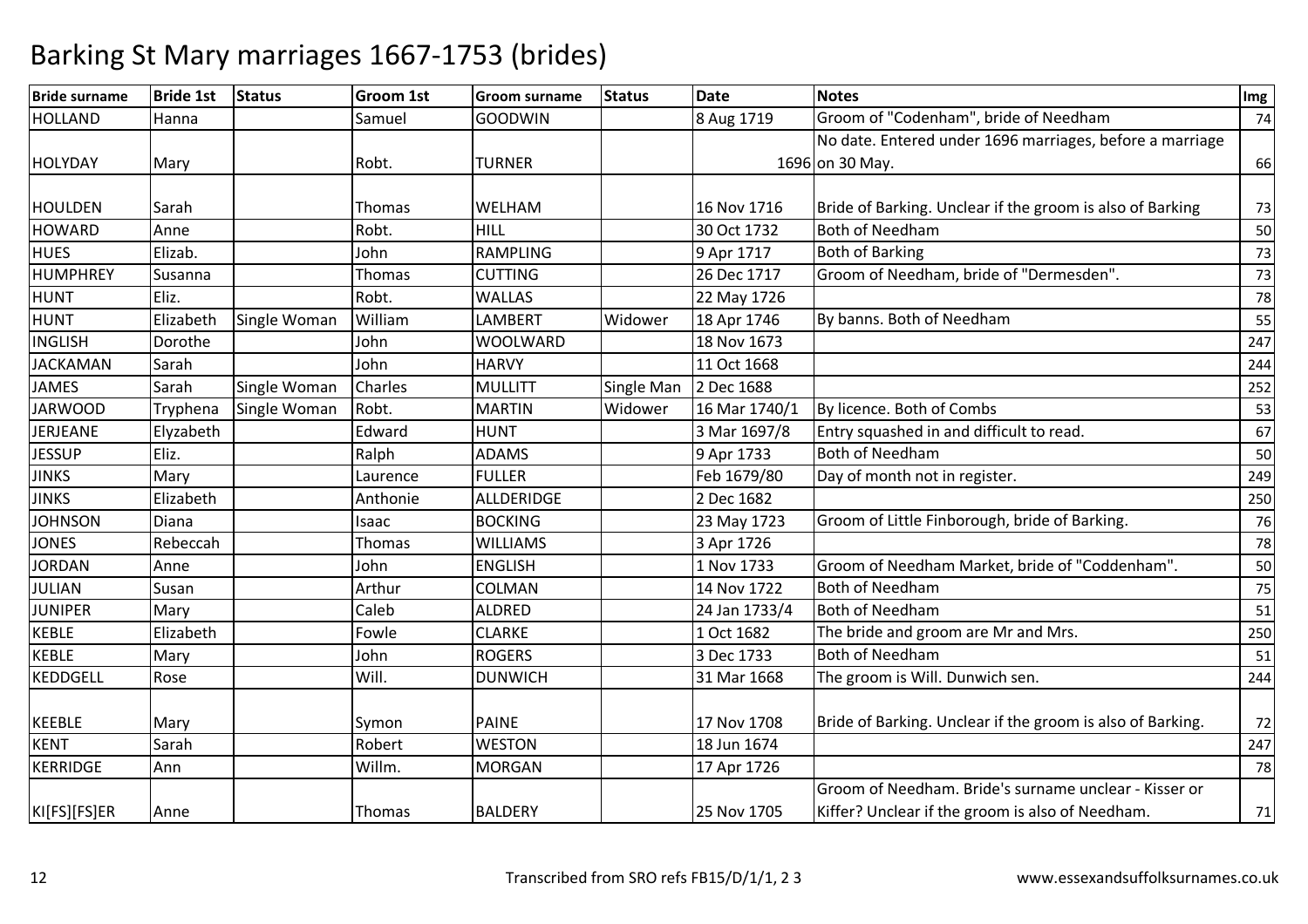| <b>Bride surname</b> | <b>Bride 1st</b> | <b>Status</b> | Groom 1st | <b>Groom surname</b> | <b>Status</b>     | <b>Date</b>   | <b>Notes</b>                                                  | Img |
|----------------------|------------------|---------------|-----------|----------------------|-------------------|---------------|---------------------------------------------------------------|-----|
| <b>KING</b>          | Sarah            | Single Woman  | Simond    | <b>BALDRY</b>        | Widow             | 9 Aug 1684    |                                                               | 251 |
| <b>KING</b>          | Rose             | Single Woman  | John      | <b>BOOLE</b>         | Widower           | 3 Oct 1689    |                                                               | 252 |
| <b>KING</b>          | Rebeka           |               | Robert    | <b>SMY</b>           |                   | 6 Jun 1720    | <b>Both of Needham</b>                                        | 74  |
| <b>KING</b>          | Ann              |               | John      | <b>FARTHING</b>      |                   | 30 Sep 1728   | <b>Both of Needham</b>                                        | 49  |
| <b>KING</b>          | Mary             |               | Joseph    | SHEPPARD             |                   | 21 Oct 1728   | Groom of Copdock, bride of Needham                            | 49  |
| <b>KING</b>          | Grace            |               | Robt.     | <b>GARWOOD</b>       |                   | 30 Jul 1732   | Groom of "Codenham", bride of Needham                         | 50  |
| <b>KING</b>          | Hannah           | Single Woman  | Robt.     | <b>CUTBERT</b>       | <b>Single Man</b> | 27 Mar 1739   | By licence. Both of Needham.                                  | 53  |
| <b>KIRRIDGE</b>      | Ann              |               | James     | <b>MARTIN</b>        |                   | 27 Oct 1674   |                                                               | 248 |
| <b>KNAPP</b>         | Martha           |               | Robert    | <b>SMY</b>           |                   | 5 May 1713    |                                                               | 72  |
| <b>KNAPPE</b>        | Martha           | Single Woman  | John      | <b>CROOK</b>         | Single Man        | 16 Jun 1691   |                                                               | 253 |
| <b>KNOCK</b>         | Sarah            |               | Joseph    | <b>BALLS</b>         |                   | 12 Sep 1715   | Groom of Barking, bride of Needham.                           | 73  |
| <b>LAMBERT</b>       | Elizabeth        |               | John      | <b>POWLIN</b>        |                   | 28 Oct 1680   |                                                               | 250 |
| <b>LAMBERT</b>       | Eliz.            | Widow         | Isaac     | <b>TAYLOR</b>        | Single Man        | 17 May 1747   | By banns. Groom of Badley, bride of Needham                   | 56  |
| <b>LAMBERT</b>       | Bridget          | Single Woman  | Philemon  | <b>GRANGER</b>       | Single Man        | 27 Sep 1747   | By licence. Both of Darmsden                                  | 56  |
| <b>LAST</b>          | Ann              | Single Woman  | Robert    | <b>CLERK</b>         | Single Man        | 21 Oct 1673   | Groom of St Margaret's, Ipswich, bride of Barking.            | 247 |
| LAWRENCE             | Elizabeth        |               | Samuel    | <b>LEMON</b>         |                   | 5 Feb 1682/3  |                                                               | 250 |
|                      |                  |               |           |                      |                   |               | By licence. Groom of St Margaret's, Ipswich, bride of         |     |
| LAY                  | Anne             | Single Woman  | Jeremiah  | <b>GOSLING</b>       | Widower           | 21 Aug 1746   | Needham.                                                      | 55  |
| LEARNER              | Hannah           |               | Augustine | <b>DURRANT</b>       |                   | 3 Nov 1681    |                                                               | 250 |
| <b>LEGGET</b>        | Esther           | Single Woman  | James     | <b>ROGERS</b>        | Single Man        | 3 Nov 1740    | By banns. Both of Ipswich                                     | 53  |
| <b>LEUSE</b>         | Sarah            |               | Samuel    | <b>KEBLE</b>         |                   | 28 Oct 1701   | Groom of Stowupland, bride of Needham.                        | 70  |
| LILLY                | Sarah            |               | Edward    | <b>WRIGHT</b>        |                   | 28 Oct 1703   | Bride is of Ipswich. Unclear if the groom is also of Ipswich. | 71  |
| LILLY                | Mary             |               | John      | <b>ENGLISH</b>       |                   | 13 Jan 1704/5 | Bride of Needham. Unclear if the groom is also of Needham.    | 71  |
| LILLY                | Elizabeth        |               | John      | <b>SCARLETT</b>      |                   | 15 Sep 1707   | Bride of Needham. Unclear if the groom is also of Needham.    | 71  |
| <b>LING</b>          | Susanna          |               | Samuel    | <b>BRABROOK</b>      |                   | 4 Nov 1703    | Groom of Kersey, bride of Ofton.                              | 71  |
| <b>LOCKWOOD</b>      | Mary             |               | Marcus    | LILLY                |                   | 26 Jan 1673/4 |                                                               | 247 |
| <b>LOCKWOOD</b>      | Mary             |               | William   | <b>FULCHER</b>       |                   | 18 Apr 1715   | Bride of Needham. Unclear if the groom is also of Needham     | 72  |
| LOVE                 | Alice            |               | Isaacc    | COLMAN               |                   | 4 May 1674    |                                                               | 247 |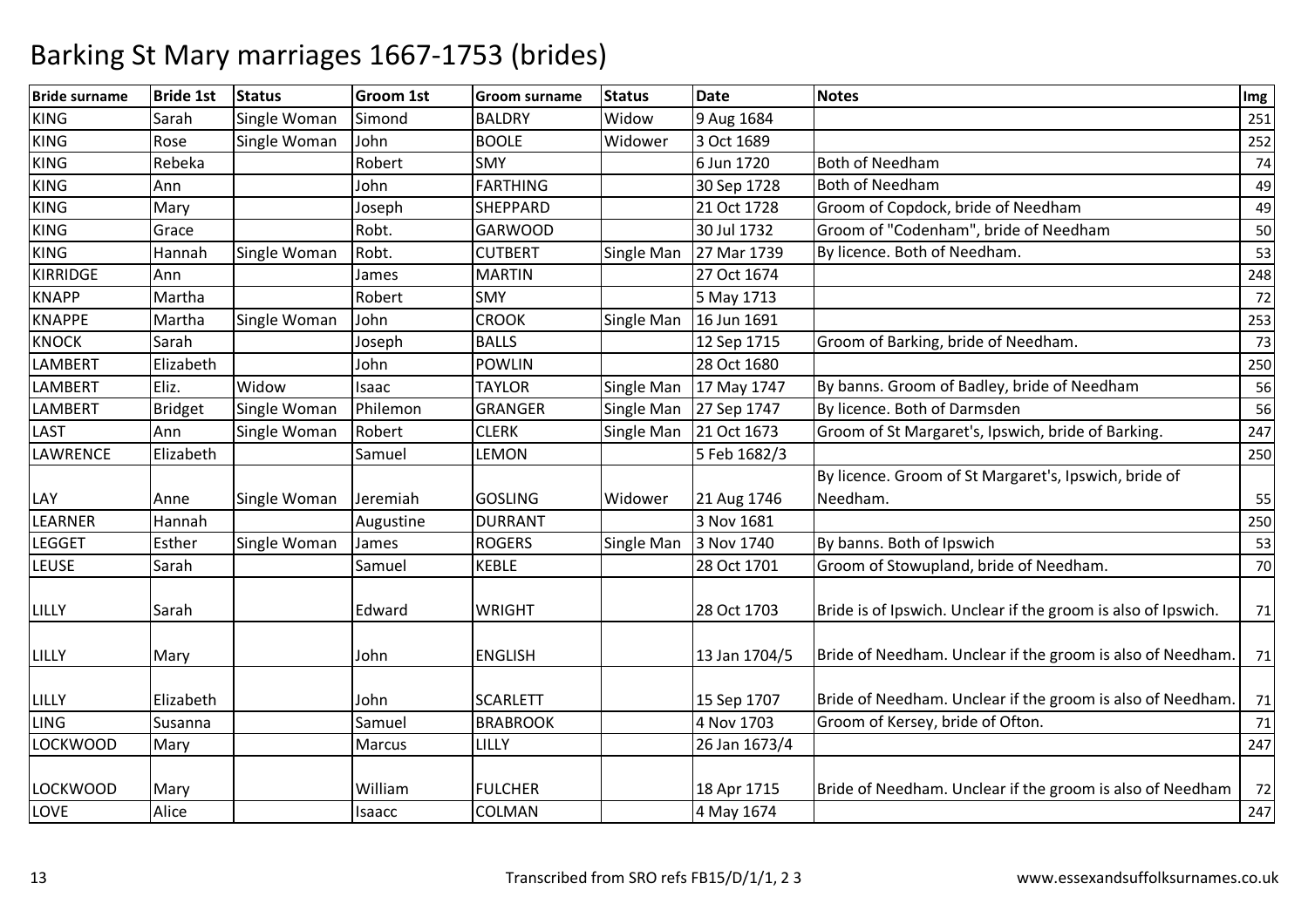| <b>Bride surname</b>        | <b>Bride 1st</b> | Status       | <b>Groom 1st</b> | <b>Groom surname</b>          | <b>Status</b> | <b>Date</b>               | <b>Notes</b>                                               | Img      |
|-----------------------------|------------------|--------------|------------------|-------------------------------|---------------|---------------------------|------------------------------------------------------------|----------|
| <b>LUCAS</b>                | Mary             | Widow        | William          | <b>WHITICAR</b>               |               | 14 Mar 1681/2             |                                                            | 250      |
| <b>LUCAS</b>                | Eliz.            | Widow        | James            | <b>WRIGHT</b>                 | Single Man    | 4 Dec 1750                | By banns. Both of Needham                                  | 57       |
| <b>LUCE</b>                 | Susan            |              | Robert           | <b>GOOD</b>                   |               | 26 Jul 1677               |                                                            | 249      |
| <b>LUCUS</b>                | Susan            | Single Woman | John             | <b>LUCUS</b>                  | Single Man    | 12 Sep 1697               | Marryed at Barking                                         | 67       |
|                             |                  |              |                  |                               |               |                           | Boht of Needham. Entry faded. Bride's surname very         |          |
| M[O_][O_][R_                | Sarah            |              | John             | <b>PINNER</b>                 |               | 7 May 1725                | difficult to read.                                         | 78       |
| <b>MAIDSTONE</b>            | Elizabeth        |              | William          | <b>VULCHER</b>                |               | 29 Jun 1711               | Bride of Needham. Unclear if the groom is also of Needham. | 72       |
| <b>MAJOR</b>                | Seusan           |              | Tho.             | <b>WOOD</b>                   |               | 4 Oct 1681                |                                                            | 250      |
| <b>MALLER</b>               | Mary             |              | Thomas           | <b>DAVID</b>                  |               | 28 Nov 1703               | Both of Needham.                                           | 71       |
| <b>MANN</b>                 | Ann              |              | Richard          | <b>RALPH</b>                  |               |                           |                                                            |          |
|                             |                  |              |                  |                               |               | 29 Aug 1677               | Groom of Needham, bride of "Great Finborowe". Married at   | 249      |
|                             |                  |              | William          |                               |               |                           | Barking church.                                            |          |
| <b>MANNING</b><br>MARGINSON | Phillis          | Single Woman | Daniel           | <b>KNAPP</b><br><b>ROGERS</b> | Single Man    | 3 Nov 1693<br>11 Jul 1733 | Groom of Ipswich, bride of Bury St Edmunds.                | 65<br>50 |
|                             | Mary             |              |                  |                               |               |                           | By licence. Both of Needham.                               |          |
| <b>MARRIOTT</b>             | Anne             |              | Thos.            | <b>WILKINSON</b>              |               | 9 Feb 1740/1              |                                                            | 53       |
| <b>MARSH</b>                | Martha           | Single Woman | John             | <b>GRIMWOOD</b>               | Single Man    | 7 Jul 1740                | By licence. Groom of "Codenham", bride of Ipswich          | 53       |
| <b>MARSHALL</b>             | Sarah            | Widow        | Joseph           | <b>BOYTON</b>                 | Single Man    | 20 Mar 1748/9             | By licence. Both of Washbrook                              | 57       |
| <b>MARTIN</b>               | Francis          |              | Thomas           | <b>PAYNE</b>                  |               | 7 Dec 1680                | Groom of Claydon.                                          | 250      |
| <b>MARTIN</b>               | Eliz.            |              | Robt.            | <b>WESTON</b>                 |               | 21 Apr 1684               |                                                            | 251      |
| <b>MARTIN</b>               | Susan            | Single Woman | Robert           | <b>NORMAN</b>                 | Single Man    | 7 Dec 1697                | <b>Married att Barking</b>                                 | 67       |
| <b>MARTIN</b>               |                  |              |                  | <b>HILL</b>                   | Widower       | 15 Jul 1747               | By licence. Groom of "Codenham", bride of Stonahm Aspal    |          |
| <b>MARTYN</b>               | Jane             | Single Woman | George           | <b>MUDD</b>                   |               | 15 Oct 1714               | Groom of Barking, bride of Needham.                        | 56       |
|                             | Ann              |              | Samuell          |                               |               |                           |                                                            | 72       |
| <b>MATHER</b>               | Ann              |              | Thos.            | CRASSE                        |               | 29 Jun 1730               | Groom of Tuddenham, bride of Playford.                     | 49       |
| <b>MAVELLOW</b>             | Margaret         | Single Woman | Benjamin         | <b>TURNER</b>                 | Single Man    | 29 Aug 1737               | By banns. Both of Needham                                  | 52       |
| <b>MAY</b>                  | Margaret         |              | John             | <b>COLE</b>                   |               | 27 May 1711               | Groom of Bilderston, bride of Needham.                     | 72       |
| <b>MAYES</b>                | Susan            |              | Thomas           | <b>DUNWICH</b>                |               | 17 May 1721               | Groom of Ofton, bride of Needham                           | 74       |
| MAYNARD                     | Mary             |              | Symon            | <b>COATS</b>                  |               | 26 Dec 1695               |                                                            | 66       |
| <b>MEADOWS</b>              | Elizabeth        |              | John             | <b>POOLY</b>                  |               | 7 Jul 1720                | <b>Both of Needham</b>                                     | 74       |
| <b>MEADOWS</b>              | Hannah           | Single Woman | Thomas           | <b>FULLER</b>                 | Single Man    | 17 May 1739               | By licence. Groom of Audley End, bride of Needham          | 53       |
| <b>MEADOWS</b>              | Mary             | Single Woman | Samuel           | <b>WOOD</b>                   | Single Man    | 27 Mar 1744               | By licence. Groom of Framlingham, bride of Needham         | 55       |
| <b>MEALING</b>              | Mary             | Single Woman | Robert           | <b>TURNER</b>                 | Single Man    | 13 Aug 1749               | By banns. Both of Needham                                  | 57       |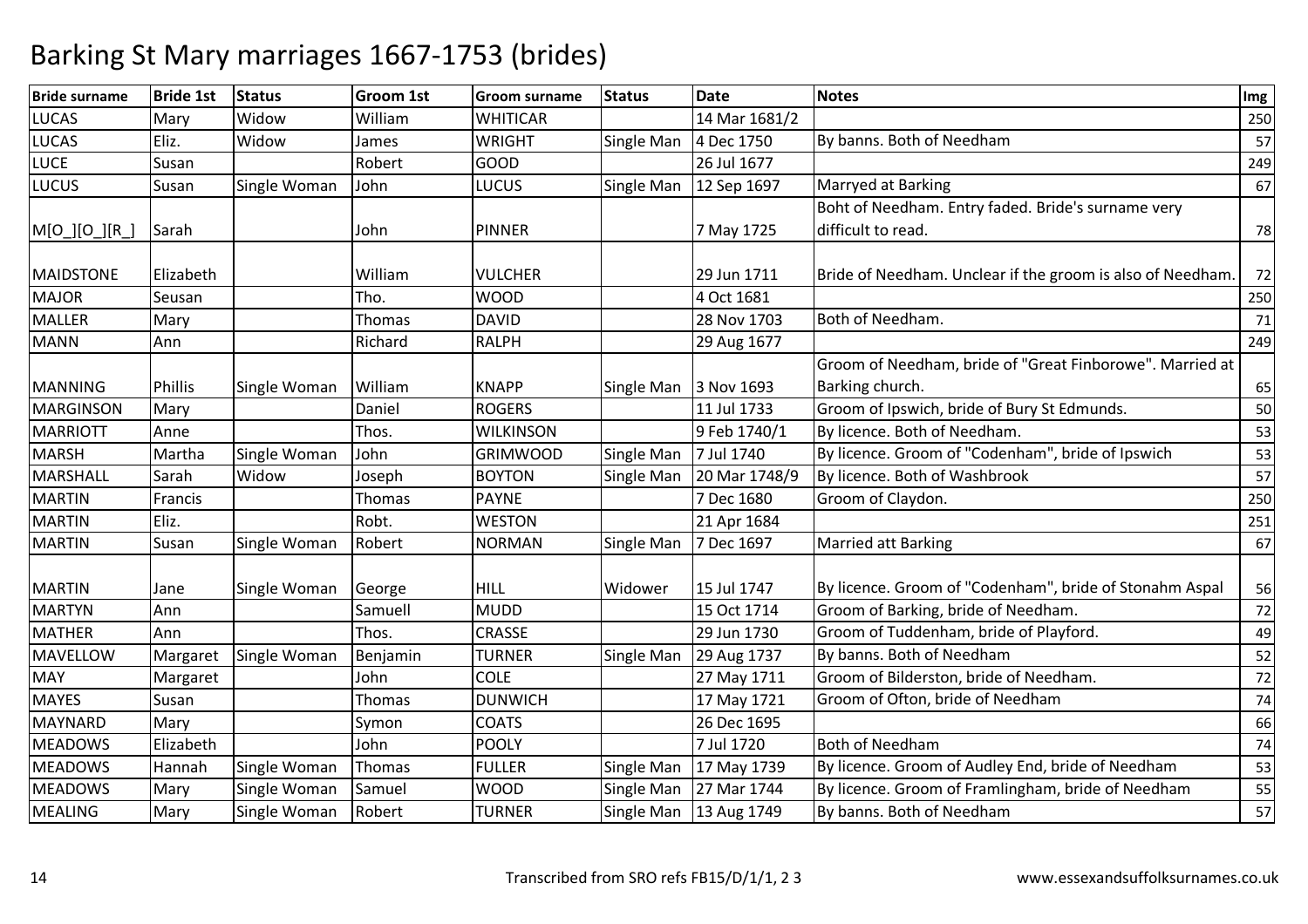| <b>Bride surname</b> | <b>Bride 1st</b> | <b>Status</b> | Groom 1st | <b>Groom surname</b> | <b>Status</b> | <b>Date</b>   | <b>Notes</b>                                                         | Img |
|----------------------|------------------|---------------|-----------|----------------------|---------------|---------------|----------------------------------------------------------------------|-----|
| <b>MILES</b>         | Ann              |               | John      | <b>SMY</b>           |               | 17 Jul 1673   |                                                                      | 247 |
| <b>MILES</b>         | Mildred          |               | James     | <b>TISDALL</b>       |               | 26 Oct 1690   |                                                                      | 253 |
| <b>MINNS</b>         | Hannah           |               | John      | <b>HUNT</b>          |               | 30 Mar 1730   | <b>Both of Needham</b>                                               | 49  |
| <b>MINTER</b>        | Elizabeth        |               | Robert    | <b>BALDWIN</b>       | Widower       | 24 Dec 1746   | By licence. Groom of Ipswich, bride of Needham                       | 56  |
| <b>MINTER</b>        | Sarah            | Single Woman  | Robert    | <b>HILL</b>          | Widower       | 25 Dec 1752   | By banns. Both of Needham                                            | 59  |
| <b>MOOR</b>          | Sarah            |               | Robt.     | <b>COOK</b>          |               | 31 Jan 1715/6 | Bride of Needham. Unclear if the groom is also of Needham            | 73  |
| <b>MOORE</b>         | Sarah            |               | Noah      | <b>ARTIS</b>         |               | 28 Jun 1677   |                                                                      | 249 |
| <b>MOORE</b>         | Ann              |               | Antony    | <b>TODD</b>          |               | 27 Oct 1681   | Groom of Colchester, bride of "Needeham".                            | 250 |
|                      |                  |               |           |                      |               |               | Bride is of Needham. Unclear if the groom is also of                 |     |
| <b>MOORE</b>         | Elizabeth        |               | John      | <b>PEEK</b>          |               | 30 Dec 1718   | Needham.                                                             | 73  |
| <b>MOORE</b>         | Ann              |               | Samuel    | <b>MORLING</b>       |               | 16 Jun 1736   | By licence. Groom of Mendlesham, bride of Needham                    | 51  |
| <b>MOORE</b>         | Rachel           | Widow         | John      | <b>WINK</b>          | Widower       | 10 Apr 1753   | By licence. Both of Needham.                                         | 59  |
| <b>MORE</b>          | Mary             |               | Author    | COLMAN               |               | 28 Jun 1677   |                                                                      | 249 |
| <b>MORGAN</b>        | Eliz.            |               | Robert    | <b>CUTTBERT</b>      |               | 3 Dec 1668    |                                                                      | 245 |
| <b>MORGAN</b>        | Prissilla        |               | William   | <b>HAYWARD</b>       |               | 24 Jun 1673   |                                                                      | 247 |
| <b>MORGAN</b>        | Susan            |               | Francis   | <b>MAY</b>           |               | 27 Nov 1709   | Bride of Needham. Unclear if the groom is also of Needham.           | 72  |
|                      |                  |               |           |                      |               |               | The groom is a "sojourner in Dermesden." Bride is of<br>"Dermesden". |     |
| <b>MORGAN</b>        | Susanna          |               | John      | <b>BISHOP</b>        |               | 28 Oct 1718   |                                                                      | 73  |
| <b>MORGAN</b>        | Eliz.            |               | Will.     | <b>WARD</b>          |               | 4 Oct 1726    | Groom of Barham, bride of "Dermesden"                                | 78  |
| <b>MORGAN</b>        | Rose             |               | Benjamin  | <b>JESUP</b>         |               | 26 Nov 1740   | By banns                                                             | 53  |
| <b>MORRIS</b>        | Margaret         | Widow         | John      | <b>HUDSON</b>        |               | 9 Aug 1713    | Groom of Blankenham parva, bride of Darmsden.                        | 72  |
|                      |                  |               |           |                      |               |               | Entry very faded. Bride's surname and groom's abode could            |     |
|                      |                  |               |           |                      |               |               | it be Holton?) both extremely difficult to read. Groom's             |     |
| MORS?                | Eliz.            |               | John      | <b>MOT</b>           |               | 1 Jul 1725    | abode too faded to read, bride of Needham.                           | 78  |
| <b>MUDD</b>          | Sarah            |               | Tho.      | <b>RICHARSON</b>     |               | 24 Nov 1668   |                                                                      | 245 |
| <b>MUDD</b>          | Elizabeth        | Widow         | Robt.     | <b>GREEN</b>         |               | 19 Jul 1685   |                                                                      | 251 |
| <b>MUDD</b>          | Rebekah          | Widow         | Edward    | <b>FARTHING</b>      | Single Man    | 26 Aug 1753   | By licence. Both of Needham.                                         | 59  |
| <b>MULLET</b>        | Elizabeth        | Single Woman  | Manning   | <b>HICKS</b>         | Single Man    | 29 Oct 1753   | By banns. Groom of Battisford, bride of Barking                      | 59  |
| <b>MULLET</b>        | Rachel           | Single Woman  | Edward    | <b>WOOLWARD</b>      | Single Man    | 29 Oct 1753   | By banns. Both of Barking.                                           | 59  |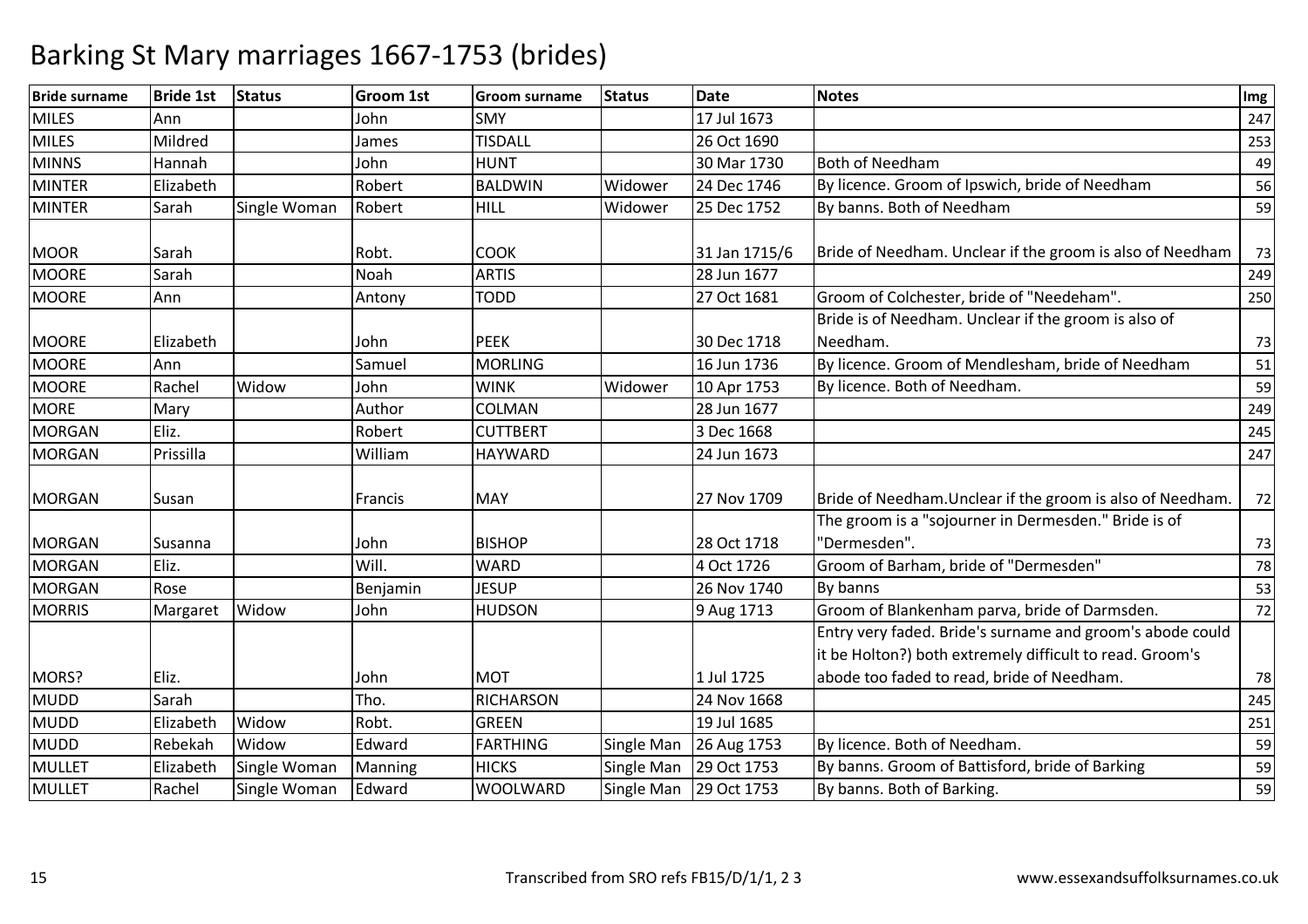| <b>Bride surname</b> | <b>Bride 1st</b> | <b>Status</b> | <b>Groom 1st</b> | <b>Groom surname</b> | <b>Status</b> | <b>Date</b>   | <b>Notes</b>                                               | Img |
|----------------------|------------------|---------------|------------------|----------------------|---------------|---------------|------------------------------------------------------------|-----|
|                      |                  |               |                  |                      |               |               | No date. Entered at the end of 1713 marriages. Bride of    |     |
| <b>MULLET</b>        | Elizabeth        |               | George           | <b>JESOP</b>         |               |               | 1713 Needham. Unclear if the groom is also of Needham      | 72  |
| <b>MULLETT</b>       | Susan            |               | James            | <b>HARLEWIN</b>      |               | 22 Nov 1670   |                                                            | 246 |
|                      |                  |               |                  |                      |               |               |                                                            |     |
| <b>MULLETT</b>       | Elizabeth        | Single Woman  | Francis          | <b>RUSH</b>          |               | 6 Dec 1713    | Bride of Barking. Unclear if the groom is also of Barking. | 72  |
| <b>MULLETT</b>       | Eliz.            |               | Richd.           | <b>GARWOOD</b>       |               | 11 Oct 1729   | Groom of Waldringfield.                                    | 49  |
| <b>MULLINER</b>      | Dorothy          |               | Daniel           | <b>KERRIDGE</b>      |               | 7 Jun 1720    | Both of Ipswich. Marryed by license.                       | 74  |
| MULLITT              | Mary             | Single Woman  | John             | <b>ELLIS</b>         | Single Man    | 15 Apr 1688   |                                                            | 252 |
| <b>MULLITT</b>       | Mary             | Single Woman  | George           | <b>BRAWLER</b>       | Widower       | 26 Jul 1688   | Groom of Barking.                                          | 252 |
| <b>MULLITT</b>       | Hannah           |               | Robert           | HILL                 |               | 29 May 1698   | Mared att Barking                                          | 68  |
| <b>MULLITT</b>       | Ann              |               | Thomas           | <b>ROGERS</b>        |               | 17 Oct 1698   | <b>Maried att Barking</b>                                  | 68  |
|                      |                  |               |                  |                      |               |               | Both of Needham. The bride is "Widow Murril". Her          |     |
| <b>MURRIL</b>        |                  | Widow         | George           | <b>WOODS</b>         |               | 5 Nov 1724    | forename isn't in the register.                            | 78  |
| <b>NEAVE</b>         | Frances          |               | Lionel           | <b>NEAVE</b>         |               | 19 Apr 1705   | Groom of Willisham, bride of Barking.                      | 71  |
| <b>NEAVE</b>         | Frances          |               | Thomas           | <b>MEADOWS</b>       |               | 26 Apr 1709   | Groom of Needham, bride of Barking.                        | 72  |
| <b>NEAVE</b>         | Anne             | Single Woman  | Thomas           | WEEDEN               | Widower       | 16 Mar 1751/2 | By licence. Groom of Thetford, bride of Needham            | 58  |
| <b>NEEVE</b>         | Martha           | Single Woman  | John             | <b>YOUNGS</b>        | Single Man    | 26 Dec 1738   | By banns. Both of Needham                                  | 52  |
| <b>NELSON</b>        | Elizabeth        |               | John             | <b>PARKE</b>         |               | 4 Dec 1701    | Both of Needham.                                           | 70  |
| <b>NEVE</b>          | Elizabeth        |               | Jeremy           | <b>RICHARDSON</b>    |               | 18 Oct 1680   |                                                            | 250 |
| <b>NEWTON</b>        | Alice            | Widow         | John             | <b>TURNER</b>        | Widower       | 14 Sep 1675   | Groom of Harwich, bride of Barking.                        | 248 |
| <b>NORMOND</b>       | Unah             |               | Isaac            | <b>GREEN</b>         |               | 23 Jun 1734   | <b>Both of Needham</b>                                     | 51  |
| <b>NUN</b>           | Eliz.            |               | John             | <b>NETHERSOLE</b>    |               | 10 Oct 1726   |                                                            | 78  |
| <b>NUNN</b>          | Ann              |               | Robert           | <b>COLCHESTER</b>    |               | 2 Feb 1676/7  |                                                            | 248 |
|                      |                  |               |                  |                      |               |               | By licence. Groom of Spalding, Lincolnshire, bride of      |     |
| <b>NUNN</b>          | Susannah         |               | Aaron            | <b>FOULLET</b>       | Widower       | 19 Nov 1744   | Needham.                                                   | 55  |
| <b>NUTTALL</b>       | Alice            |               | John             | <b>COLE</b>          |               | 27 Oct 1674   |                                                            | 248 |
| <b>OFORD</b>         | Elizabeth        |               | George           | <b>FARTHING</b>      |               | 18 Oct 1722   | <b>Both of Needham</b>                                     | 75  |
| <b>ORAMS</b>         | Hannah           |               | William          | <b>TURNER</b>        |               | 26 Dec 1729   | <b>Both of Needham</b>                                     | 49  |
| <b>ORAMS</b>         | Rachel           |               | John             | <b>HUNT</b>          |               | 5 Feb 1732/3  | <b>Both of Needham</b>                                     | 50  |
| <b>ORFORD</b>        | Rebecca          | Single Woman  | William          | <b>SMY</b>           | Single Man    | 3 Oct 1744    | By banns. Both of Darmsden.                                | 55  |
| <b>ORICE</b>         | Phoebe           | Single Woman  | John             | <b>HOOD</b>          | Single Man    | 25 Sep 1746   | By banns. Both of Barking.                                 | 55  |
| <b>ORSBE</b>         | Margeratt        | Widow         | Henery           | <b>MORE</b>          | Widower       | 30 Sep 1690   |                                                            | 253 |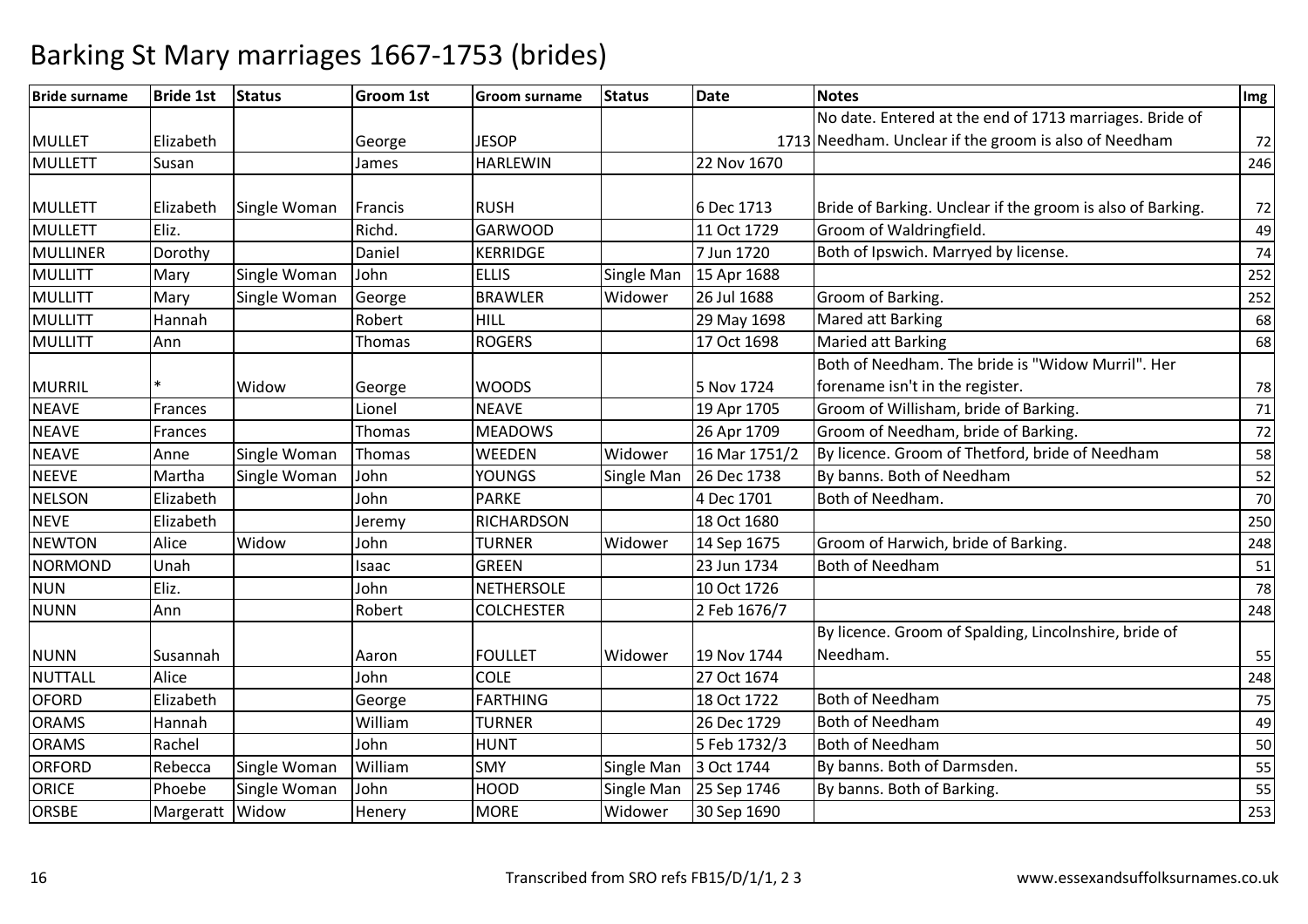| <b>Bride surname</b> | <b>Bride 1st</b> | <b>Status</b> | <b>Groom 1st</b> | <b>Groom surname</b> | <b>Status</b> | <b>Date</b>   | <b>Notes</b>                                                  | Img |
|----------------------|------------------|---------------|------------------|----------------------|---------------|---------------|---------------------------------------------------------------|-----|
| <b>OVERSTONE</b>     | Prudence         |               | Richard          | <b>ENGLISH</b>       |               | 27 Aug 1724   | <b>Both of Needham</b>                                        | 77  |
| PA[N_]E              | Elizabeth        |               | John             | <b>LEMON</b>         |               | 7 Oct 1701    | Groom of Barking, bride of Darmsden.                          | 70  |
| <b>PACK</b>          | Susan            |               | John             | <b>BIRD</b>          |               | 7 Jan 1667/8  |                                                               | 244 |
| <b>PACK</b>          | Ann              |               | Jo.              | <b>BASTICK</b>       |               | 27 Oct 1668   |                                                               | 245 |
| <b>PACKE</b>         | Francis          |               | John             | <b>ARCHER</b>        |               | 27 Oct 1685   |                                                               | 251 |
| PAGE                 | Eliz.            | Widow         | <b>Thomas</b>    | <b>MAYES</b>         |               | 22 Jul 1700   |                                                               | 69  |
| <b>PAGE</b>          | Elizabeth        |               | John             | <b>CASON</b>         |               | 31 Jul 1701   | Both of Needham.                                              | 70  |
| <b>PAIN</b>          | Mary             |               | John             | <b>GRIMWOOD</b>      |               | 12 Oct 1707   | Bride of Barking. Unclear if the groom is also of Barking.    | 71  |
| PALMER               | Elizabeth        |               | John             | <b>BEDDINGFIELD</b>  |               | 18 Jan 1675/6 |                                                               | 248 |
| PALMER               | Sarah            | Single Woman  | William          | <b>CROOKS</b>        | Single Man    | 19 Feb 1687/8 |                                                               | 252 |
| <b>PALMER</b>        | Sarah            |               | Tho.             | <b>RAMSEY</b>        |               | 30 Apr 1734   | <b>Both of Needham</b>                                        | 51  |
| <b>PALMER</b>        | Lettice          | Single Woman  | Ralph            | <b>PIKE</b>          | Single Man    | 11 Oct 1752   | Groom of Creeting St Maries, bride of Needham.                | 59  |
| PARISH               | Eliz.            |               | George           | <b>SYMSON</b>        |               | 15 Oct 1736   | By banns. Groom of Stonham, bride of Needham                  | 52  |
| <b>PARKER</b>        | Sarah            |               | Sam.             | <b>ROE</b>           |               | 28 Jul 1668   |                                                               | 244 |
|                      |                  |               |                  |                      |               |               | Bride of "Creting All Sts". Not clear if the groom is also of |     |
| <b>PARKER</b>        | Ann              |               | John             | <b>UPSON</b>         | Widower       | 18 Sep 1673   | Creeting All Saints.                                          | 247 |
| <b>PARKER</b>        | Sarah            |               | John             | <b>BETTS</b>         |               | 23 Sep 1675   |                                                               | 248 |
| <b>PARKER</b>        | Mary             |               | Bartholomu       | <b>GODDARD</b>       |               | 2 Feb 1681/2  |                                                               | 250 |
| <b>PARKER</b>        | Mary             |               | John             | <b>SMITH</b>         |               | 27 Oct 1685   |                                                               | 251 |
| <b>PARKER</b>        | Mary             |               | Samuel           | <b>MUDD</b>          |               | 2 Feb 1702/3  | Groom of Barking, bride of Needham.                           | 70  |
| <b>PARKER</b>        | Mary             |               | Thomas           | <b>WOOLLARD</b>      |               | 18 Apr 1726   | Bride of Barking. Unclear if the groom is also of Barking.    | 78  |
| <b>PARKER</b>        | Elizabeth        | Single Woman  | Simon            | <b>BASKET</b>        | Single Man    | 27 Jul 1749   | By banns. Both of Darmsden.                                   | 57  |
| <b>PARKER</b>        | Mary             | Single Woman  | Edward           | <b>TRULL</b>         | Widower       | 30 Jul 1749   | By banns. Both of Needham                                     | 57  |
| <b>PARKER</b>        | Sarah            | Single Woman  | William          | <b>BIRD</b>          | Single Man    | 18 May 1751   | By banns. Both of Needham                                     | 57  |
| <b>PARKER</b>        | Sarah            | Single Woman  | Daniel           | <b>GRIMWOOD</b>      | Widower       | 20 Nov 1753   | Groom of Bramford, bride of Earl Stonham.                     | 59  |
| PATTERIDGE           | Marey            | Single Woman  | Paul             | <b>PERKINGS</b>      | Single Man    | 22 Jan 1690/1 |                                                               | 253 |
| <b>PEACOCK</b>       | Susan            |               | Richard          | <b>ALLARD</b>        |               | 26 Dec 1735   | Groom of Creeting St Peter's, bride of Needham.               | 51  |
|                      |                  |               |                  |                      |               |               | Groom of Needham. Unclear if the bride is also of             |     |
| <b>PEAKE</b>         | Mary             |               | Edmund           | <b>FRUAR</b>         |               | 7 Oct 1708    | Needham.                                                      | 72  |
| <b>PEAPS</b>         | Jane             |               | James            | <b>SMITH</b>         |               | 29 Oct 1679   |                                                               | 249 |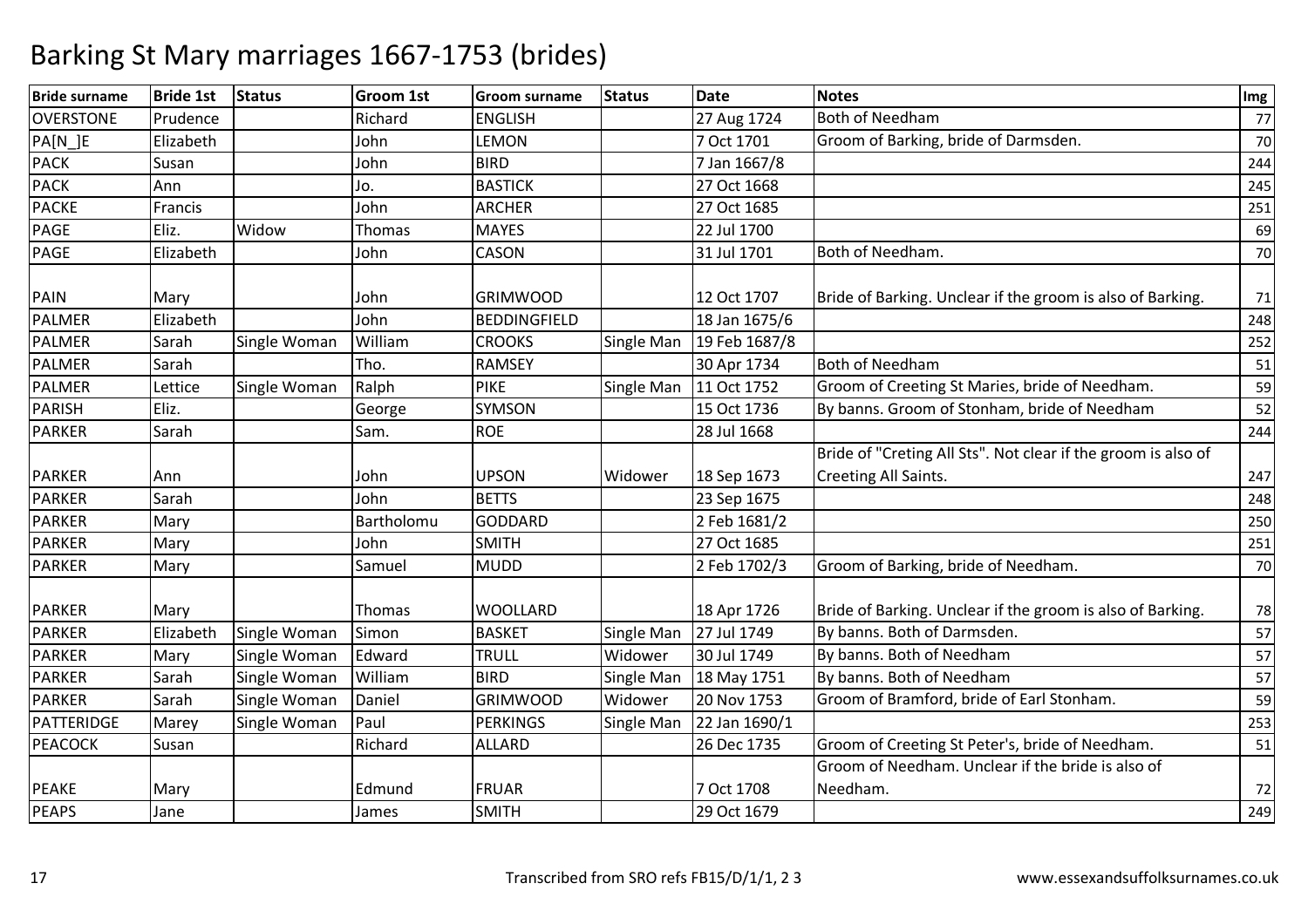| <b>Bride surname</b> | <b>Bride 1st</b> | <b>Status</b> | <b>Groom 1st</b> | Groom surname   | <b>Status</b> | <b>Date</b>    | <b>Notes</b>                                                     | Img |
|----------------------|------------------|---------------|------------------|-----------------|---------------|----------------|------------------------------------------------------------------|-----|
| <b>PECK</b>          | Sarah            | Single Woman  | Edward           | <b>HINES</b>    | Single Man    | 25 Oct 1748    | By licence. Both of Needham.                                     | 56  |
| <b>PEECK</b>         | Elizabeth        |               | Richard          | <b>TYLER</b>    |               | 10 Oct 1704    | Groom of Creeting.                                               | 71  |
| PEGG                 | Sarah            |               | Benjamin         | <b>BROMLEY</b>  |               | 11 Oct 1677    |                                                                  | 249 |
| PEGG                 | Susan            |               | George           | <b>WAKELING</b> |               | 11 Apr 1678    |                                                                  | 249 |
| PERRY                | Sarah            |               | Robert           | <b>CALEY</b>    |               | 19 Nov 1682    |                                                                  | 250 |
| <b>PERRY</b>         | Mary             |               | William          | <b>PYSSIE</b>   |               | 20 Nov 1735    | By banns. Both of Barking.                                       | 51  |
|                      |                  |               |                  |                 |               |                | By licence. Bride is of Ipswich. Unclear if the groom is also of |     |
| <b>PIPE</b>          | Mary             |               | John             | <b>GOOCH</b>    |               | 9 Nov 1712     | Ipswich.                                                         | 72  |
| <b>PITMAN</b>        | Elizabeth        |               | John             | <b>POTTER</b>   |               | 25 Sep 1722    | Groom of Ipswich, bride of Barking                               | 75  |
| <b>PLAICE</b>        | Elizabeth        | Single Woman  | John             | <b>COOPER</b>   | Single Man    | 6 Oct 1729     | Groom of Gosbeck, bride of Needham                               | 49  |
| <b>PLANK</b>         | Mary             | Widow         | William          | <b>YOUNGS</b>   | Single Man    | 21 Jan 1745/6  | By banns. Both of Needham                                        | 55  |
| <b>PLUMMER</b>       | Eliz.            |               | John             | <b>RALPH</b>    |               | 5 Aug 1732     | <b>Both of Needham</b>                                           | 50  |
| <b>POOLEY</b>        | Elizabeth        |               | Anthony          | <b>BRUCE</b>    |               | 27 Jan 1703/4  | Groom of Coddenham. Bride of Barking.                            | 71  |
| <b>POOLEY</b>        | Mary             |               | Thomas           | PAGE            |               | 7 Aug 1715     | Groom of Pettoe [Pettaugh?], bride of Needham.                   | 73  |
| <b>POOLEY</b>        | Alice            |               | John             | <b>PRENTICE</b> |               | 24 Feb 1722/3  | <b>Both of Needham</b>                                           | 76  |
| <b>POOLEY</b>        | Mary             |               | John             | <b>MEADOWS</b>  |               | 5 Apr 1724     | Groom of "Narton", bride of Needham                              | 77  |
| <b>PORFAR</b>        | Hannah           | Single Woman  | Henry            | <b>CROOKS</b>   | Single Man    | 22 Nov 1687    |                                                                  | 252 |
| <b>POTTER</b>        | Elizabeth        |               | John             | <b>CLARK</b>    |               | 26 Apr 1722    | <b>Both of Barking</b>                                           | 75  |
| <b>POTTER</b>        | Elizabeth        | Single Woman  | William          | PAYN            | Single Man    | 25 Jan 1749/50 | By banns. Both of Needham                                        | 57  |
| <b>POULE</b>         | Anne             |               | John             | <b>POTTER</b>   |               | 29 May 1709    | Bride of Barking. Unclear if the groom is also of Barking.       | 72  |
| <b>POULLE</b>        | Ann              |               | Tho.             | <b>HAGGAR</b>   |               | 27 Jun 1667    |                                                                  | 244 |
| <b>PRATT</b>         | Margaret         |               | Edward           | <b>ISAAC</b>    |               | 29 Oct 1678    |                                                                  | 249 |
| <b>PRATT</b>         | Mary             |               | Thomas           | <b>BAGLY</b>    |               | 30 Mar 1714    | Bride of Needham. Unclear if the groom is also of Needham        | 72  |
| <b>PRATT</b>         | Anne             |               | John             | <b>BEAST</b>    |               | 17 Jun 1733    | <b>Both of Needham</b>                                           | 50  |
| PULFORD              | Ales             |               | John             | <b>WRIGHT</b>   |               | 17 Feb 1680/1  | Groom of Creting St Maries.                                      | 250 |
|                      |                  |               |                  |                 |               |                | Groom of Stratford, bride of Needham. Entered out of             |     |
| <b>PULFORD</b>       | Susan            | Widow         | Thomas           | <b>TUIGGDEN</b> | Widower       | 3 Sep 1699     | sequence after 1697 marriages, before 1698.                      | 67  |
| RALPH                | Margaret         |               | Richard          | WEDLOCKE        |               | 25 Jun 1684    |                                                                  | 251 |
| RALPH                | Anne             | Single Woman  | Joseph           | <b>INNIFER</b>  | Single Man    | 4 Nov 1739     | By licence. Both of Burstall                                     | 53  |
| <b>RAMPLING</b>      | Elizabeth        | Single Woman  | Francis          | <b>PISSY</b>    | Single Man    | 3 Jul 1747     | By banns. Groom of Ringsale, bride of Barking                    | 56  |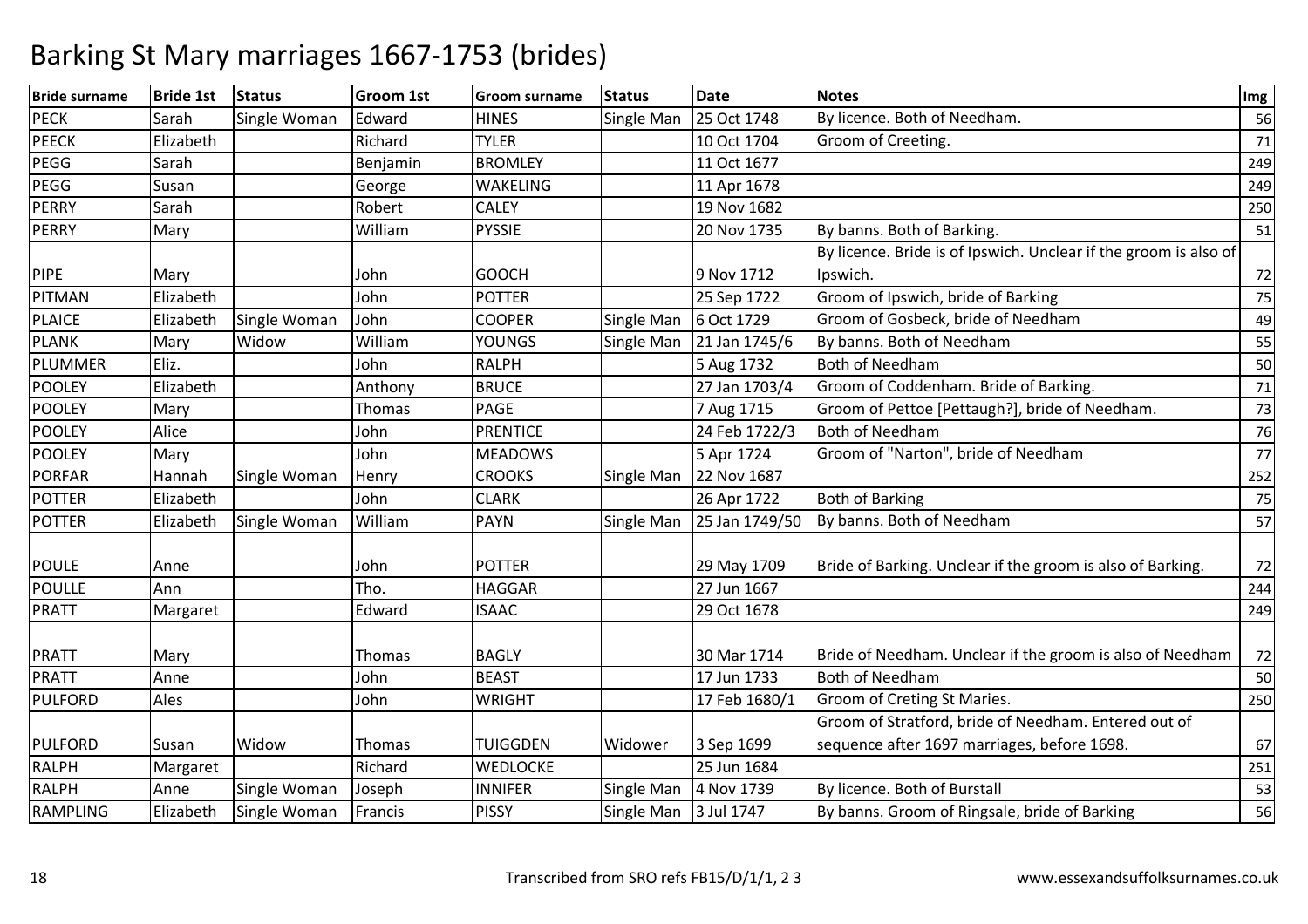| <b>Bride surname</b> | <b>Bride 1st</b> | <b>Status</b> | <b>Groom 1st</b> | Groom surname     | <b>Status</b> | <b>Date</b>   | <b>Notes</b>                                              | Img |
|----------------------|------------------|---------------|------------------|-------------------|---------------|---------------|-----------------------------------------------------------|-----|
| <b>RAPH</b>          | Elyzabeth        |               | John             | <b>CLASBY</b>     |               | 28 Feb 1698/9 |                                                           | 68  |
| RAULAND              | Jane             |               | John             | <b>MUTTET</b>     |               | 25 May 1668   |                                                           | 244 |
| <b>RAWLINS</b>       | Elizabeth        |               | William          | WELLAM            |               | 14 May 1702   | Groom of Darmsden, bride of Needham.                      | 70  |
| <b>REED</b>          | Margery          |               | John             | <b>WRIGHT</b>     |               | 4 Oct 1711    | Groom of Creeting, bride of Needham.                      | 72  |
| <b>REED</b>          | Mary             |               | Robert           | <b>WHITE</b>      |               | 18 Mar 1722/3 | Groom of Newton, bride of Combes                          | 76  |
| <b>REEVE</b>         | Mary             |               | John             | <b>TAYLOUR</b>    |               | 29 Oct 1667   |                                                           | 244 |
| <b>RICE</b>          | Martha           |               | Thomas           | <b>SAUNDERS</b>   |               | 8 Sep 1726    |                                                           | 78  |
| <b>ROE</b>           | Sarah            |               | Robert           | <b>POWLE</b>      |               | 8 Jun 1680    | Groom of Ofton, bride of "Nedham".                        | 250 |
| <b>ROE</b>           | Hannah           |               | John             | KIDMAN            |               | 9 Apr 1683    |                                                           | 250 |
| <b>ROSER</b>         | Grace            | Widow         | Ritchard         | <b>BAKER</b>      |               | 20 Sep 1697   | Marryed att Barking                                       | 67  |
| <b>ROSIER</b>        | Mary             |               | Willm.           | <b>GOLDSPARR</b>  |               | 1 Feb 1713/4  | Bride of Needham. Unclear if the groom is also of Needham | 72  |
| <b>ROSIER</b>        | Hanna            |               | Edward           | <b>CROOKS</b>     |               | 4 Oct 1720    | <b>Both of Needham</b>                                    | 74  |
| <b>ROWLAND</b>       | Elizabeth        |               | Gardiner         | <b>HUNT</b>       |               | 28 Sep 1723   | <b>Both of Needham</b>                                    | 77  |
| <b>ROZER</b>         | Ann              | Widow         | Samuel           | <b>KNAP</b>       | Single Man    | 26 Oct 1673   | Groom of Stowmarket, bride of Barking.                    | 247 |
| <b>ROZIER</b>        | Mary             |               | Edmond           | <b>HAZELTON</b>   |               | 29 Oct 1678   |                                                           | 249 |
| <b>ROZIER</b>        | Ann              |               | Thomas           | <b>KING</b>       |               | 25 Apr 1723   | <b>Both of Needham</b>                                    | 76  |
| <b>RUFFELL</b>       | Mary             | Single Woman  | Samuel           | <b>COLCHESTER</b> | Single Man    | 24 Oct 1743   | By licence. Both of Needham.                              | 54  |
| <b>RUFFELL</b>       | Eliz.            | Single Woman  | George           | SYMSON            | Widower       | 17 May 1750   | Groom of Stonham Aspall, bride of Needham.                | 57  |
| <b>RUFFELS</b>       | Sarah            |               | John             | <b>GOODALE</b>    |               | 20 Aug 1724   | Groom of Clare, bride of Needham                          | 77  |
| <b>RUNGRY</b>        | Mary             |               | Richard          | <b>WHISTLE</b>    |               | 19 Oct 1721   | <b>Both of Needham</b>                                    | 74  |
| <b>RUSH</b>          | Elizabeth        |               | John             | <b>FENNING</b>    |               | 30 Sep 1677   |                                                           | 249 |
| <b>SCOFEL</b>        | Mary             |               | John             | <b>CROOKS</b>     |               | 3 Oct 1721    | <b>Both of Barking</b>                                    | 74  |
| <b>SCOPES</b>        | Eliz.            |               | Francis          | <b>MAY</b>        |               | 12 May 1670   |                                                           | 245 |
| <b>SCOPES</b>        | Ann              |               | Thomas           | <b>WEAVERS</b>    |               | 4 May 1741    | By banns                                                  | 53  |
| <b>SCOPES</b>        | Rachel           | Widow         | William          | <b>WANNER</b>     | Widower       | 4 Apr 1743    | By banns. Both of Needham                                 | 54  |
| <b>SCOWFIELD</b>     | Anne             | Widow         | William          | <b>BIRD</b>       | Widower       | 22 Nov 1743   | By banns. Both of Needham                                 | 54  |
| <b>SEAMANS</b>       | Sarah            |               | John             | <b>BUTTON</b>     |               | 1 Jan 1716/7  | Groom of Bramford, bride of Needham                       | 73  |
| SHELDRAKE            | Mary             |               | Isaac            | <b>BURROWS</b>    |               | 19 Dec 1731   | <b>Both of Needham</b>                                    | 49  |
| SHERMAN              | Susan            | Single Woman  | Robart           | <b>GYELS</b>      | Widower       | 24 Jun 1690   | Groom of Darmsden.                                        | 253 |
| <b>SHIPP</b>         | Sarah            |               | Paull            | <b>SMITH</b>      |               | 8 Apr 1673    |                                                           | 247 |
| <b>SHUCKFORD</b>     | Ann              |               | Francis          | <b>MANNING</b>    |               | 26 Aug 1700   |                                                           | 69  |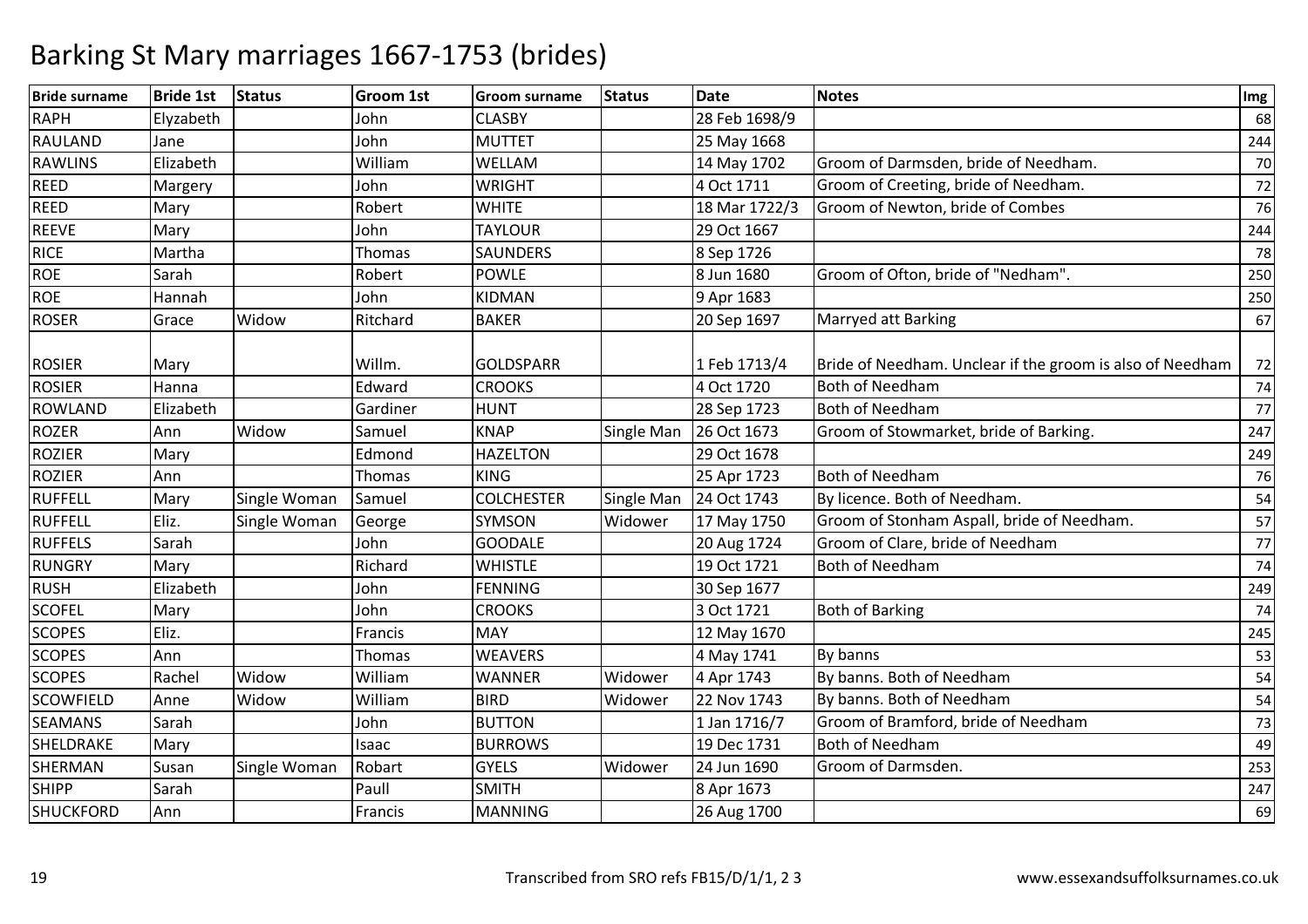| <b>Bride surname</b> | <b>Bride 1st</b> | <b>Status</b> | <b>Groom 1st</b> | <b>Groom surname</b> | <b>Status</b> | <b>Date</b> | <b>Notes</b>                                               | Img |
|----------------------|------------------|---------------|------------------|----------------------|---------------|-------------|------------------------------------------------------------|-----|
| <b>SIMONDS</b>       | Mary             | Widow         | Richard          | <b>WHITECAKE</b>     |               | 10 Oct 1675 |                                                            | 248 |
| <b>SIMPSON</b>       | Sarah            |               | Joseph           | <b>FAIRWEATHER</b>   |               | 4 Oct 1670  |                                                            | 246 |
| <b>SMITH</b>         | Elizabeth        |               | Edmund           | <b>NEAVE</b>         |               | 3 Oct 1703  | Groom of Needham.                                          | 71  |
|                      |                  |               |                  |                      |               |             |                                                            |     |
| <b>SMITH</b>         | Martha           |               | <b>Thomas</b>    | <b>HUNT</b>          |               | 1 Nov 1705  | Bride of Needham. Unclear if the groom is also of Needham. | 71  |
|                      |                  |               |                  |                      |               |             | Bride is of Needham. Unclear if the groom is also of       |     |
| <b>SMITH</b>         | Mary             |               | Samuel           | <b>WARD</b>          |               | 15 May 1713 | Needham                                                    | 72  |
|                      |                  |               |                  |                      |               |             | Groom of Combs, bride of Barking. Groom's surname          |     |
| <b>SMITH</b>         | <b>Bridget</b>   |               | John             | [A_]CHE[RS]          |               | 29 Sep 1718 | difficult to read.                                         | 73  |
|                      |                  |               |                  |                      |               |             |                                                            |     |
| <b>SMITH</b>         | Ann              |               | Joseph           | <b>CULPIT</b>        |               | 2 Jun 1726  | Bride of Needham. Unclear if the groom is also of Needham. | 78  |
| SMY                  | Mary             | Widow         | John             | <b>WINK</b>          | Widower       | 18 Sep 1722 | Groom of Barking, bride of Needham.                        | 75  |
| <b>SMY</b>           | Mary             | Single Woman  | Samuel           | <b>BUGG</b>          | Single Man    | 28 Jun 1743 | By licence. Both of Barking                                | 54  |
| <b>SMY</b>           | Rebecca          | Single Woman  | John             | LEGATE               | Single Man    | 7 Oct 1746  | By banns. Groom of Battisford, bride of Needham            | 55  |
|                      |                  |               |                  |                      |               |             |                                                            |     |
| <b>SMY</b>           | Anne             | Widow         | Thomas           | <b>FOREMAN</b>       | Widower       | 11 Aug 1747 | By banns. Groom of St Nicholas, Ipswich, bride of Needham. | 56  |
| SMY                  | Rebecca          | Single Woman  | John             | <b>LAST</b>          | Single Man    | 26 Oct 1750 | By banns. Groom of Ringsale, bride of Needham              | 57  |
| <b>SMY</b>           | Mary             | Single Woman  | Thomas           | <b>RACE</b>          | Single Man    | 30 May 1751 | By banns. Both of Barking.                                 | 58  |
| SMY                  | Mary             | Single Woman  | Robert           | <b>EDGLY</b>         | Single Man    | 1 Oct 1751  | By banns. Both of Barking.                                 | 58  |
| <b>SMYE</b>          | Mary             |               | John             | [BP]OOLEY            |               | 10 Jun 1726 | Groom's surname unclear - either Booley or Pooley.         | 78  |
| SOMES                | Sarah            |               | Robert           | <b>POOLE</b>         |               | 6 Oct 1668  |                                                            | 244 |
|                      |                  |               |                  |                      |               |             |                                                            |     |
| <b>SOUCH</b>         | Anne             |               | Thomas           | <b>PARKER</b>        |               | 30 Oct 1704 | Bride of Needham. Unclear if the groom is also of Needham  | 71  |
| <b>SOUTHGATE</b>     | Elizabeth        | Single Woman  | John             | <b>RICE</b>          | Single Man    | 6 Mar 1753  | By banns. Both of Needham                                  | 59  |
| <b>SPARLING</b>      | Sarah            |               | Henry            | <b>MOOR</b>          |               | 4 Jul 1672  |                                                            | 246 |
| SPARLING             | Martha           |               | Batterum         | <b>GOODWIN</b>       |               | 30 Oct 1672 |                                                            | 246 |
| <b>SPARROW</b>       | Sary             | Single Woman  | John             | <b>TAYLER</b>        |               | 12 Oct 1697 | Bride of Ipswich. Mariried att Barking                     | 67  |
| <b>SPEAR</b>         | Anne             |               | Ambrose          | <b>RIGHT</b>         |               | 8 Jun 1731  | Groom of Combs, bride of Needham                           | 49  |
| <b>SPEED</b>         | Ann              |               | John             | <b>ALEXANDER</b>     |               | 14 Apr 1670 |                                                            | 245 |
| <b>SPENCER</b>       | Mary             | Single Woman  | Robt.            | <b>MOORE</b>         | Single Man    | 6 Aug 1738  | By licence. Both of Needham.                               | 52  |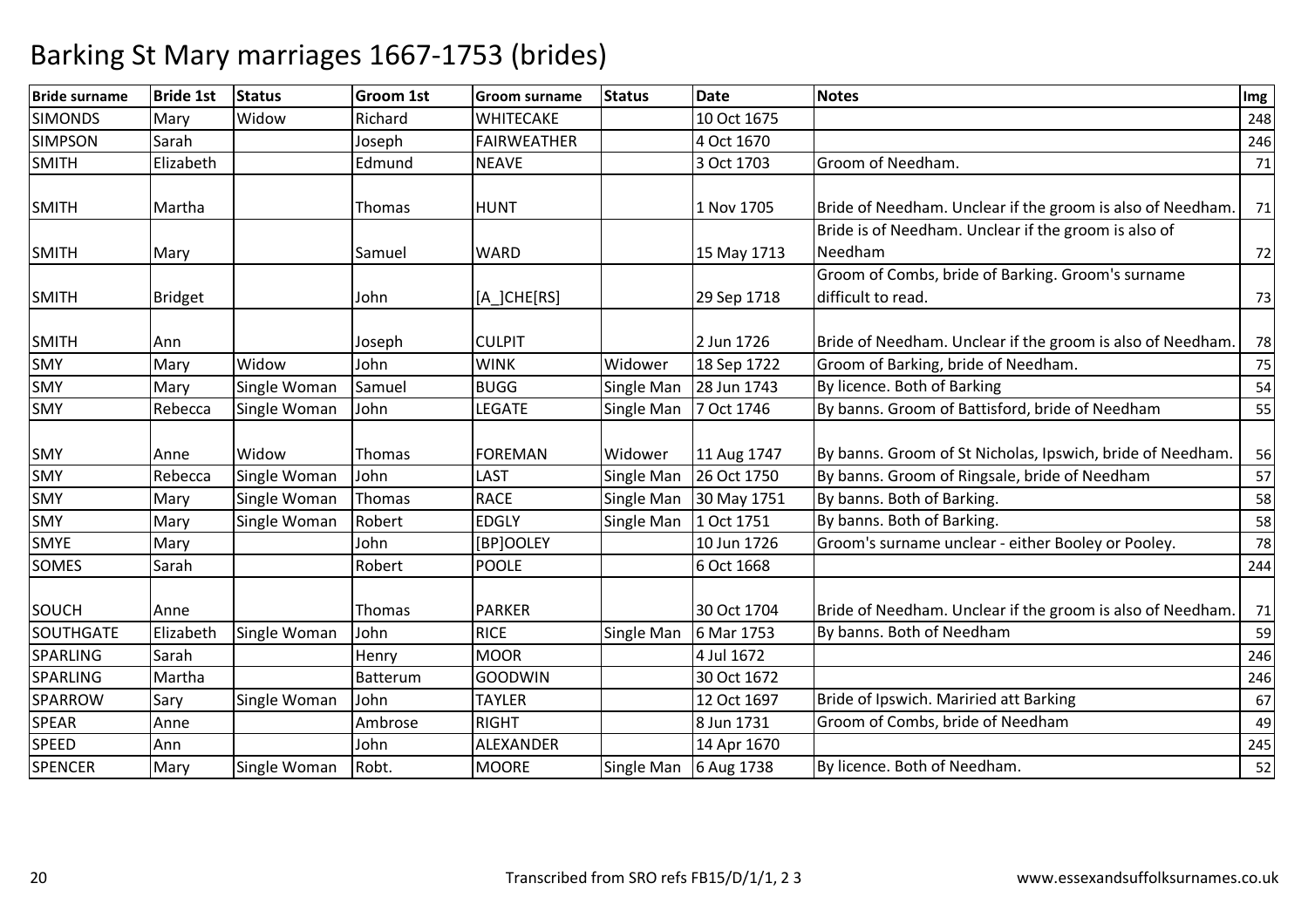| <b>Bride surname</b> | <b>Bride 1st</b> | <b>Status</b> | <b>Groom 1st</b> | <b>Groom surname</b> | <b>Status</b> | <b>Date</b>   | <b>Notes</b>                                                   | Img |
|----------------------|------------------|---------------|------------------|----------------------|---------------|---------------|----------------------------------------------------------------|-----|
|                      |                  |               |                  |                      |               |               | Groom of Thurston, bride of "Pettoe". End of bride's           |     |
|                      |                  |               |                  |                      |               |               | surname lost on page edge, but is presumably only one or       |     |
| STAGGE*              | Elizabeth        |               | Robt.            | <b>HAMMOND</b>       |               | 23 Nov 1733   | letters which are missing.                                     | 51  |
|                      |                  |               |                  |                      |               |               |                                                                |     |
| <b>STANDARD</b>      | Elizabeth        |               | Thomas           | <b>WOOLWARD</b>      |               | 14 Oct 1712   | Bride of Barking. Unclear if the groom is also of Barking.     | 72  |
| <b>STANTIN</b>       | Susan            |               | Samuel           | <b>BIRT</b>          |               | 24 Feb 1722/3 | Groom of Combs, bride of Needham                               | 76  |
| <b>STANTIN</b>       | Sarah            |               | James            | <b>CULLUM</b>        |               | 14 Apr 1723   | <b>Both of Needham</b>                                         | 76  |
| <b>STANTON</b>       | Marey            | Single Woman  | Henery           | <b>PULEY</b>         | Single Man    | 13 Aug 1690   |                                                                | 253 |
| <b>STANTON</b>       | Susan            |               | John             | <b>BALEHAM</b>       |               | 17 Apr 1715   | Bride of Needham. Unclear if the groom is also of Needham      | 72  |
| <b>STEBING</b>       | Elizabeth        | Single Woman  | John             | <b>INGLISH</b>       | Single Man    | 13 Aug 1690   |                                                                | 253 |
| <b>STEELL</b>        | Sarah            |               | John             | <b>ENGLISH</b>       |               | 28 Nov 1667   |                                                                | 244 |
| <b>STEGGOLD</b>      | Sarah            |               | Thomas           | <b>ABBLET</b>        |               | 30 Jul 1700   |                                                                | 69  |
| <b>STEPHENS</b>      | Susan            |               | John             | <b>NEAVE</b>         |               | 30 May 1696   |                                                                | 66  |
| <b>STEPHENS</b>      | Mary             |               | John             | <b>GRIMWIDE</b>      |               | 9 Aug 1720    | Groom of Barking, bride of "Dermsden"                          | 74  |
| STRANGLEMAN          |                  |               | John             | <b>WEBBER</b>        |               | 5 Oct 1669    | Bride's forename not in register.                              | 245 |
| STRANGLEMAN          | Elizabeth        |               | Robert           | <b>GARNHAM</b>       |               | 17 Apr 1676   |                                                                | 248 |
|                      |                  |               |                  |                      |               |               | Bride's surname could be Subtel or Subtet - last letter        |     |
| SUBTE[TL]            | Mary             |               | James            | <b>CARTER</b>        |               | 9 Mar 1727/8  | unclear.                                                       | 78  |
|                      |                  |               |                  |                      |               |               | The first few letters of the groom's surname have been         |     |
|                      |                  |               |                  |                      |               |               | smudged. It looks like *ward, with the first part looking like |     |
| <b>SYMSON</b>        | <b>Bridgett</b>  |               | Thomas           | HAYWARD?             |               | 5 Aug 1680    | 'Hay" but it's not 100%.                                       | 250 |
| <b>TALLMASH</b>      | Elizabeth        |               | Robt.            | <b>COLCHESTER</b>    |               | 10 Mar 1723/4 | <b>Both of Barking</b>                                         | 77  |
| <b>TARVAR</b>        | Marey            | Widow         | John             | <b>GRENLEFE</b>      | Single Man    | 24 Aug 1690   |                                                                | 253 |
|                      |                  |               |                  |                      |               |               |                                                                |     |
|                      |                  |               |                  |                      |               |               | Both of Bury St Edmunds. No year in register - estimate only.  |     |
| <b>TASTER</b>        | Martha           |               | Giles            | <b>STEWARD</b>       |               | 24 Sep 1700   | The register covers marriages from 1692 to 1728.               | 64  |
| <b>TAYLER</b>        | Susan            | Single Woman  | John             | <b>MORGIN</b>        | Single Man    | 18 Aug 1688   |                                                                | 252 |
| <b>TAYLOR</b>        | Margaret         |               | Robert           | <b>TURNER</b>        |               | 17 Nov 1667   |                                                                | 244 |
| <b>TAYLOR</b>        | Mary             |               | Joseph           | <b>CARTER</b>        |               | 6 Apr 1741    | By banns. Both of Needham                                      | 53  |
| <b>TAYLOR</b>        | Elizabeth        | Single Woman  | John             | <b>HEATH</b>         | Single Man    | 25 May 1743   | By banns. Both of Needham                                      | 54  |
| <b>TAZZARD</b>       | Margaret         |               | William          | <b>WORNER</b>        |               | 10 Nov 1678   |                                                                | 249 |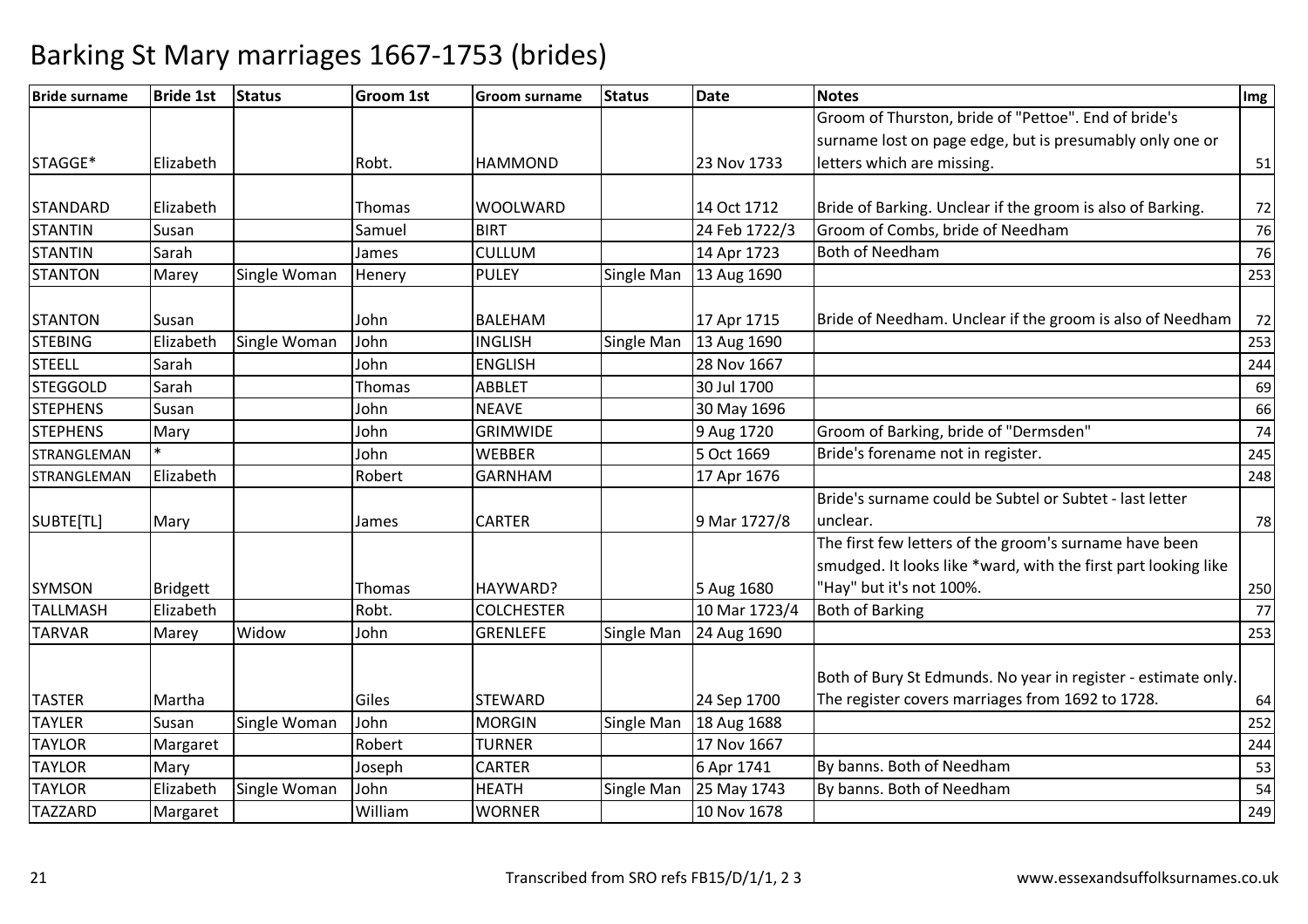| <b>Bride surname</b> | <b>Bride 1st</b> | <b>Status</b> | <b>Groom 1st</b> | <b>Groom surname</b> | <b>Status</b> | <b>Date</b>   | <b>Notes</b>                                               | Img |
|----------------------|------------------|---------------|------------------|----------------------|---------------|---------------|------------------------------------------------------------|-----|
| <b>THEOBALDS</b>     | Anne             | Single Woman  | Richard          | <b>WELHAM</b>        | Single Man    | 23 Jan 1738/9 | By banns. Both of Needham                                  | 52  |
| <b>TILLETT</b>       | Susan            |               | Francis          | <b>CURTIS</b>        |               | 9 Jul 1672    |                                                            | 246 |
|                      |                  |               |                  |                      |               |               | Groom of Debenham, bride of Needham. No year in register   |     |
|                      |                  |               |                  |                      |               |               | estimate only. The register covers marriages from 1692 to  |     |
| <b>TISDALE</b>       | Sarah            |               | Thomas           | <b>DAVY</b>          |               | 8 Jun 1700    | 1728.                                                      | 64  |
| <b>TISDALE</b>       | Elizab.          |               | Thomas           | <b>MOOR</b>          |               | 14 Mar 1720/1 | <b>Both of Needham</b>                                     | 74  |
| <b>TOAKLY</b>        | Mary             |               | John             | <b>LAMBERT</b>       |               | 30 Sep 1675   |                                                            | 248 |
| <b>TOLLER</b>        | Elizabeth        | Single Woman  | Joseph           | <b>EVENS</b>         | Single Man    | 12 Nov 1750   | By licence. Both of Sproughton                             | 57  |
| <b>TRAPNELL</b>      | Sarah            | Single Woman  | Edward           | <b>BLOWARS</b>       |               | 27 Jun 1688/9 | The groom is Edward Blowars "junor".                       | 252 |
| <b>TRICKER</b>       | Anne             | Single Woman  | Bartholomew      | <b>KENT</b>          | Widower       | 19 Jul 1692   | Both of Ipswich.                                           | 65  |
| <b>TRUSS</b>         | Mary             | Single Woman  | John             | <b>COPSIE</b>        | Single Man    | 23 Apr 1750   | At Dermisden, by licence. Both of Needham                  | 57  |
| <b>TUDDER</b>        | Margaret         | Widow         | Tho.             | <b>PAGE</b>          | Widower       | 30 Oct 1695   | Groom of Darmsden, bride of Blakenham.                     | 66  |
| <b>TURNER</b>        | Sarah            |               | Tho.             | <b>ALEXANDER</b>     |               | 4 Jun 1669    |                                                            | 245 |
|                      |                  |               |                  |                      |               |               |                                                            |     |
| <b>TURNER</b>        | Margaret         |               | John             | <b>WARNER</b>        |               | 1 Oct 1706    | Bride of Needham. Unclear if the groom is also of Needham. | 71  |
| <b>TURNER</b>        | Mary             |               | William          | <b>YOUNGS</b>        |               | 18 Feb 1723/4 | <b>Both of Needham</b>                                     | 77  |
| <b>TWITCHETT</b>     | Sarah            | Widow         | John             | <b>CROOKS</b>        | Widower       | 21 Jun 1750   | By banns. Groom of Battisford, bride of Darmsden           | 57  |
| <b>VELHALKS</b>      | Mary             |               | Bassingborn      | <b>COOPER</b>        | Single Man    | 3 Jun 1677    |                                                            | 249 |
| <b>VINCENT</b>       | Eliz.            |               | Will.            | <b>MAYOR</b>         |               | 6 Aug 1732    | <b>Both of Needham</b>                                     | 50  |
| <b>WADE</b>          | Sarah            |               | John             | <b>HOWE</b>          |               | 29 Aug 1682   |                                                            | 250 |
| <b>WADE</b>          | Mary             |               | John             | <b>SAGE</b>          |               | 20 Oct 1732   | <b>Both of Barking</b>                                     | 50  |
| <b>WAKELIN</b>       | Susan            |               | Willm.           | <b>FARTHING</b>      |               | 8 Feb 1729/30 | Both of Needham                                            | 49  |
| <b>WAKLING</b>       | Susan            |               | Robert           | <b>DICKERSON</b>     |               | 25 Oct 1698   | <b>Married att Barking</b>                                 | 68  |
| <b>WALPOLE</b>       | Eliz.            |               | Robt.            | <b>RICH</b>          |               | 2 Jan 1731/2  | Both of "Woughton"                                         | 50  |
| <b>WARD</b>          | Mary             |               | Willm.           | <b>FARTHING</b>      |               | 5 Nov 1696    |                                                            | 66  |
| <b>WARD</b>          | Mary             |               | Jonathan         | ALEXANDER            |               | 17 May 1703   | Groom of Needham, bride of Creeting All Saints.            | 70  |
| <b>WARD</b>          | Hannah           |               | Thomas           | COLSON               |               | 6 Jul 1703    | Groom of Needham.                                          | 70  |
| <b>WARD</b>          | Elizabeth        | Single Woman  | George           | <b>BRAWLERD</b>      | Widower       | 17 Sep 1723   | <b>Both of Needham</b>                                     | 77  |
| <b>WARD</b>          | Mary             |               | John             | <b>TOLMASH</b>       |               | 28 May 1729   | <b>Both of Needham</b>                                     | 49  |
| <b>WARD</b>          | Anne             |               | Robt.            | <b>BALDRY</b>        |               | 5 Mar 1731/2  | Groom of "Dermisden", bride of Needham                     | 50  |
| <b>WARD</b>          | Anne             | Single Woman  | Joseph           | <b>PARKER</b>        | Single Man    | 12 Dec 1743   | By banns. Both of Needham                                  | 55  |
| <b>WARD</b>          | Frances          | Single Woman  | Robert           | LAMBERT              | Widower       | 24 Dec 1745   | By licence. Both of Needham.                               | 55  |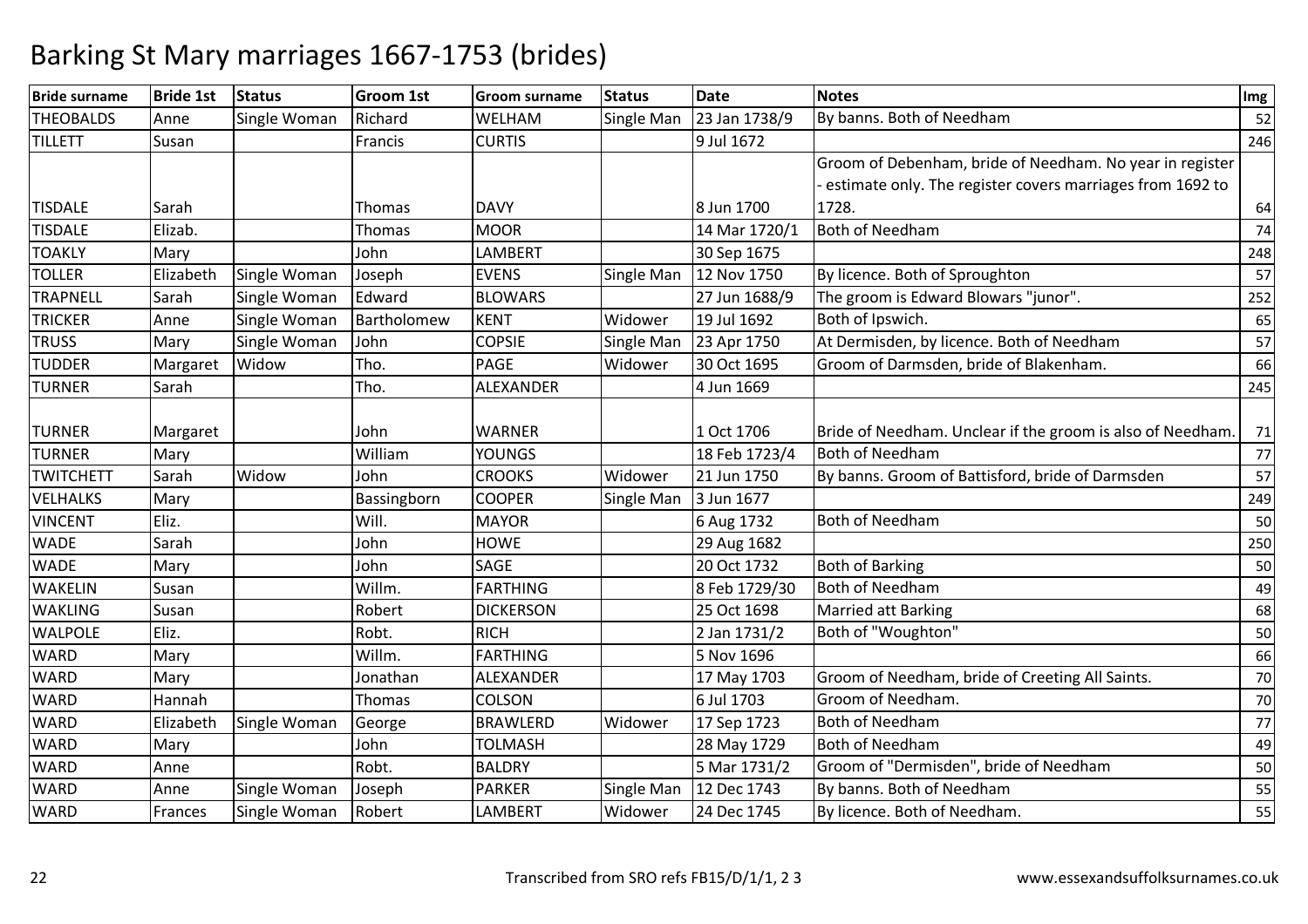| <b>Bride surname</b> | <b>Bride 1st</b> | <b>Status</b> | <b>Groom 1st</b> | <b>Groom surname</b> | <b>Status</b> | <b>Date</b>   | <b>Notes</b>                                              | Img |
|----------------------|------------------|---------------|------------------|----------------------|---------------|---------------|-----------------------------------------------------------|-----|
| <b>WARD</b>          | Mary             |               | William          | <b>HART</b>          |               | 15 Oct 1668   |                                                           | 245 |
| <b>WARDE</b>         | Mary             |               | John             | <b>TARVER</b>        |               | 22 Oct 1682   |                                                           | 250 |
| <b>WARDEN</b>        | Eliz.            |               | John             | <b>PLUMER</b>        |               | 27 Jan 1667/8 |                                                           | 244 |
| <b>WARNER</b>        | Mary             |               | John             | <b>TURNER</b>        |               | 28 Oct 1705   | Groom of Barham, bride of Needham.                        | 71  |
| <b>WATERS</b>        | Frances          |               | Samuell          | WARD                 |               | 25 Oct 1671   |                                                           | 246 |
| <b>WATERS</b>        | Sinanny?         |               | John             | <b>TILLIT</b>        |               | 6 May 1686    | Bride's surname appears to be rather unusual.             | 251 |
| <b>WATERS</b>        | Martha           |               | George           | <b>POOLEY</b>        |               | 17 Dec 1696   |                                                           | 66  |
| <b>WEBB</b>          | Mary             |               | William          | <b>TILLETT</b>       |               | 29 Sep 1670   |                                                           | 246 |
| <b>WEBBER</b>        | Mary             | Single Woman  | William          | <b>GRIMWOOD</b>      | Single Man    | 4 Aug 1693    | Both of Barking. Married at Darmsden chapel.              | 65  |
| <b>WEBBER</b>        | Alice            | Single Woman  | William          | <b>RISE</b>          | Single Man    | 12 Jul 1737   | By banns. Groom of Darmsden, bride of Barking             | 52  |
| <b>WEDLOCK</b>       | Mary             |               | Henry            | <b>WHISTLECROFT</b>  |               | 15 Oct 1678   |                                                           | 249 |
| <b>WELHAM</b>        | Ann              |               | Robert           | <b>BULL</b>          |               | 1 Apr 1673    |                                                           | 247 |
| <b>WELHAM</b>        | Susan            |               | John             | <b>TAYLOR</b>        |               | 10 Oct 1679   |                                                           | 249 |
| <b>WELHAM</b>        | Anne             | Single Woman  | John             | MARSHALL             | Single Man    | 19 Oct 1743   | By licence. Both of St Maries at the Elm's, Ipswich.      | 54  |
| <b>WELHAM</b>        | Mary             | Single Woman  | Robert           | <b>PRENTICE</b>      | Single Man    | 5 Aug 1750    | By banns. Both of Needham                                 | 57  |
| WELLHAM              | Anna             |               | George           | <b>WOOD</b>          |               | 5 Feb 1702/3  | Groom of Needham.                                         | 70  |
| WELLHAM              | Elizabeth        |               | Philip           | <b>BALEHAM</b>       |               | 28 Apr 1715   | Groom of Stowmarket.                                      | 73  |
| <b>WELSON</b>        | Mary             |               | John             | <b>MEADOWS</b>       |               | 21 Apr 1726   |                                                           | 78  |
|                      |                  |               |                  |                      |               |               |                                                           |     |
| <b>WELTON</b>        | Mary             |               | Richd.           | <b>ENGLISH</b>       |               | 2 Feb 1714/5  | Bride of Needham. Unclear if the groom is also of Needham | 72  |
| <b>WELTON</b>        | Sarah            |               | Stephen          | PYMAN                |               | 18 Jul 1722   | <b>Both of Needham</b>                                    | 75  |
| <b>WESSON</b>        | Mary             |               | Thomas           | <b>STANTON</b>       |               | 30 Nov 1698   | <b>Maried att Barking</b>                                 | 68  |
|                      |                  |               |                  |                      |               |               | The groom is a "sojourner" of Needham. Bride is of        |     |
| <b>WHISEL</b>        | Sara             |               | William          | <b>WARNER</b>        |               | 6 Nov 1718    | Needham.                                                  | 73  |
| WHISSEL              | Sarah            |               | James            | FARTHING             |               | 29 Jun 1687   |                                                           | 251 |
| <b>WHISTLE</b>       | Ann              |               | Malachi          | <b>ASHFORD</b>       |               | 29 Aug 1722   | <b>Both of Needham</b>                                    | 75  |
| <b>WHISTLE</b>       | Elizabeth        |               | Charles          | <b>MULLETT</b>       |               | 9 Feb 1702/3  | Groom of Needham.                                         | 70  |
| <b>WHISTLE</b>       | Mary             |               | Thomas           | <b>BROWN</b>         |               | 21 Feb 1720/1 | <b>Both of Needham</b>                                    | 74  |
| WHISTLECROFT         | Ann              |               | Will.            | <b>SIRE</b>          |               | 2 Apr 1669    |                                                           | 245 |
| <b>WHITEAKE</b>      | Anne             | Single Woman  | William          | <b>BRONN</b>         | Widower       | 4 Oct 1688    |                                                           | 252 |
| <b>WHITECAKE</b>     | Grace            |               | John             | CRANMER              |               | 24 Aug 1704   | Groom of Barking, bride of Needham.                       | 71  |
| <b>WHITECAKE</b>     | Martha           |               | Nathanael        | <b>AGER</b>          |               | 29 May 1721   | Groom of Creeting All Saints, bride of Needham.           | 74  |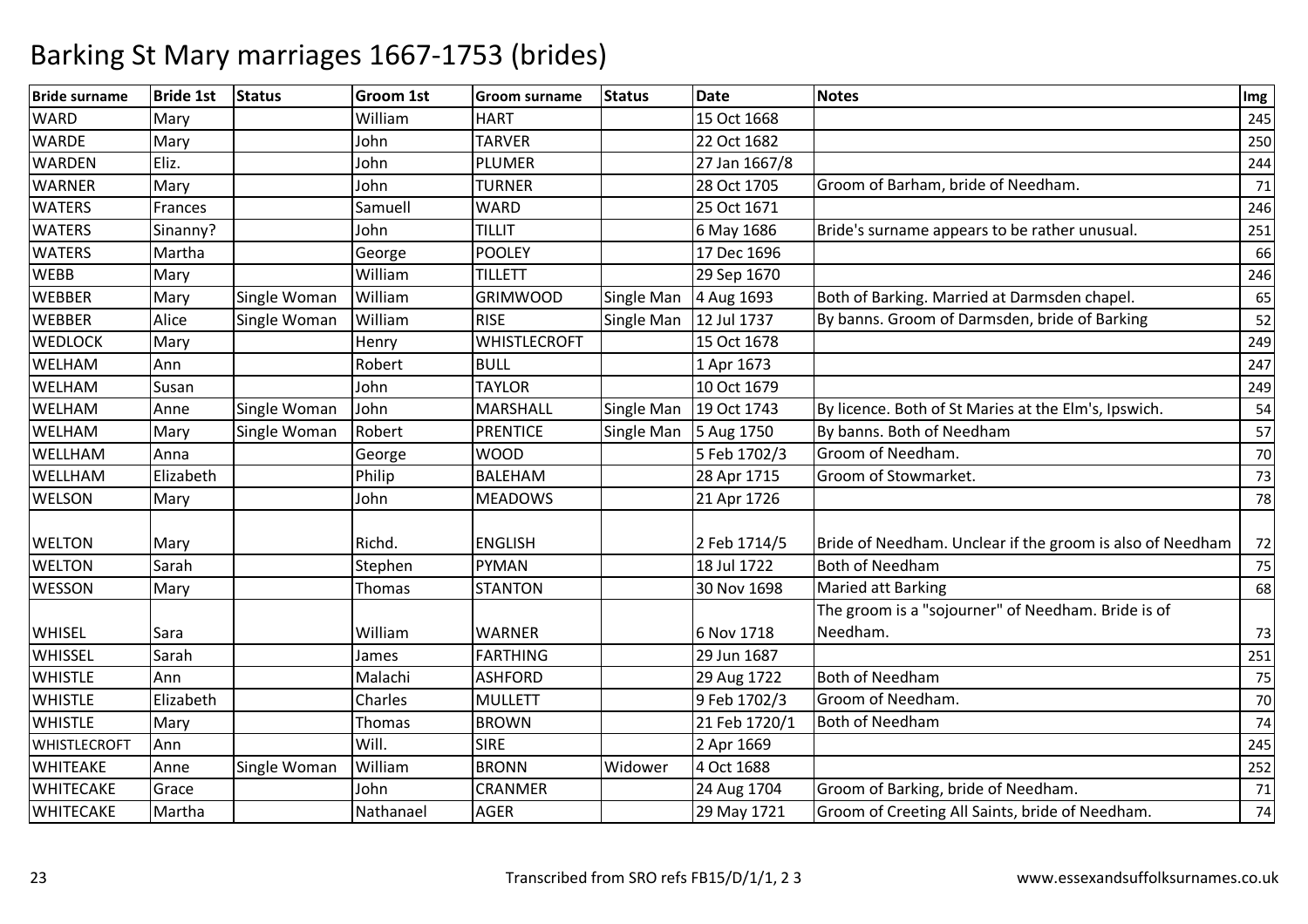| <b>Bride surname</b> | <b>Bride 1st</b> | <b>Status</b> | <b>Groom 1st</b> | <b>Groom surname</b> | <b>Status</b>     | <b>Date</b>   | <b>Notes</b>                                               | Img |
|----------------------|------------------|---------------|------------------|----------------------|-------------------|---------------|------------------------------------------------------------|-----|
|                      |                  |               |                  |                      |                   |               |                                                            |     |
| <b>WHITECAKE</b>     | Susannah         |               | Thomas           | GO[RE]MER            |                   | 30 Aug 1725   | Bride of Needham. Unclear if the groom is also of Needham. | 78  |
| <b>WHITECAKE</b>     | Christian        |               | Edwd.            | COLEMAN              |                   | 25 Oct 1726   | Unclear if the groom is also of Needham.                   | 78  |
| <b>WILDING</b>       | Hannah           | Single Woman  | Robert           | <b>RICHES</b>        | Single Man        | 4 Oct 1751    | By licence. Both of Needham.                               | 58  |
| <b>WINK</b>          | Sarah            | Single Woman  | Thomas           | <b>PAGE</b>          | Single Man        | 17 Jul 1744   | By banns. Both of Needham                                  | 55  |
| <b>WINK</b>          | Rebecca          | Single Woman  | David            | <b>GATHERCOAL</b>    | Single Man        | 22 Feb 1747/8 | By banns. Both of Needham                                  | 56  |
| WINSTANSLEY          | Anne             |               | John             | <b>COLSON</b>        |                   | 10 Apr 1710   | Groom of Combs, bride of Needham                           | 72  |
|                      |                  |               |                  |                      |                   |               | The groom is Mr Jeremiah Cole. Day of month lost on page   |     |
| <b>WITHERS</b>       | Jane             |               | Jeremiah         | <b>COLE</b>          |                   | Apr 1675      | edge.                                                      | 248 |
| <b>WOLENNER</b>      | Susan            | Widow         | John             | <b>WRIGHT</b>        | Widower           | 15 Sep 1747   | By banns. Both of Needham                                  | 56  |
| <b>WOOD</b>          | Susan            |               | William          | <b>COLCHESTER</b>    |                   | 12 May 1674   |                                                            | 247 |
| <b>WOOD</b>          | Elizabeth        |               | Robert           | <b>BAGLEY</b>        |                   | 25 Nov 1680   |                                                            | 250 |
|                      |                  |               |                  |                      |                   |               | Bride of Bramford. Not clear if the groom is also of       |     |
| <b>WOODROFF</b>      | Mary             |               | Edmond           | <b>TILLETT</b>       |                   | 14 Oct 1675   | Bramford.                                                  | 248 |
| <b>WOODS</b>         | Elizabeth        |               | Jonathan         | <b>ABIT</b>          |                   | 22 Sep 1718   | <b>Both of Needham</b>                                     | 73  |
| <b>WOODS</b>         | Mary             |               | Henry            | <b>WHISTLECRAFT</b>  |                   | 4 Apr 1723    | <b>Both of Needham</b>                                     | 76  |
| <b>WOODS</b>         | Susan            |               | Francis          | <b>BROCKLES</b>      |                   | 2 Jul 1733    | <b>Both of Needham</b>                                     | 50  |
| <b>WOODS</b>         | Mary             |               | Thos.            | <b>WEBB</b>          |                   | 7 Oct 1735    | By banns. Groom of Creeting, bride of Barking              | 51  |
| <b>WOODS</b>         | Mary             |               | Daniel           | <b>BASTON</b>        |                   | 28 Oct 1736   | By banns. Groom of Shotley, bride of Needham               | 52  |
| <b>WOODS</b>         | Anne             | Single Woman  | Thos.            | <b>COLSON</b>        | Single Man        | 30 Sep 1742   | By banns. Both of Needham                                  | 54  |
| <b>WOOLF</b>         | Elizabeth        | Single Woman  | Nathaneell       | <b>WOLLUM</b>        | Widower           | 22 Jan 1686/7 |                                                            | 251 |
| <b>WOOLLAGE</b>      | Susan            |               | Samuel           | <b>PECKE</b>         |                   | 28 Oct 1685   |                                                            | 251 |
| <b>WOOLLASTON</b>    | Anne             |               | John             | <b>MEVEL</b>         |                   | 12 Oct 1731   | <b>Both of Needham</b>                                     | 49  |
| <b>WOOLLWARD</b>     | Eliz.            |               | Ed.              | LANGHAM              |                   | 25 Nov 1736   | By banns. Both of Needham                                  | 52  |
| <b>WOOLSIE</b>       | Eliz.            |               | George           | <b>POOLY</b>         |                   | 13 Oct 1667   |                                                            | 244 |
| <b>WOOLWARD</b>      | Anne             |               | Thos.            | <b>THEOBALD</b>      |                   | 18 Jun 1733   | <b>Both of Barking</b>                                     | 50  |
| <b>WOOLWARD</b>      | Mary             |               | John             | <b>MANNING</b>       |                   | 10 Feb 1734/5 | <b>Both of Barking</b>                                     | 51  |
| <b>WOOLWARD</b>      | Mary             | Single Woman  | John             | <b>PENNY</b>         | <b>Single Man</b> | 22 Nov 1737   | By banns. Groom of Hadley, bride of Barking                | 52  |
| <b>WORTH</b>         | Sarah            | Single Woman  | John             | <b>WOLF</b>          | <b>Single Man</b> | 5 Oct 1742    | By banns. Both of Barking.                                 | 54  |
| <b>WORTS</b>         | Grace            |               | John             | <b>BUGG</b>          |                   | 6 Aug 1674    |                                                            | 247 |
| <b>WORTS</b>         | Mary             |               | John             | <b>YONGS</b>         |                   | 13 Feb 1694/5 |                                                            | 66  |
| <b>WRIGHT</b>        | Mary             |               | Edward           | <b>BRAME</b>         |                   | 20 Jan 1677/8 |                                                            | 249 |